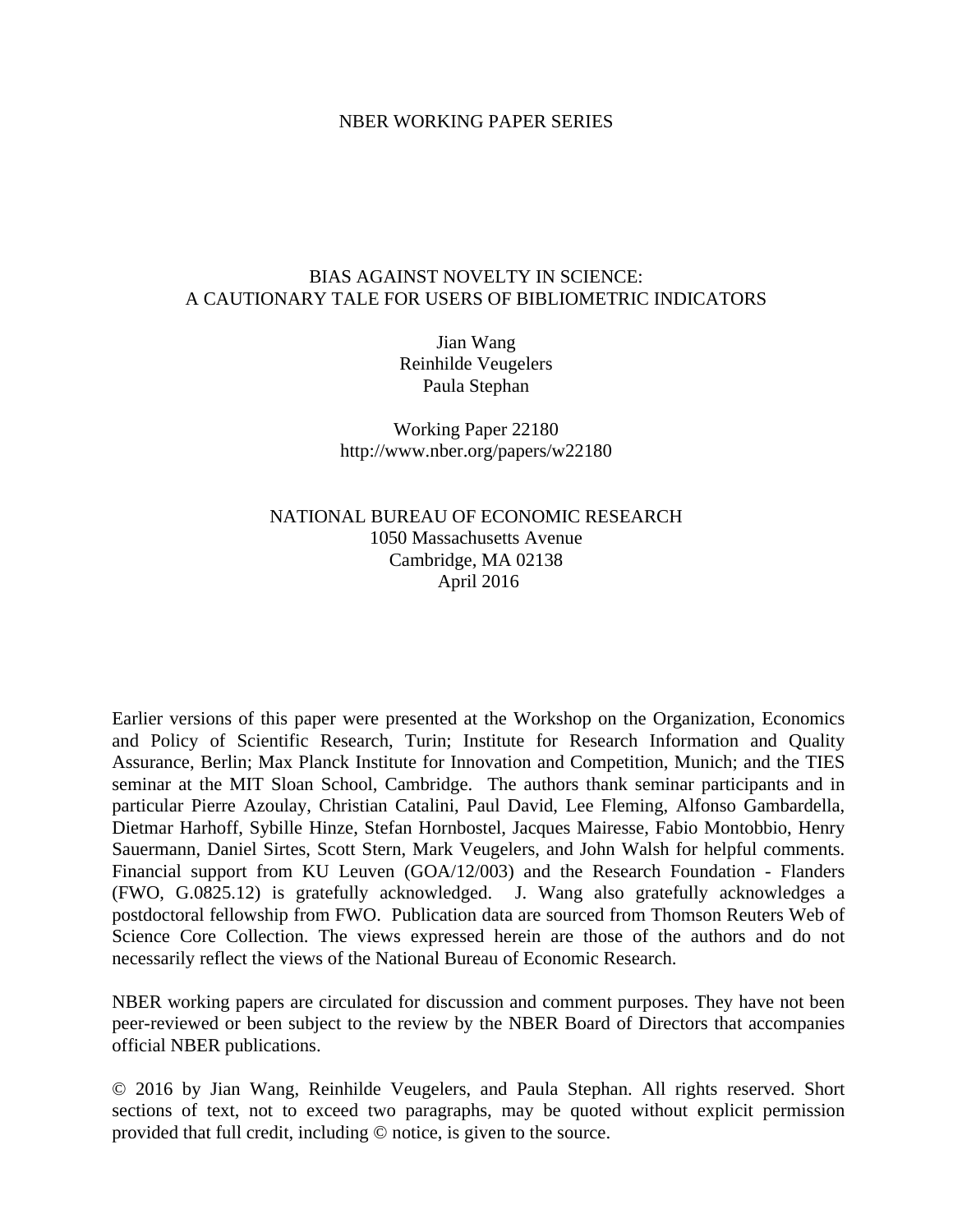Bias against Novelty in Science: A Cautionary Tale for Users of Bibliometric Indicators Jian Wang, Reinhilde Veugelers, and Paula Stephan NBER Working Paper No. 22180 April 2016 JEL No. I23,O31,O33,O38

#### **ABSTRACT**

Research which explores unchartered waters has a high potential for major impact but also carries a higher uncertainty of having impact. Such explorative research is often described as taking a novel approach. This study examines the complex relationship between pursuing a novel approach and impact. Viewing scientific research as a combinatorial process, we measure novelty in science by examining whether a published paper makes first time ever combinations of referenced journals, taking into account the difficulty of making such combinations. We apply this newly developed measure of novelty to all Web of Science research articles published in 2001 across all scientific disciplines. We find that highly novel papers, defined to be those that make more (distant) new combinations, deliver high gains to science: they are more likely to be a top 1% highly cited paper in the long run, to inspire follow on highly cited research, and to be cited in a broader set of disciplines. At the same time, novel research is also more risky, reflected by a higher variance in its citation performance. In addition, we find that novel research is significantly more highly cited in "foreign" fields but not in its "home" field. We also find strong evidence of delayed recognition of novel papers and that novel papers are less likely to be top cited when using a short time window. Finally, novel papers typically are published in journals with a lower than expected Impact Factor. These findings suggest that science policy, in particular funding decisions which rely on traditional bibliometric indicators based on short-term direct citation counts and Journal Impact Factors, may be biased against "high risk/high gain" novel research. The findings also caution against a mono-disciplinary approach in peer review to assess the true value of novel research.

Jian Wang KU Leuven MSI & ECOOM Naamsestraat 69 3000 Leuven, BELGIUM jian.wang@kuleuven.be

Reinhilde Veugelers KU Leuven MSI & ECOOM Naamsestraat 69 3000 Leuven BELGIUM and Bruegel and CEPR reinhilde.veugelers@econ.kuleuven.be

Paula Stephan Department of Economics Andrew Young School of Policy Studies Georgia State University Box 3992 Atlanta, GA 30302-3992 and NBER pstephan@gsu.edu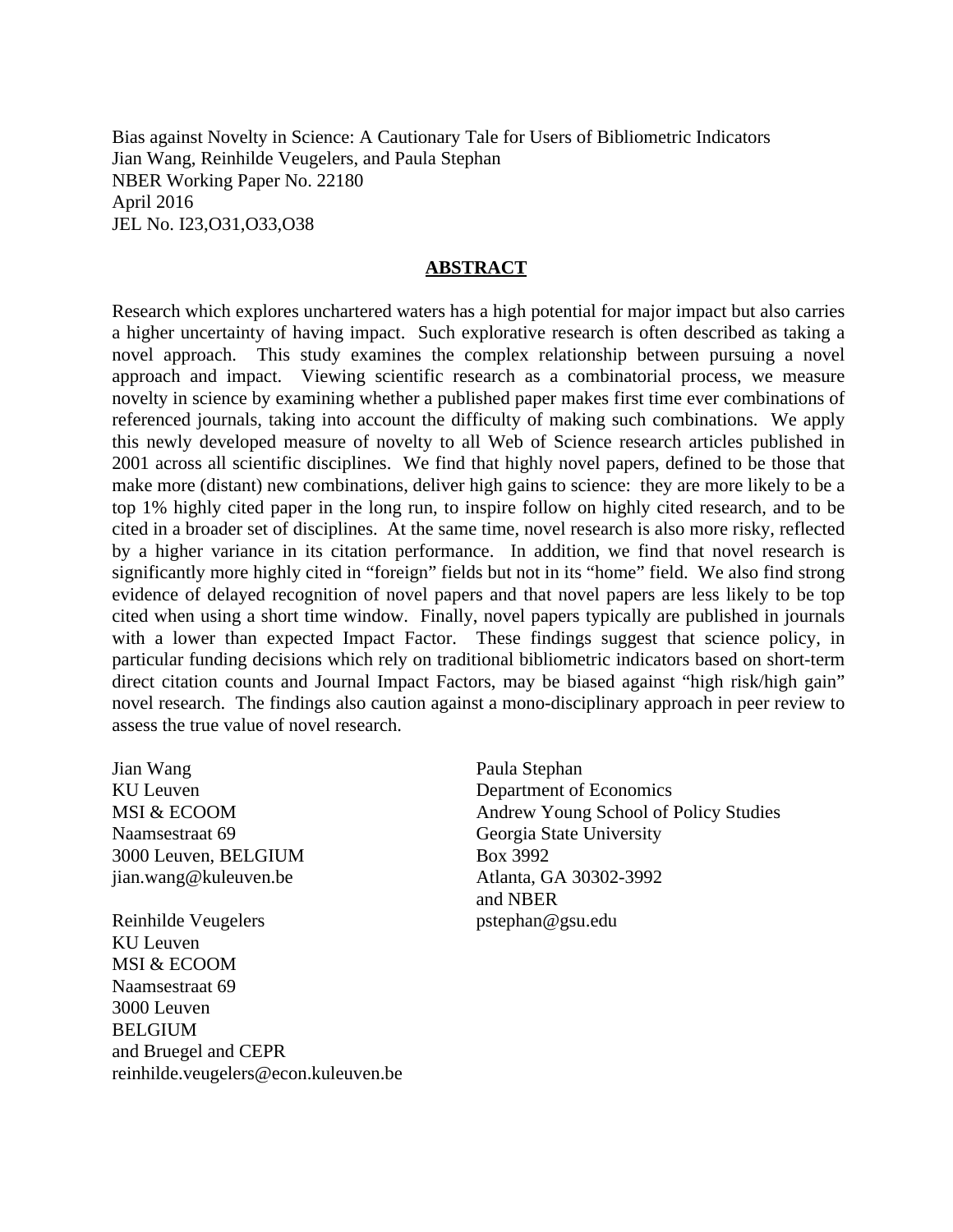#### **1. Introduction**

Scientific breakthroughs advance the knowledge frontier. Research underpinning breakthroughs often is driven by novel approaches. While research that takes a novel approach has a higher potential for major impact, it also faces a higher level of uncertainty of impact. In addition, it may take longer for novel research to have a major impact, either because of resistance from incumbent scientific paradigms (Kuhn, 1962; Merton, 1973; Planck, 1950) or because of the longer time required to incorporate the findings of novel research into follow-on research (Garfield, 1980; Wyatt, 1975). The "high risk/high gain" nature of novel research makes it particularly appropriate for public support (Arrow, 1962). Delayed recognition may, however, lead novel research to be undervalued in research evaluations which use classic bibliometric indicators based on short term citations.

This bias in classic bibliometric indicators against novel research, to the extent it exists, is of concern given the increased reliance funding agencies and hiring institutions place on bibliometric indicators to aid in decision making and performance evaluation (Butler, 2003; Hicks, 2012; Hicks, Wouters, Waltman, de Rijcke, & Rafols, 2015; Martin, 2016; Monastersky, 2005). Such heavy reliance may explain in part the perception that funding agencies and their expert panels are increasingly risk-averse and the charge that competitive selection procedures encourage relatively safe projects, which exploit existing knowledge, at the expense of novel projects, that explore untested approaches (Alberts, 2010; Azoulay, Graff Zivin, & Manso, 2011; Kolata, 2009; NPR, 2013; Petsko, 2012; Walsh, 2013).

The goal of this paper is to develop a measure of novel research and compare the citation profile of novel research with that of non-novel research as well as the Impact Factor of the journals in which novel research is published. We are particularly interested in whether characteristics of novel research match the "high risk/high gain" profile associated with breakthrough research and whether bibliometric measures are biased against novel research. To this end, we define research that draws on new combinations of knowledge components as novel and develop an *ex ante* measure of combinatorial novelty at the paper level, where novelty is operationalized as making new combinations in referenced journals. Utilizing this newly-minted measure of novelty, we explore the complex relationship between novelty and citation impact, using the life-time citation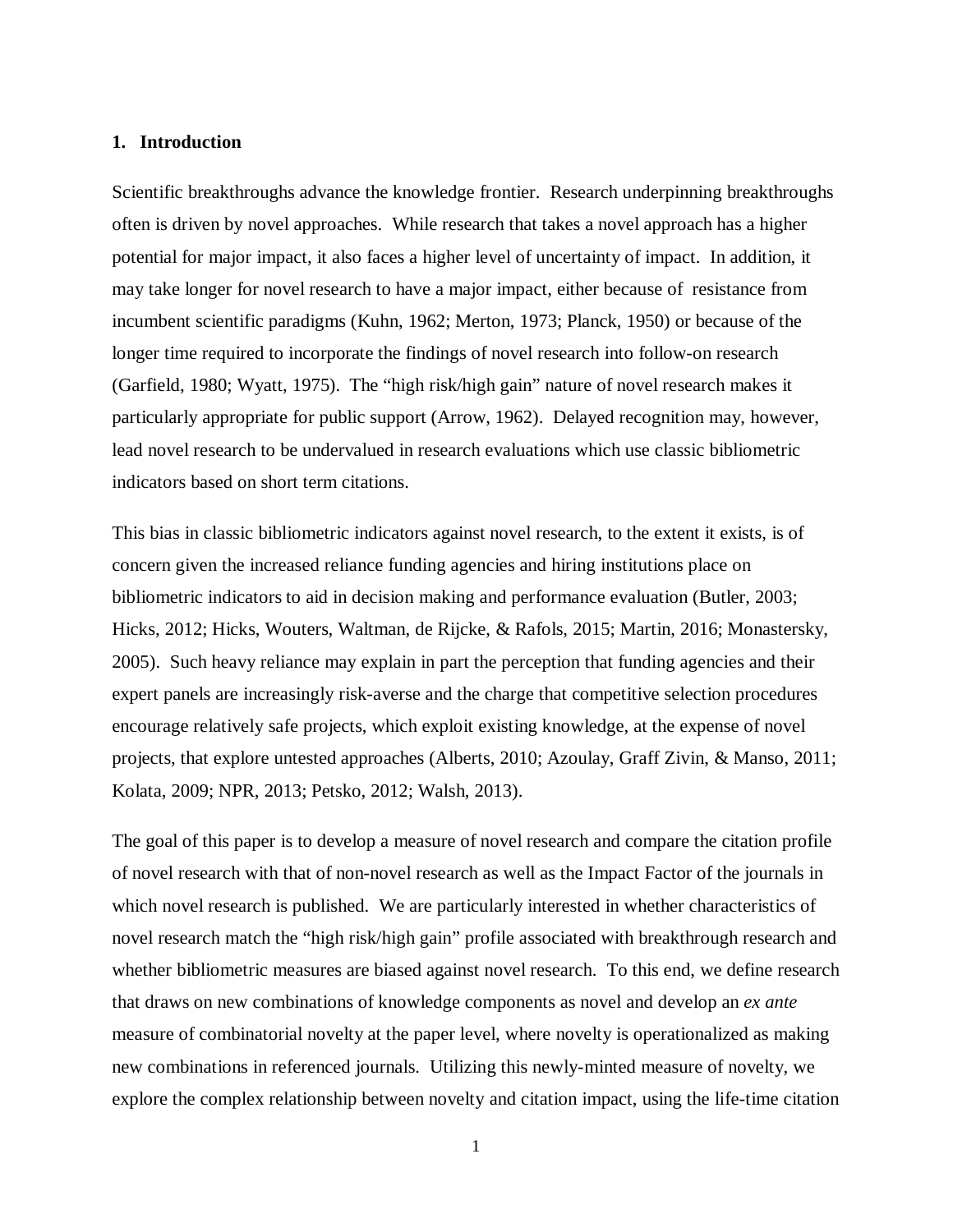trajectories of 773,311 research articles across all scientific disciplines published in 2001 and indexed in the Web of Science (WoS), as well as the profile of papers citing them.

We find novel papers to have a larger variance in their citation distribution and be more likely to populate both the tail of high impact as well as the tail of low impact, reflecting their "high risk" profile. At the same time, novel papers also display a "high gain" characteristic: They have a much higher chance of being a top cited paper in the long run, a higher likelihood of stimulating follow-on top cited research, and a broader impact transcending disciplinary boundaries and reaching more scientific fields. We further scrutinize the impact profile of novel research and uncover intriguing characteristics associated with novelty. First, we distinguish between impact in "home" and "foreign" fields and find that novel papers are significantly more likely to be highly cited in foreign fields but not in their home field. Second, an examination of time dynamics in the citation accumulation process reveals delayed recognition for novel research. Specifically, although novel papers are highly cited in the long run, they are less likely to be top cited in the short run. We also find that novel papers are less likely to be published in high Impact Factor journals. These findings suggest that over-reliance on standard bibliometric metrics, in particular Journal Impact Factor and short-term citation counts, may bias against novel research.

#### **2. Combinatorial novelty in science**

We view the process of research as one of puzzle solving, whereby researchers work with pieces of knowledge and combine them to generate new scientific knowledge. Some of these existing knowledge pieces are embedded in the literature, some in equipment and materials, which themselves are embedded in the literature, and others in the tacit knowledge of individuals engaged in the research. Using knowledge pieces in well-understood ways corresponds to a search process labeled as *exploitation*. Using existing knowledge pieces in new ways corresponds to an *explorative* search process, which is more likely to lead to major breakthroughs but also comes with a substantial risk of no or low impact (March, 1991). From this perspective, novel research is more closely associated with exploration.

Drawing on this combinatorial perspective of the research process, *novelty* can be defined as the recombination of pre-existing knowledge components in an unprecedented fashion. This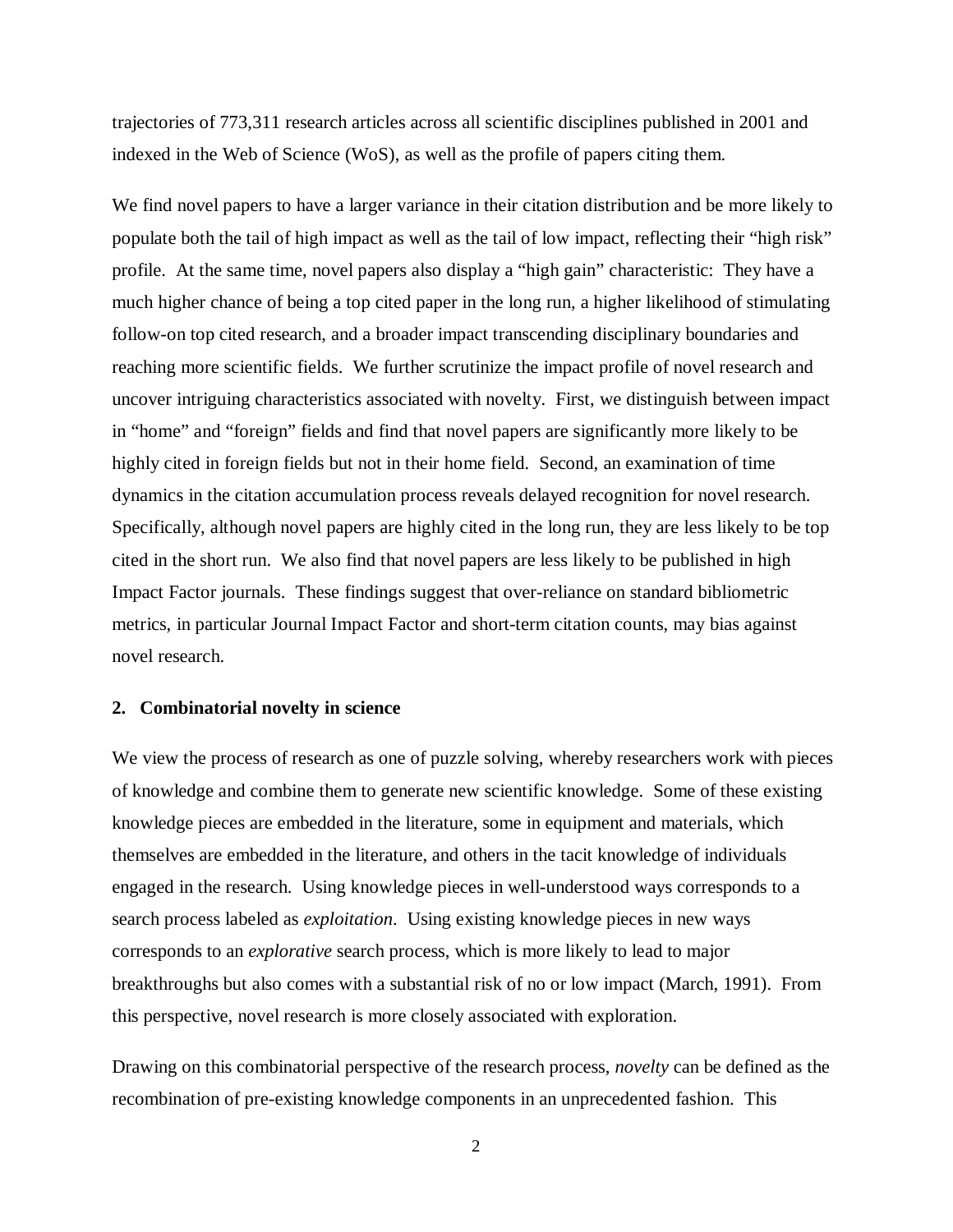combinatorial view of novelty has been embraced by scholars in various disciplines (Arthur, 2009; Burt, 2004; Mednick, 1962; Schumpeter, 1939; Simonton, 2004; Weitzman, 1998). For example, Nelson and Winter (1982) state that "the creation of any sort of novelty in art, science or practical life – consists to a substantial extent of a recombination of conceptual and physical materials that were previously in existence." Romer (1994) and Varian (2009) also argue that new combinations of existing components provide a potentially huge source of important new discoveries. The ability to make new combinations of existing knowledge pieces is one reason that "outsiders" from other disciplines arguably can provide exceptional insights when they move from one field to another, as physicist Leo Szilard did, when he switched from physics to biology in the 1950s (Carroll, 2013, p. 352).

It is important to note that not all breakthroughs result from combinatorial novelty, and certainly not all novel research leads to breakthroughs. It is also important to note that there is strong anecdotal evidence that research of a novel nature not only has the potential to become a breakthrough but also contributes to subsequent breakthroughs. The diagrams that Feynman produced in the late 1940s provided physicists with an entirely new way of understanding the behavior of subatomic particles and, according to the historian of physics David Kaiser, "have revolutionized nearly every aspect of theoretical physics" (Kaiser, 2009, p. 4). The creation of transgenic and knockout mice in the late 1980s revolutionized research on any number of diseases. Or, consider the research of Sebastian Seung that has received considerable attention and aims at mapping the human brain, something that no one to date has done (Cook, 2015). Seung's course is heavily influenced by applying a method described in a highly-cited paper published in *PloS BIOLOGY* (Denk & Horstmann, 2004) that used a novel approach in human connectome (cf infra).

The combinatorial view of novelty has been studied in the technological invention literature and operationalized using patent information. Fleming (2001) takes the technology subclasses in which patents are classified as representing the components of technological know-how. Fleming (2007) looks at the occurrence of new combinations of subclasses to which a patent is assigned and uses this as a measure of the generative creativity of inventors of the patent. Verhoeven, Bakker, and Veugelers (2016) combine this combinatorial novelty measure with a measure of novelty in technological and scientific knowledge origins, based on whether the focal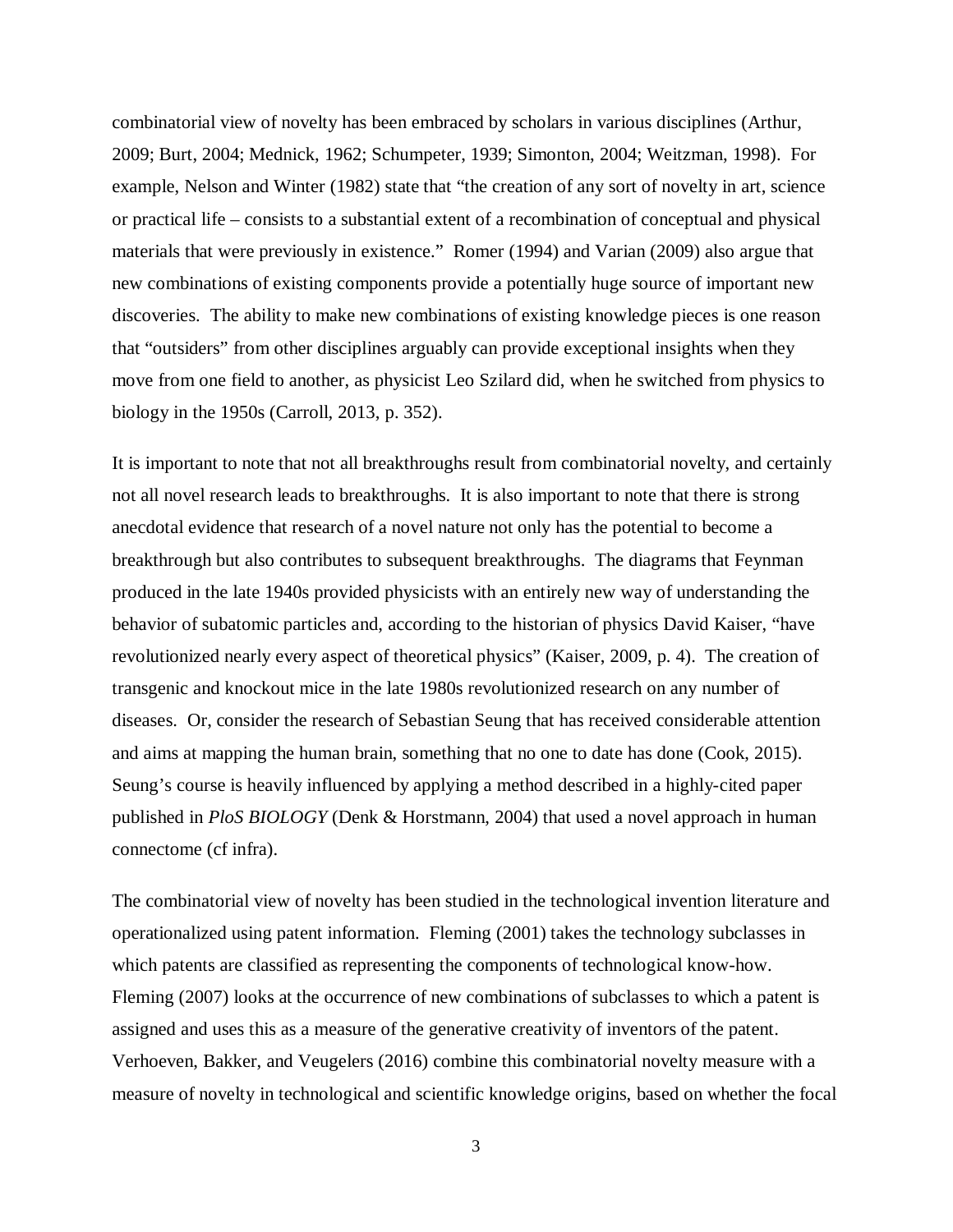patent cites other technological inventions or scientific literature from areas that were never cited before in its patent class. They find that the combination of the combinatorial novelty and the novelty in knowledge origins is a powerful identifier of breakthrough inventions.

Uzzi, Mukherjee, Stringer, and Jones (2013) apply a conceptually similar approach to scientific publications. They propose to trace the combinatorial process underlying the research from the references of the published paper. Operationally, they view journals as bodies of knowledge pieces and calculate the relative commonness for each pair of journals referenced by a paper. For this individual paper, they then use the lowest  $10<sup>th</sup>$  percentile commonness score of its series of commonness scores as an indication of its "novelty" and the median commonness score as an indication of its "conventionality." They find that papers with both high novelty and conventionality are more likely to become top cited. Lee, Walsh, and Wang (2015) adapt the Uzzi et al. (2013) measure for their study of creativity in scientific teams and find that team characteristics, i.e., size, and field and task variety, have different effects on novelty than on impact of the publication produced by the team.

Other approaches to assess combinatorial novelty in science also exist in the literature. Boudreau, Guinan, Lakhani, and Riedl (forthcoming), for example, identify whether a proposal to the NIH departs from the existing literature, by examining all possible pairs of MeSH (Medical Subject Headings) terms in the proposal and then calculating the fraction of the pairs which have not appeared in all the previous literature in PubMed. They find that evaluators systematically give lower scores to highly novel research proposals. Azoulay, Güler, Koçak, Murciano-Goroff, and Anttila-Hughes (2012) measure the recombinative character of a publication in a similar manner, examining the extent to which pairs of its MeSH descriptors are unusual. Using this measure, they find a positive relationship between the recombinative nature of a paper and the breadth of its citations but a negative relationship between the measure and citation volume.

Following the combinatorial novelty approach, we assess the novelty of a research article by examining the extent to which it makes novel combinations in prior knowledge components. In operationalizing the combinatorial novelty approach, we follow Uzzi et al. (2013) and use journals as bodies of knowledge components. Rather than looking at the *atypicality* of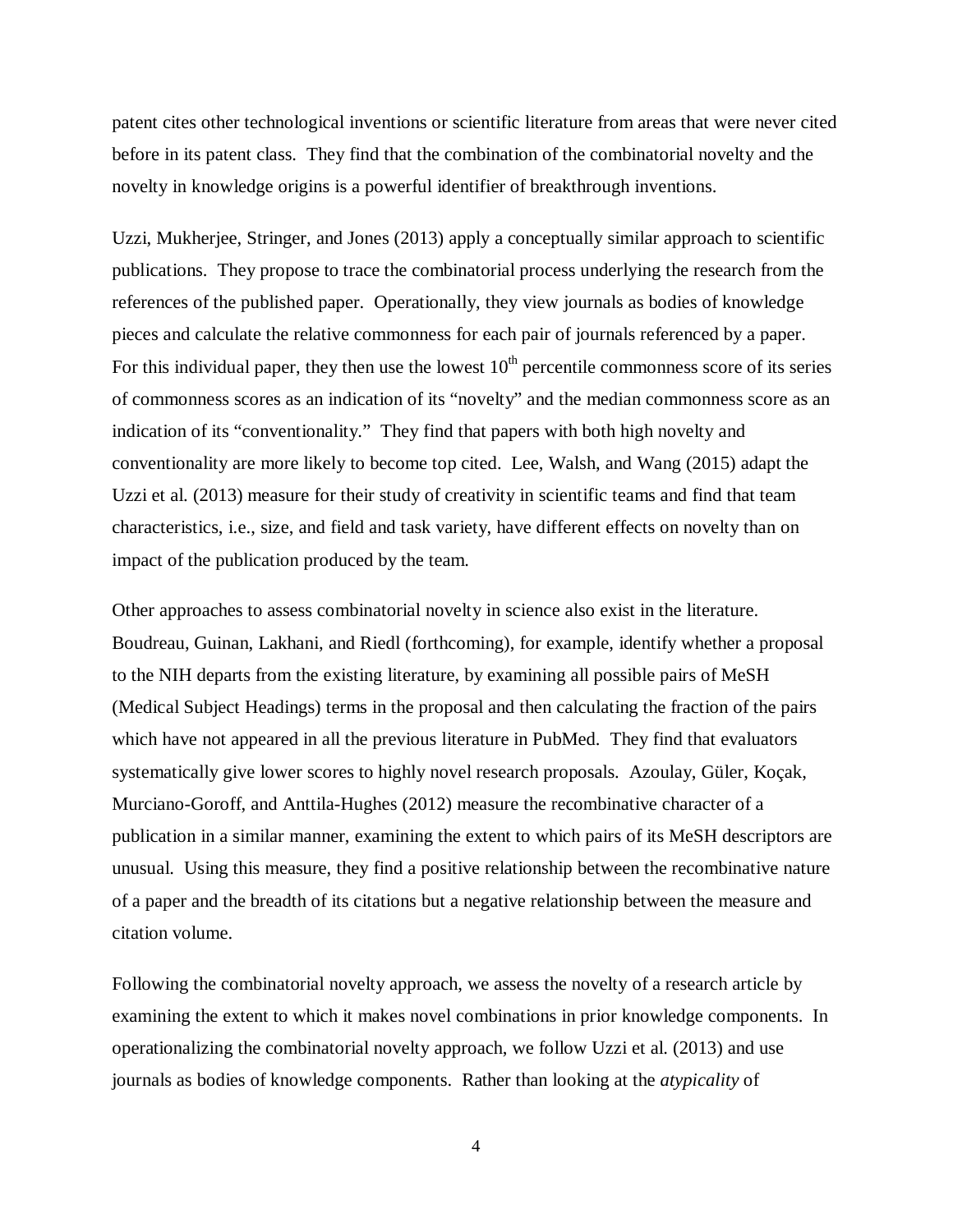referenced journal pairs as do Uzzi et al. (2013), we focus specifically on the *novelty* of referenced journal pairs by examining whether a pair has never been made in prior publications and is thus *new*. Furthermore, we take into account the knowledge distance between the newlycombined journals based on their co-cited journal profiles, i.e., their common "friends", to assess the difficulty of making the new combination. More precisely, we measure the novelty of a paper as the number of new journal pairs in its references weighted by the cosine similarity between the newly-paired journals.

#### **3. Measuring novelty of scientific publications**

## **3.1.Procedure**

 $\overline{a}$ 

We construct our novelty indicator for research articles published in 2001 and indexed in the Thomson Reuters Web of Science Core Collection (WoS), based on their references.

- For each paper, we retrieve all of its referenced journals and pair them up (i.e.,  $J_1-J_2$ ,  $J_1-J_3$ ,  $J_1-J_4$  ...).
- We examine each journal pair to see whether it is new, i.e., has never appeared in prior literature starting from  $1980<sup>1</sup>$  $1980<sup>1</sup>$ .
- For those new journal pairs  $(e.g., J_1-J_2)$ , we assess how easy it is to make this new combination, by investigating how many common "friends" the paired journals have. More precisely, we compare the co-citation profiles of the two journals  $(J_1 \text{ and } J_2)$  in the preceding three years (between year *t-3* and *t-1*).
	- o We use the following matrix where each row or column provides the co-citation profile for a journal. The *i,j*-th element in this symmetric matrix is the number of times that  $J_i$  and  $J_j$  are co-cited, that is, the number of papers published between year *t-3* and *t-1* that cite the two journals together. For example, in the preceding three years, the pair  $J_1$  and  $J_2$  have never been cited together by any papers (as this pair is new), but  $J_1$  and  $J_3$  have been cited together by 3 papers, and  $J_2$  and  $J_3$

<span id="page-6-0"></span><sup>&</sup>lt;sup>1</sup> The 1980 cut off is because of data-availability reasons. It assumes a window of 20 years before obsolescence.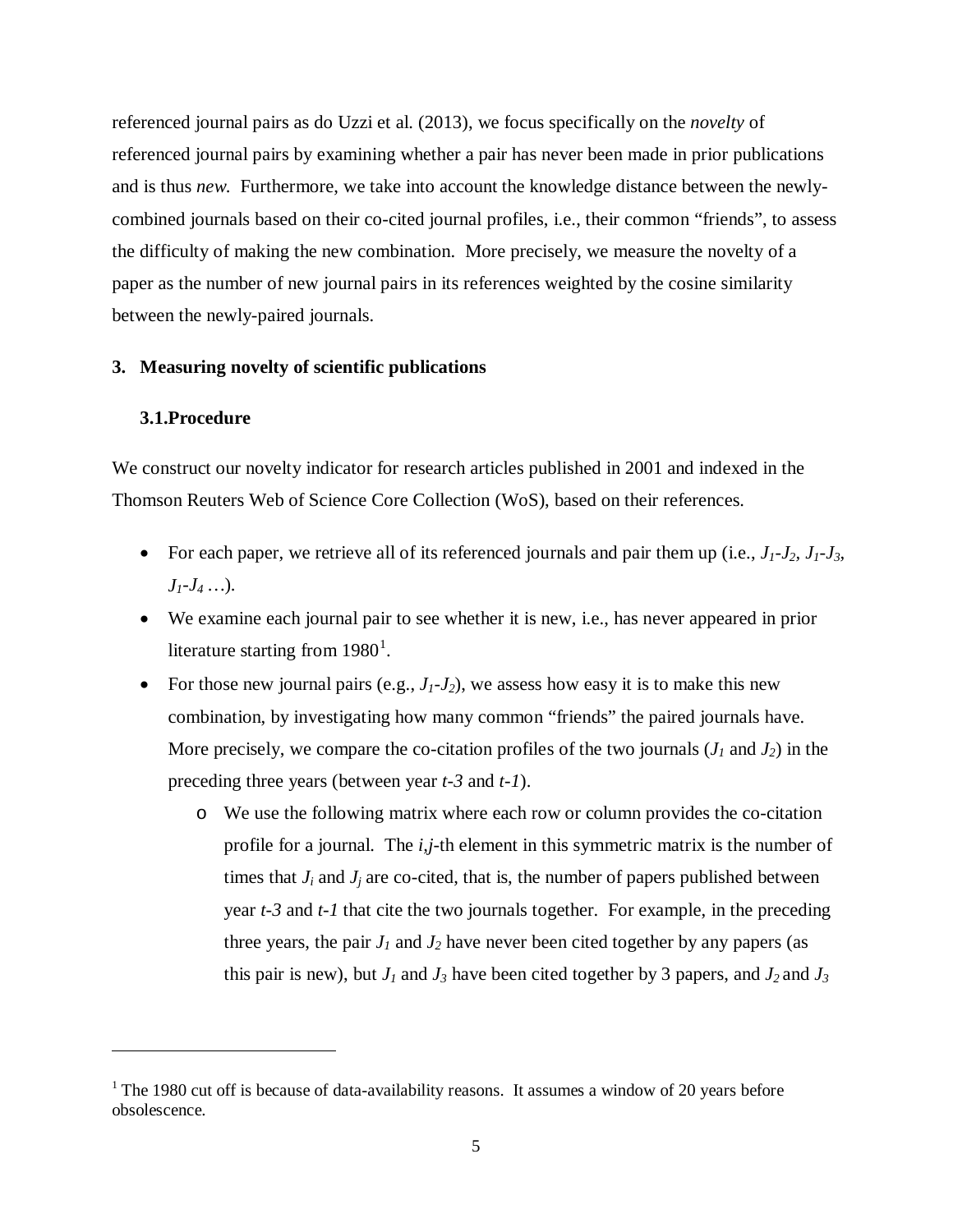| have been cited together by 6 papers, making $J_3$ a common friend of $J_1$ and $J_2$ , as |  |
|--------------------------------------------------------------------------------------------|--|
| is journal $J_5$ .                                                                         |  |

|                | $J_1$            | $J_2$          | $J_3$ | $J_4$            | $J_5$            |  |
|----------------|------------------|----------------|-------|------------------|------------------|--|
| $J_1$          |                  | $\overline{0}$ | 3     | $\overline{0}$   | 5                |  |
| $J_2$          | $\boldsymbol{0}$ |                | 6     | $\overline{2}$   | 3                |  |
| $\mathbf{J}_3$ | 3                | 6              |       | 5                |                  |  |
| $J_4$          | $\overline{0}$   | 2              | 5     |                  | $\boldsymbol{0}$ |  |
| $J_5$          | 5                | 3              | 4     | $\boldsymbol{0}$ |                  |  |
|                |                  |                |       |                  |                  |  |

o The ease of combining *J1* and *J2* is then defined as the *cosine similarity* between their co-citation profiles:

$$
COS_{1,2} = \frac{J_1 \cdot J_2}{\|J_1\| \|J_2\|}
$$

where  $J_1$  and  $J_2$  are row (or column) vectors. *Cosine similarity* is a classic measure of similarity between two vectors and is widely used in bibliometrics.

- o Correspondingly, the difficulty score of combining  $J_1$  and  $J_2$  is:  $1 \text{COS}_{1,2}$ .
- For each paper, we construct a continuous measure of combinatorial *novelty* as the sum of the difficulty scores of making the new combinations. Papers without new combinations get 0 by definition.

$$
Novelty = \sum_{J_i-J_j \,\text{pair is new}} (1 - \text{COS}_{i,j})
$$

- We also construct two alternative measures for robustness tests (details in *Appendix III*): the maximum novelty score which focuses exclusively on the novelty score of the most distant new journal pair and the weighted share of new journal pairs in all pairs, which is essentially a means of normalizing our novelty measure for the number of all journal pairs.
- In addition, to avoid trivial combinations, we focus only on the most important journal combinations, i.e., we exclude 50 percent of the least cited journals (as measured in the preceding three years). To further reduce the likelihood of picking up trivial combinations, we impose as a condition that the new combination must be reused at least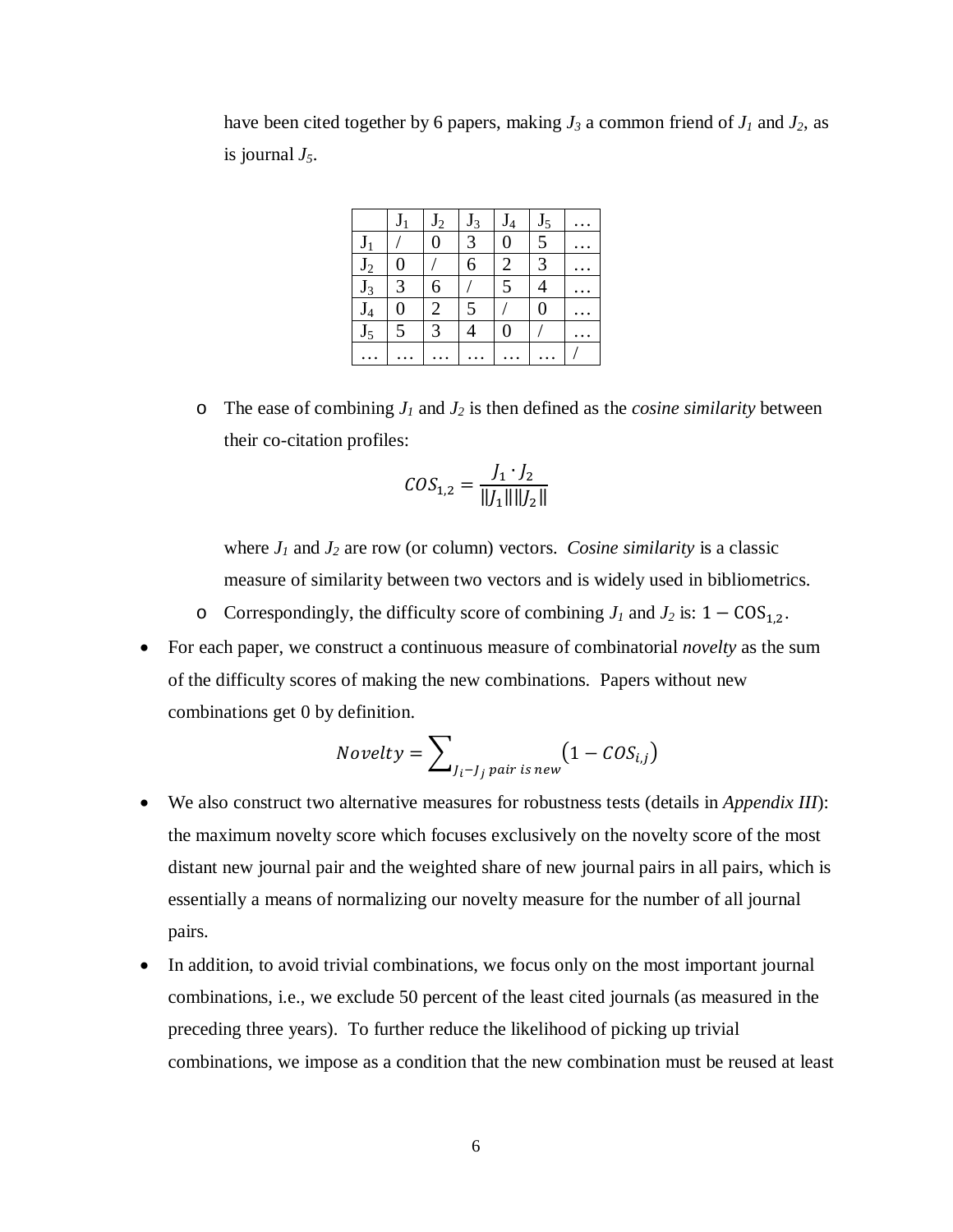once in the next three years. We check the robustness of the main results to these choices in *Appendix III*.

#### **3.2.Illustration**

We use the paper coauthored by Denk and Horstmann (2004), "Serial Block-Face Scanning Electron Microscopy to Reconstruct Three-Dimensional Tissue Nanostructure" published in *PLOS Biology* to illustrate and validate our novelty measure.

Denk's team developed a method called *Serial Block-Face Scanning Electron Microscopy*  (SBFSEM), which combines slicing and imaging by placing an *ultra-microtome* inside the chamber of a *scanning electron microscope*. The microscope scans the surface of the tissue block, and then the microtome shaves a thin slice off and exposes the next layer for a subsequent round of imaging. The researchers made a new and effective combination between an *environmental scanning electron microscope* and a special-designed *ultra-microtome*. While both components already existed and were in use, the combination is new. This new combination not only provides an automated method to collect serial images with sufficient resolution to trace even the thinnest axons and to identify connections between individual neurons but also overcomes many other problems. For example, it produces uninterrupted series of aligned images without section loss, contamination, or distortion, which often arise from manual sectioning and imaging. This work has opened the possibility of automatically generating serial images for reconstructing the neural network. It has also revitalized the dream of mapping the human brain and is contributing to the research of a number of scientists, including that of Sebastian Seung, mentioned supra.

The *PLOS Biology* paper cites 19 WoS-indexed journals. Of all possible journal pairs (171), 9 journal pairs are new, using the procedure described supra. Each of these new journal pairs involves an article from *Nature Materials* (subject categories: Chemistry, Physical; Materials Science, Multidisciplinary; Physics, Applied; and Physics, Condensed Matter), which is combined with articles from journals in subject categories of Neurosciences; Cell Biology; and Physiology. The *cosine similarity* for each of the 9 combinations is extremely low, indicating that each of the new combinations have few common friends and are therefore relatively difficult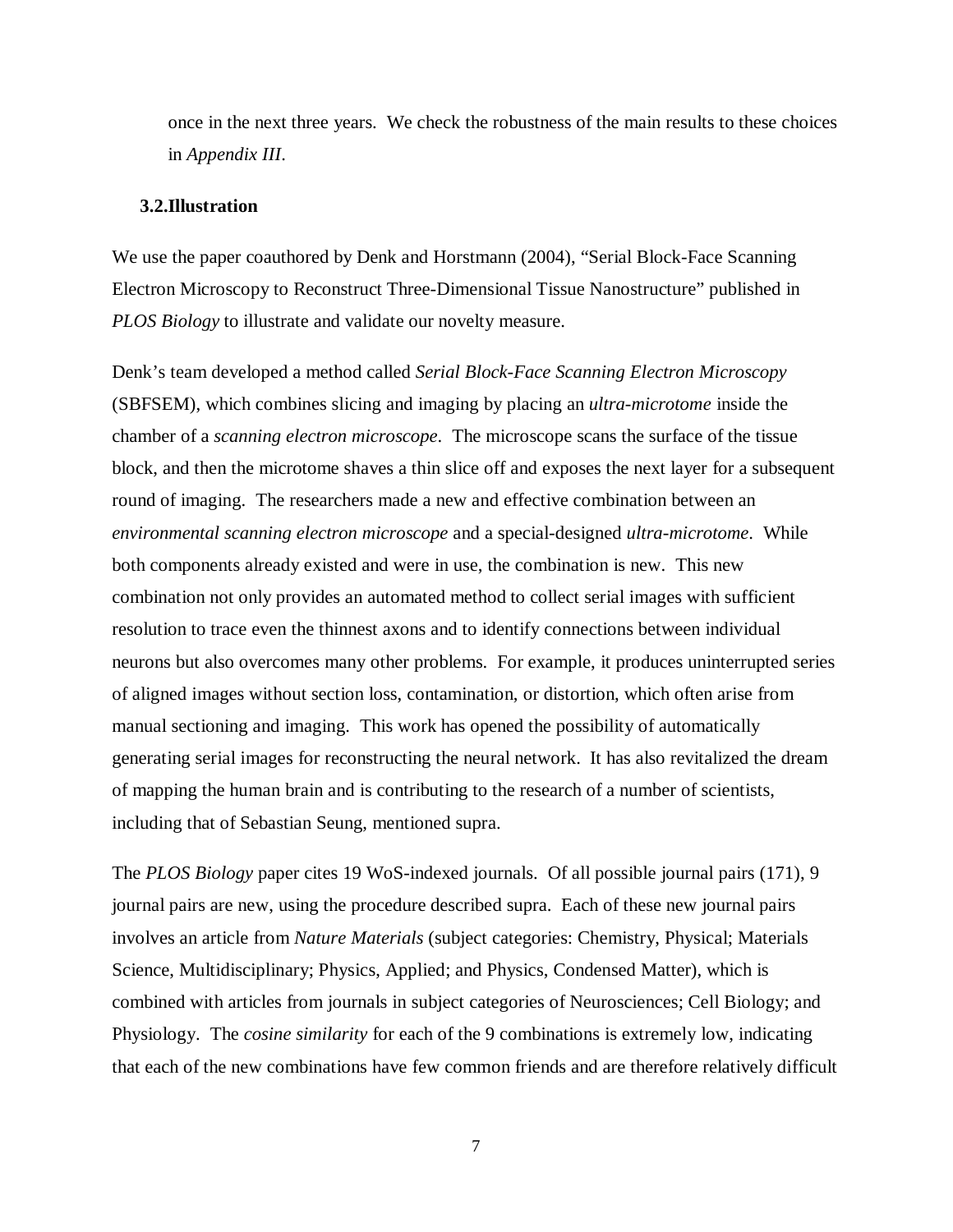to make. This leads to an overall score on novelty of 8.9891 for the Denk and Horstmann paper, which places the paper in the top 1% of novel papers in its field.

*PLOS Biology* (where the paper was published) had an Impact Factor of 13.868 in 2004, which ranked it in the upper quartile (Q1) in both of its subject categories: Biology and Biochemistry  $\&$ Molecular Biology. The paper was not among the top 1% highly cited papers in the subject category of Biology until 2012 and in the subject category of Biochemistry & Molecular Biology until 2013. Papers citing it include several articles published in *Nature* and *Science*, some of which are top cited papers. *Appendix I* describes the calculation of the novelty score for the Denk and Horstmann paper in more details.

The Denk and Horstmann paper thus illustrates how research that is combinatorially novel has reference pairs that are new.

## **4. Data and descriptive statistics**

 $\overline{a}$ 

To explore the properties of novelty and its relationship with impact, we use a dataset consisting of all research articles<sup>[2](#page-9-0)</sup> in WoS published in 2001 from all the 251 subject categories. There are 773,311 articles in total, and 674,546 of them have at least two references to WoS journals. Among these 674,546 articles, 203 have no subject category information and therefore are also excluded, and 274,072 articles have more than one subject category (up to six subject categories) and are counted multiple times. The final 2001 dataset used has 1,056,936 observations.

We expect our measure to identify only a small minority of papers as novel, since the majority of research is of an exploitative rather than an exploratory nature. Indeed we find that relatively few papers make new referenced journal combinations. To be more specific, 89% of all papers in our sample make no new combinations of referenced journal and therefore do not score on the novelty measure. Of the 11% that make new journal combinations, most (55%) make only one new combination, and only 7% have more than 5 new combinations. Most of the novel papers score only modestly on our distance-weighted novelty indicator. At the other end of the distance

<span id="page-9-0"></span><sup>&</sup>lt;sup>2</sup> Since we are interested in original research, we keep only publications labeled as "article" in WoS but exclude other document types such as "review" and "letter."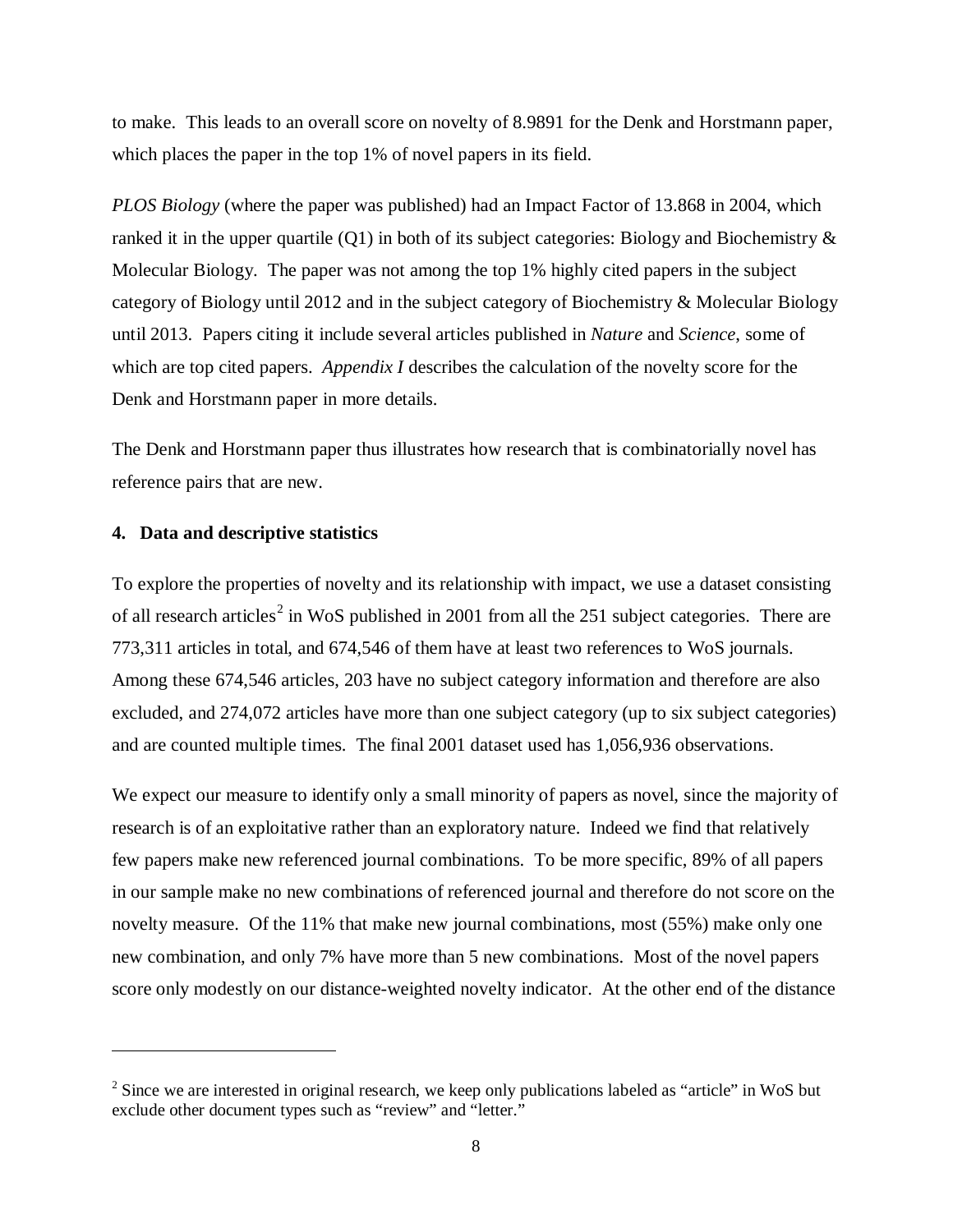distribution, we find the top 10 percentile to have a score on our distance weighted indicator in the range of the interval (5-248).

## Insert Table 1 here

Overall, our measure of novelty displays a highly skewed phenomenon of novelty in scientific publications. We are particularly interested in papers which are highly novel. Therefore, we construct a categorical novelty variable *NOV CAT*: (1) *non-novel*, if a paper has no new journal combinations, (2) *moderately novel*, if a paper makes at least one new combination but has a novelty score lower than the top 1% of its subject category, and (3) *highly novel*, if a paper has a novelty score among the top 1% of its subject category.

Highly novel papers not only make more but also more distant new combinations. The median number of new combinations they make is 7, while the median for moderately novel papers is 1. In addition, the new combinations that highly novel papers make are more distant, as suggested by their lower *cosine similarity* scores compared with that of moderately novel papers (*Table 1*).

In addition, fields differ in their propensity to make new combinations. The Life Sciences score relatively higher, especially Neurosciences, Pharmacology and Biology & Biochemistry. The Physical Sciences score relatively low on novelty, especially Space Sciences and Physics. Social Sciences, especially Psychology, score above most fields<sup>[3](#page-10-0)</sup>. Field difference in the novelty intensity may be partly explained by their heterogeneous patterns of publishing and referencing. In the econometric analysis we control for scientific field (i.e., WoS subject category) specific effects.

## **5. Novelty and impact**

 $\overline{a}$ 

## **5.1.High risk of novel research**

In view of the risky nature of novel research, we expect novel papers to have a higher variance in their citation performance. Following Fleming (2001), the Generalized Negative Binomial

<span id="page-10-0"></span> $3$  By construction, there is no field differences in the relative share of highly novel (i.e., *NOV CAT* = 3) papers: *NOV CAT3* is defined as the top 1% novel papers within given subject categories.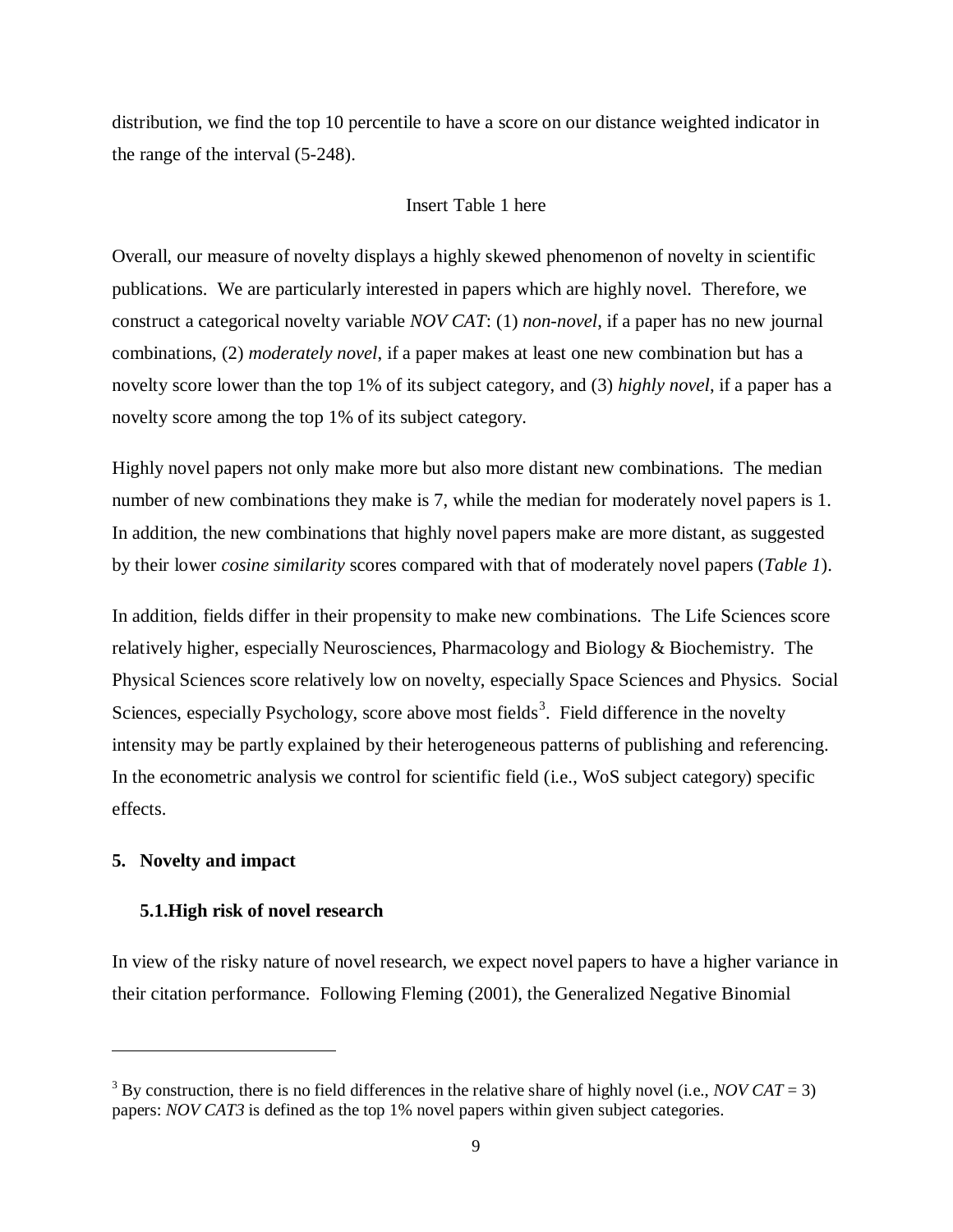(GNB) model is adopted to estimate the effects of novelty on the distribution characteristics of received citations. Specifically, GNB assumes that the number of citations (i.e., the dependent variable) follows a negative binomial distribution and allows us to model the natural logarithm of the mean  $\mu$  and the natural logarithm of the dispersion parameter  $\alpha$  each by a linear equation of novelty and other control variables. The variance of the distribution is  $\sigma^2 = \mu + \alpha \mu^2$ . For fitting the model the STATA function *gnbreg* is implemented (StataCorp, 2016).

We use a 14-year time window to count citations for our set of 2001 papers, which is deemed sufficiently long across fields (Wang, 2013). We control for other confounding factors with potential influence on the relationship between novelty and impact. First, we control for specific scientific field effects (cf supra), by including the complete set of dummies for the 251 WoS subject categories. Second, we control for the number of references made in the focal paper, which might increase both the likelihood of having new combinations and the number of received citations (Bornmann, Leydesdorff, & Wang, 201[4](#page-11-0); Lee et al., 2015)<sup>4</sup>. Third, we take into account the size and nature of the collaborative effort, which might affect both novelty and impact (Adams, Black, Clemmons, & Stephan, 2005; Katz & Hicks, 1997; Lee et al., 2015; Wang, Thijs, & Glänzel, 2015). Specifically, we include the number of authors and whether the paper is internationally coauthored as additional controls.

GNB model estimates are reported in *Table 2* and illustrated in *Figure 1A*. Compared with nonnovel papers, *ceteris paribus*, moderately novel papers receive on average 2.78% more citations, and highly novel papers receive 12.04% more citations. At the same time, the higher average impact of novel papers is accompanied by a higher dispersion in citation performance. This holds however for only the highly novel papers. The dispersion of the citation distribution is 14.90% higher for highly novel papers than non-novel papers.

Insert Table 2 here

Insert Figure 1 here

 $\overline{a}$ 

<span id="page-11-0"></span><sup>&</sup>lt;sup>4</sup> Controlling for the number of references is particularly important, as our measure of novelty is not expressed as a share of all references.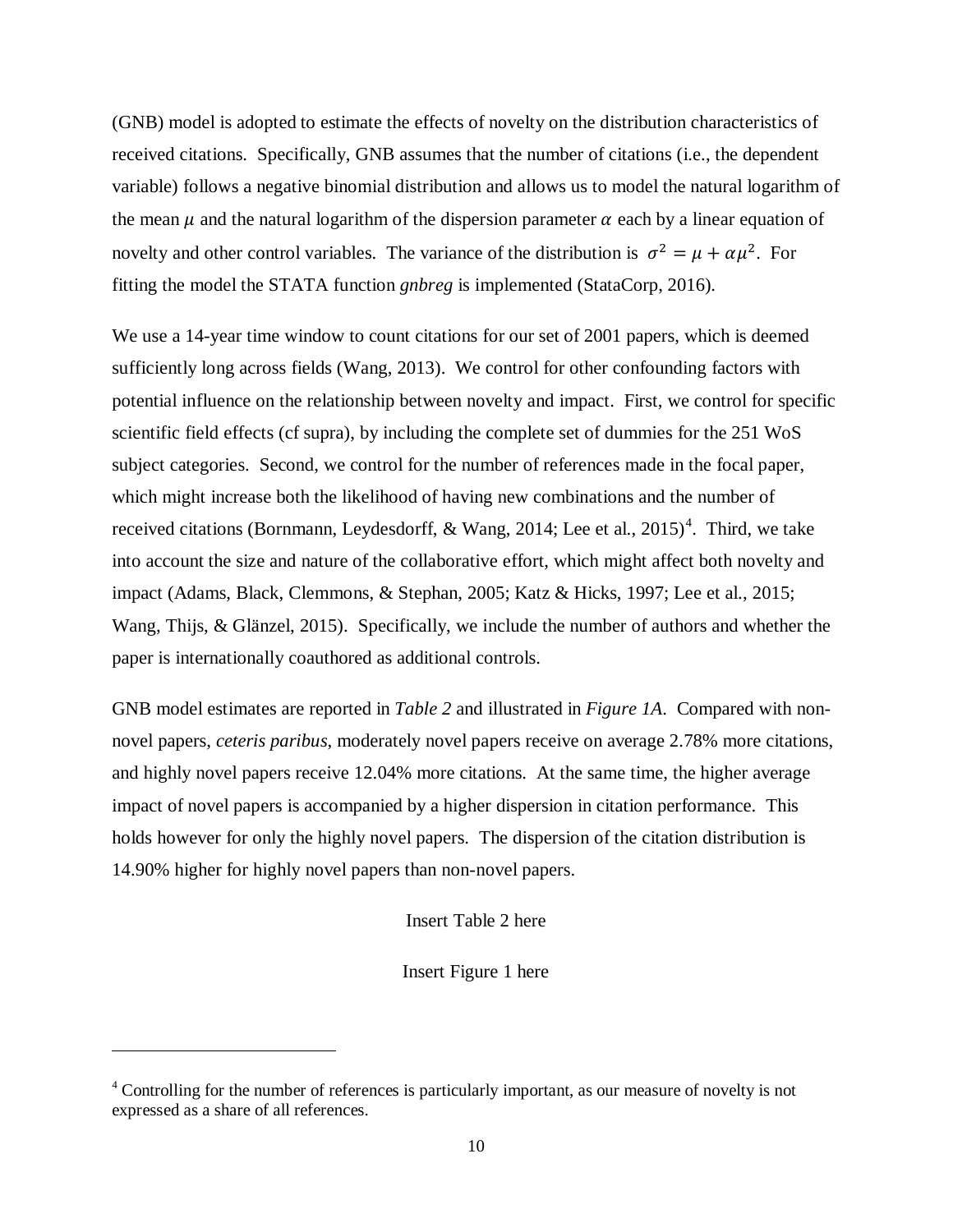A higher dispersion in impact can be driven by more extreme successes and/or more cases of uncited or rarely cited papers. Therefore, we examine in which tail of high and low impact the highly novel papers are more likely to be. We do this using multinomial logistic regression (*Table 3*). We classify papers, within the same WoS subject category and publication year, into three citation classes based on their citations in the 14-year time window: the top 10%, the lowest 10%, and the middle 80%. There is clear evidence that highly novel papers, which have a higher dispersion in their citations, are more likely to be in the tail of high impact, specifically, the odds of being the top 10% cited versus being the middle 80% cited are 16.80% higher for highly novel than non-novel papers. There is equally strong evidence that highly novel papers are more likely to be in the tail of least cited papers: the odds of being in the lowest 10% cited versus being in the middle 80% cited are 16.76% higher for highly novel than non-novel papers. In other words, the higher dispersion in citations for highly novel papers is driven by both tails of high and low impact and therefore reflects their higher level of uncertainty. On the other hand, moderately novel papers are only more likely to be in the top tail but not in the lower tail, displaying a lower level of uncertainty compared with highly novel papers, in line with the GNB results.

#### Insert Table 3 here

#### **5.2.High gain from novel research**

While novel research faces a higher level of risk, we also expect, as argued supra, novel research to have a higher probability of making a significant contribution to research. We first examine whether novel papers are more likely to become "big hits," i.e., receive an exceptionally large number of citations, defined here, following the bibliometric convention, as being top 1% highly cited in the same WoS subject category and publication year. Logistic regression controlling for previously mentioned other potential confounding factors reveals that the odds of a big hit are 39.82% higher for highly novel papers and 11.22% higher for moderately novel papers, compared with comparable non-novel papers (*Table 4* column 1 and *Figure 1B*).

Insert Table 4 here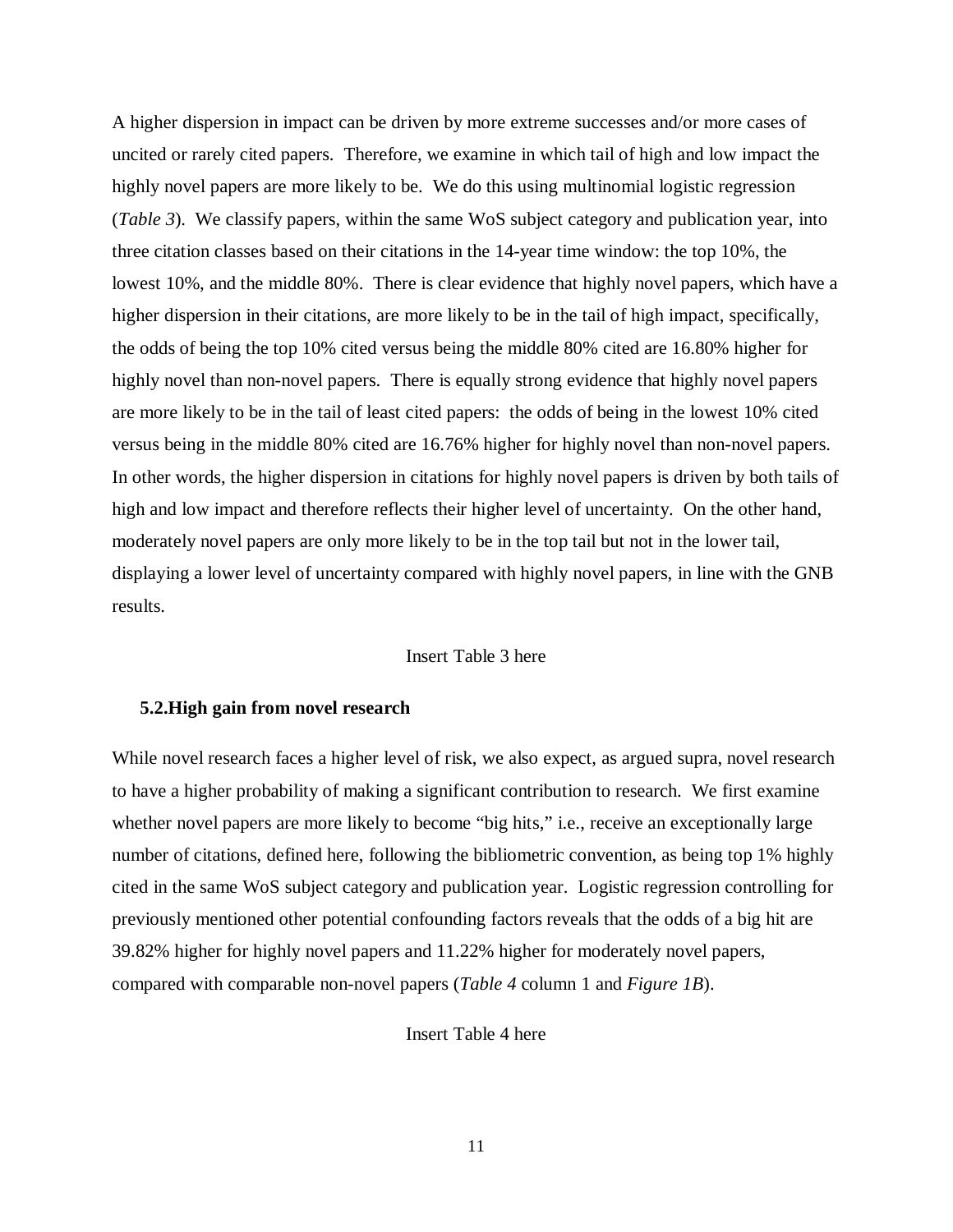Second, we find that novel papers are more likely to be cited by other big hits. Novel research is therefore not only more likely to become a big hit itself but also more likely to stimulate followon research which generates major impact. Specifically, we find that papers that cite novel papers are more likely to themselves receive more citations, compared with papers citing nonnovel papers (*Appendix II Table A3*). Likewise, the probability of being cited by an article which itself becomes a big hit is also higher for highly novel papers than for non-novel papers. We use a logistic model to estimate the probability of a paper being cited by big hits, teasing out any contamination from direct citations received, in addition to controlling for previously mentioned other confounding factors. We observe that the odds of being cited by big hits are 26.20% higher for a highly novel paper than for comparable non-novel papers receiving the same number of citations (*Table 4* column 2 and *Figure 1C*) [5](#page-13-0) . Compared with highly novel papers, moderately novel papers demonstrate a much smaller advantage over non-novel papers. The odds of being cited by big hits are 3.56% higher for a moderately novel paper than a comparable non-novel paper.

#### **5.3.Transdisciplinary impact of novel research**

 $\overline{a}$ 

We explore the breadth of impact, that is, whether novel research is cited across more scientific fields than is non-novel research. We use the number of subject categories citing the focal paper in the14 years after publication as the dependent variable and estimate a Poisson model. The Poisson model additionally controls for the number of citations, given that papers with more citations are more likely to be cited by more fields. Results show that, compared with non-novel papers receiving the same number of citations and having the same values on all other control variables, highly and moderately novel papers are cited by 16.56% and 10.05% more subject categories, respectively (*Table 4* column 3 and *Figure 1D*).

<span id="page-13-0"></span> $<sup>5</sup>$  In this analysis, big hits, which cite the focal paper, are identified as the top 1% highly cited papers in</sup> the same subject category and publication year, based on their cumulative citations till the end of 2014. Given that we do not have a sufficiently long time window to count citations for very recent papers, we only account for big hits between 2001 and 2009 and accordingly test whether novel papers are more likely to be cited by big hits in the 9-year period from 2001 to 2009. Correspondingly, we control for the number of direct citations in the same 9-year period.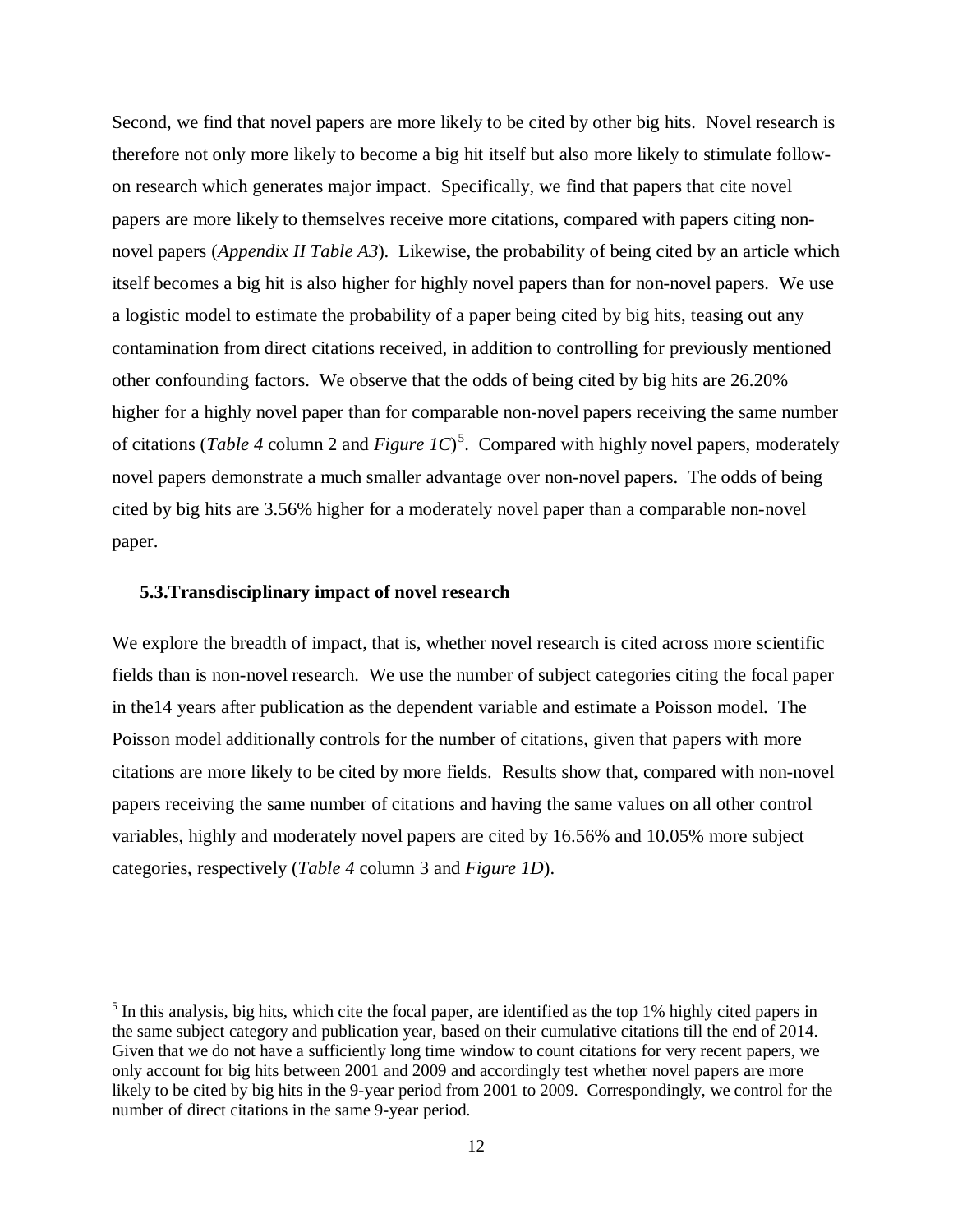We examine whether the impact of a novel paper is more likely to be outside its own field than within its own field. To this end, we partition a paper's forward citations into two types: "home" and "foreign" field citations, that is, citations received from subsequent publications that share at least one common WoS subject category (home field citations) and citations from publication that share no common WoS subject categories (foreign field citations). Then we calculate, for each paper, the proportion of its citations that are foreign field citations. An OLS model (*Table 4*  column 4) shows that novel papers have a larger ratio of citations from foreign fields, suggesting that novel research has a greater transdisciplinary impact than does non-novel research<sup>[6](#page-14-0)</sup>.

The broader and more transdisciplinary impact of novel research raises the question of whether the major impact that novel papers generates is driven by their impact within and/or outside their own field. To answer this question we examine separately whether novel papers are among the top 1% highly cited in their home field and in foreign fields (*Table 4* columns 5-6 and *Figure IE*)<sup>[7](#page-14-1)</sup>. We find that the odds of being top cited in home fields are not significantly larger for highly novel papers than non-novel papers, and for moderately novel papers they are even 8.37% lower compared with that of non-novel papers. The lower chance for novel papers to be highly cited in their home field is consistent with resistance from existing paradigms against novel approaches. At the same time, novel papers, compared with non-novel ones, have higher odds of being highly cited in foreign fields. Although this holds for moderately novel papers, it especially holds for highly novel papers, i.e., the odds of being highly cited in foreign fields are 29.39% and 62.37% higher for moderately and highly novel papers respectively, compared with that of non-novel papers. The finding that the overall high impact of novel research is due to its success in foreign fields rather than in its home field calls to mind the passage from Luke 4:24: "Verily I say unto you, No prophet is accepted in his own country."

 $\overline{a}$ 

<span id="page-14-0"></span><sup>&</sup>lt;sup>6</sup> The findings that novel papers has an impact which is broader and more transdisciplinary (i.e., are cited by more fields and have a larger ratio of foreign field citations) are robust when we additionally control for the number of WoS subject categories that the focal paper itself is affiliated with (*Appendix II Table A4*).

<span id="page-14-1"></span> $<sup>7</sup>$  It is important to note that a paper being highly cited in foreign fields means that, compared with other</sup> papers in the same WoS subject category and publication year, its number of citations from foreign fields is among the top 1% highest. It does not mean that this paper is among the top 1% highly cited in a specific foreign field compared with all other papers based on their citations in this specific field.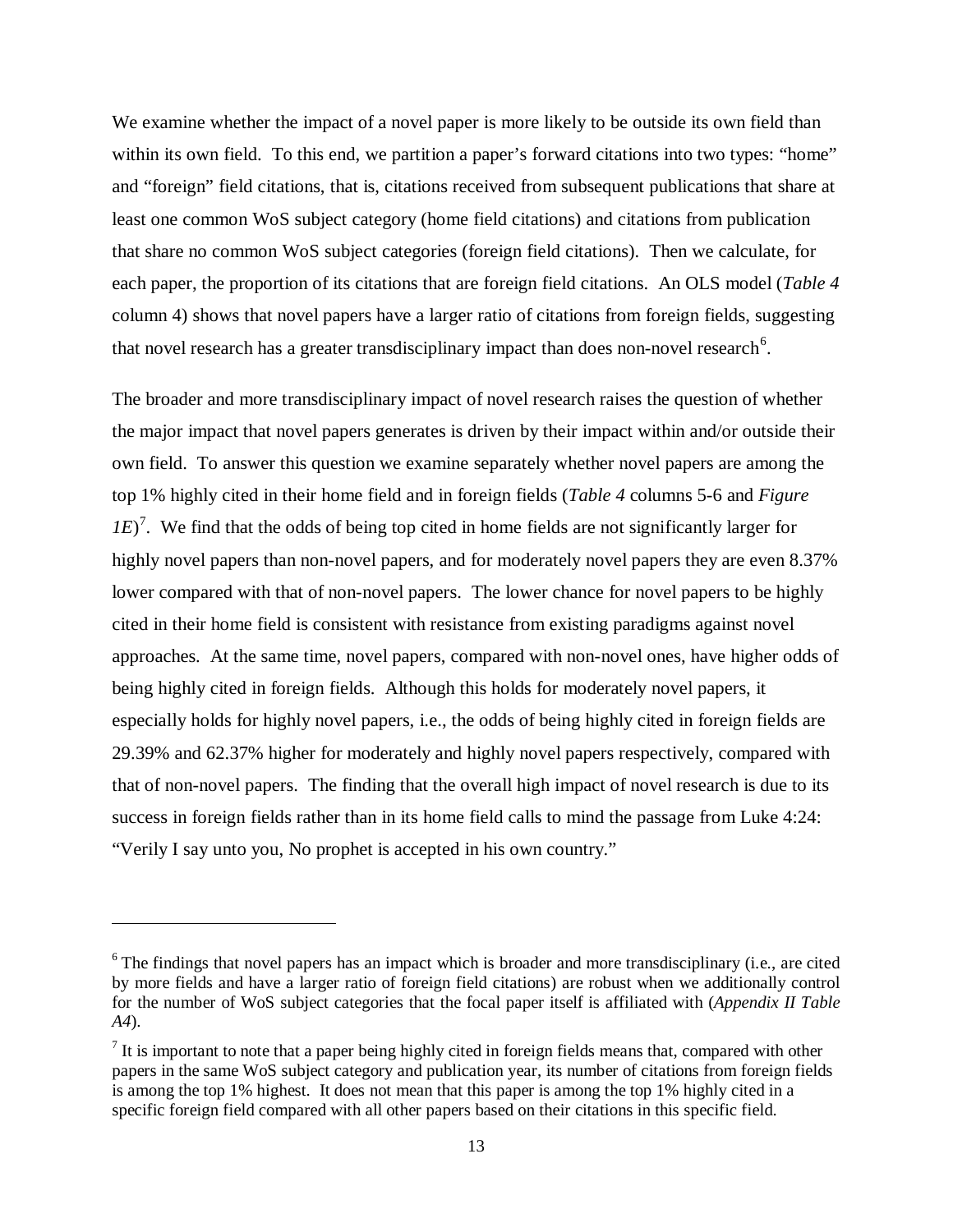## **5.4.Delayed recognition for novel research**

The major impact of novel research may take longer to realize, for instance, because of resistance from existing paradigms. To explore the extent to which delays in recognition occur, we estimate the probabilities of being a top 1% highly cited paper for non-, moderately-, and highly- novel papers for citation windows ranging from 1 to 14 years. We find that highly novel papers are less likely to be top cited when using citation time windows shorter than 3 years (*Table 5, Figure 1F,* and *Figure 2A*). As of the fourth year after publication, highly novel papers are significantly more likely to be top cited, and their advantage over non-novel papers increases with the length of the time window. Moderately novel papers suffer even more from delayed recognition. They are less likely to be top cited when using citation windows shorter than 5 years, and they only have a significantly higher chance of being a big hit with windows of at least 9 years.

## Insert Table 5 here

#### Insert Figure 2 Here

The well-known fact that it takes longer for papers in one field to be cited in another field (Rinia, Van Leeuwen, Bruins, Van Vuren, & Van Raan, 2002) raises the question of whether the finding of delayed recognition for novel research is driven by their large share of citations that come from foreign fields. We unravel the delayed recognition results further by comparing the time profile in recognition separately for home and foreign fields. A number of interesting results emerge.

First, the lower impact which novel papers face in their home field compared with non-novel papers shrinks over time, showing that delayed recognition for novel papers exists in their home field (*Appendix II Table A5* and *Figure 2B*). More specifically, we find that highly novel papers, compared with non-novel papers, are significantly less likely to be top cited in their home field in the first five years, but this disadvantage disappears when using a longer window. Moderately novel papers, however, are consistently, over time, significantly less likely to be top cited in their home field compared with non-novel papers. Nevertheless, the gap with non-novel papers in the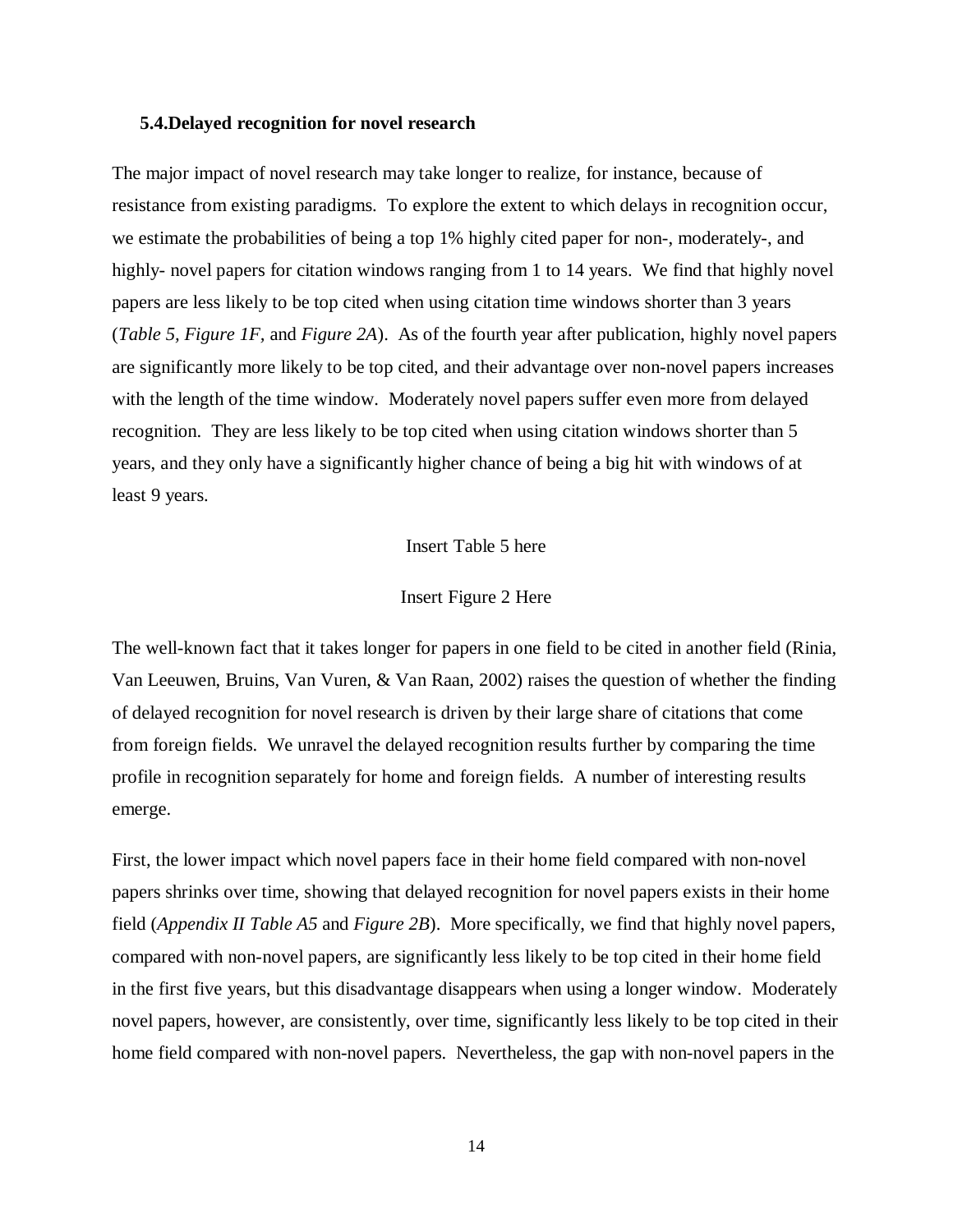probability of being top cited in the home field shrinks over time for moderately novel papers, just as it does for highly-novel papers.

Second, the higher impact of novel papers in foreign fields compared with non-novel papers magnifies over time, suggesting the delayed recognition for novel papers also exists in foreign fields (*Appendix II Table A6* and *Figure 2C*). We find that both moderately and highly novel papers are more likely to be highly cited in foreign fields than non-novel papers, but this advantage requires a citation time window of at least three and four years for highly and moderately novel papers, respectively. Moreover, the foreign advantage of novel papers clearly increases over time.

Third, as *Appendix II Figure A1* shows, impact in foreign fields takes longer to materialize than that in home fields. For all papers, regardless of novelty, the average number of annual citations in foreign fields, compared with that of home fields, is smaller in the first seven years but greater in later years. This implies that it takes time for larger success of novel papers in foreign fields to compensate for their lack of advantage in their home fields. This is illustrated by *Appendix II Figure A2* which shows that it takes time for the advantage that novel papers enjoy in foreign fields to cancel out any disadvantage they have in home fields*.* In sum, the overall delayed recognition for novel papers is a composite effect consisting of a delayed recognition both in home as well as in foreign fields and a delayed process in knowledge diffusion to other fields.

#### **5.5.Bias against novelty**

The finding of delayed recognition for novel research bears direct implications on the use of bibliometric indicators in science policy. As novel papers suffer from delayed recognition and need a sufficiently long citation time window before reaching the status of big hit, standard bibliometric indicators which use short citation time-windows (typically two or three years) are biased against novelty.

In this section, we explore further how novel research performs on standard bibliometric indicators, beyond the bias generated by short citation windows. Specifically, we examine the *Journal Impact Factor*, probably the most commonly used and influential bibliometric indicator for assessing the quality of journals and their articles. We investigate whether novel papers, with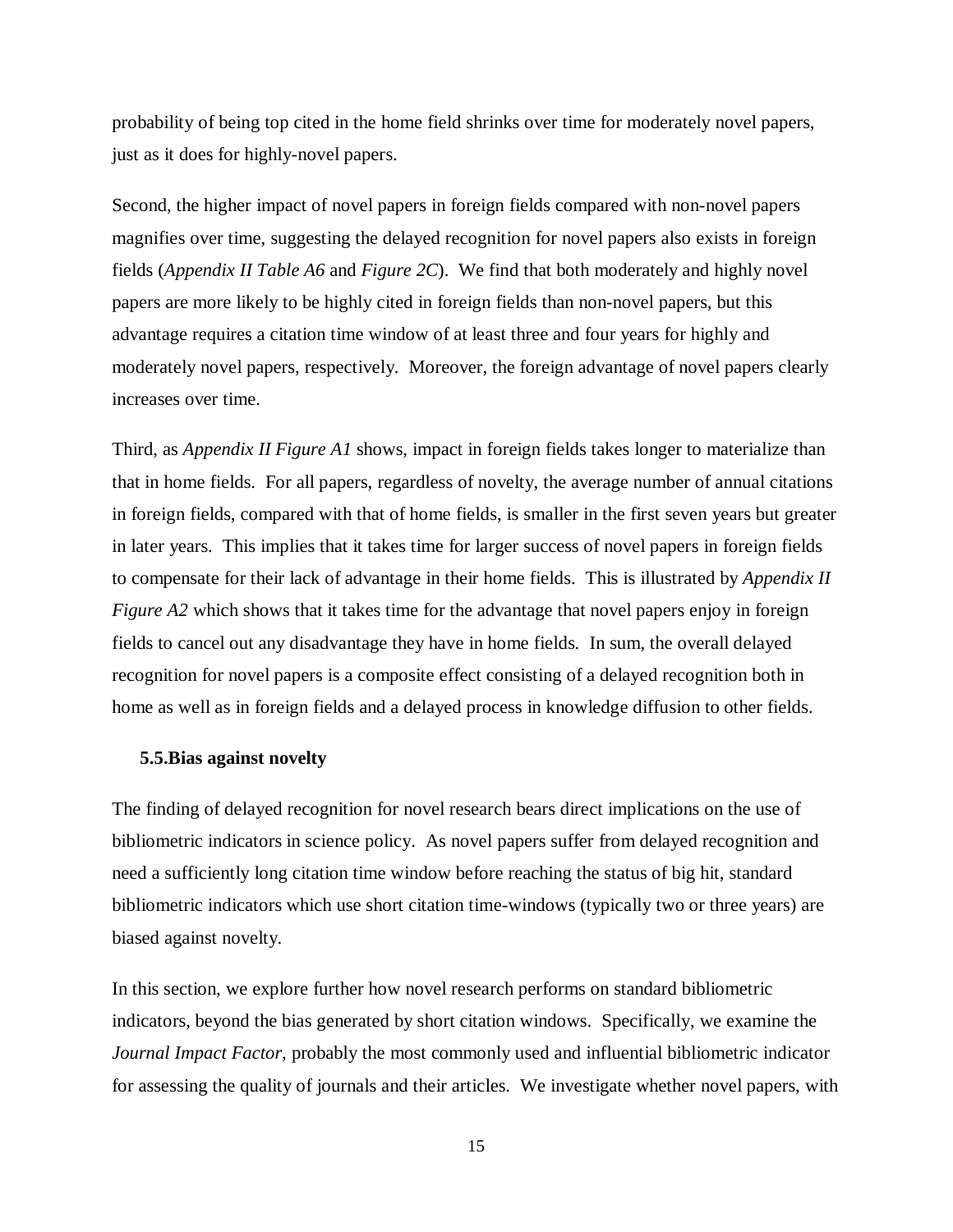their "high risk/high gain" nature, are more or less likely to be published in high Impact Factor journals. We find that although novel papers are published on average in journals with higher Impact Factors, compared with non-novel ones (*Appendix II Table A2*), the Poisson regression, controlling for other confounding factors such as field differences, reveals that the Journal Impact Factor of moderately- and highly-novel papers is significantly and substantially lower (approximately 10.55% and 18.11% respectively) than comparable non-novel papers (*Table 6*  and *Figure 3*). This finding – that novel papers are published in journals with Impact Factors below their potential – suggests that novel papers encounter obstacles in being accepted by journals holding central positions in science. Moreover, the negative association between novelty and Journal Impact Factor is not due to novel papers being more likely to be published in new journals. Regression analyses which additionally control for journal age or whether the journal is new confirms that novel papers are published in lower Impact Factor journals than expected (*Table 5*). The increased pressure journals are under to boost their Impact Factor (Martin, 2016) and the fact that the Journal Impact Factor is based on citations in the first two years after publication<sup>[8](#page-17-0)</sup> suggests that journals may strategically choose to not publish novel papers which are less likely to be highly cited in the short run.

#### Insert Table 6 here

#### Insert Figure 3 here

Another question is whether the negative association between novelty and Journal Impact Factor is responsible for the delayed recognition faced by novel research. To address this question, we examine whether the novelty effect on the probability of big hits is contingent on the Journal Impact Factor. If publication in a low Impact Factor journal is responsible for the delayed recognition encountered by novel papers, we expect that novel papers which succeed in getting in high Impact Factor journals would not suffer from delayed recognition. Therefore, we reestimate the models in *Table 5,* additionally controlling for the Journal Impact Factor and incorporating interaction effects between novelty and whether the journal in which the focal paper is published has a top 10% Impact Factor in its subject category. As shown in *Appendix II* 

 $\overline{a}$ 

<span id="page-17-0"></span><sup>8</sup> Journal Impact factor is essentially the average number of citations received in the current year by papers published in the preceding two years. http://wokinfo.com/essays/impact-factor/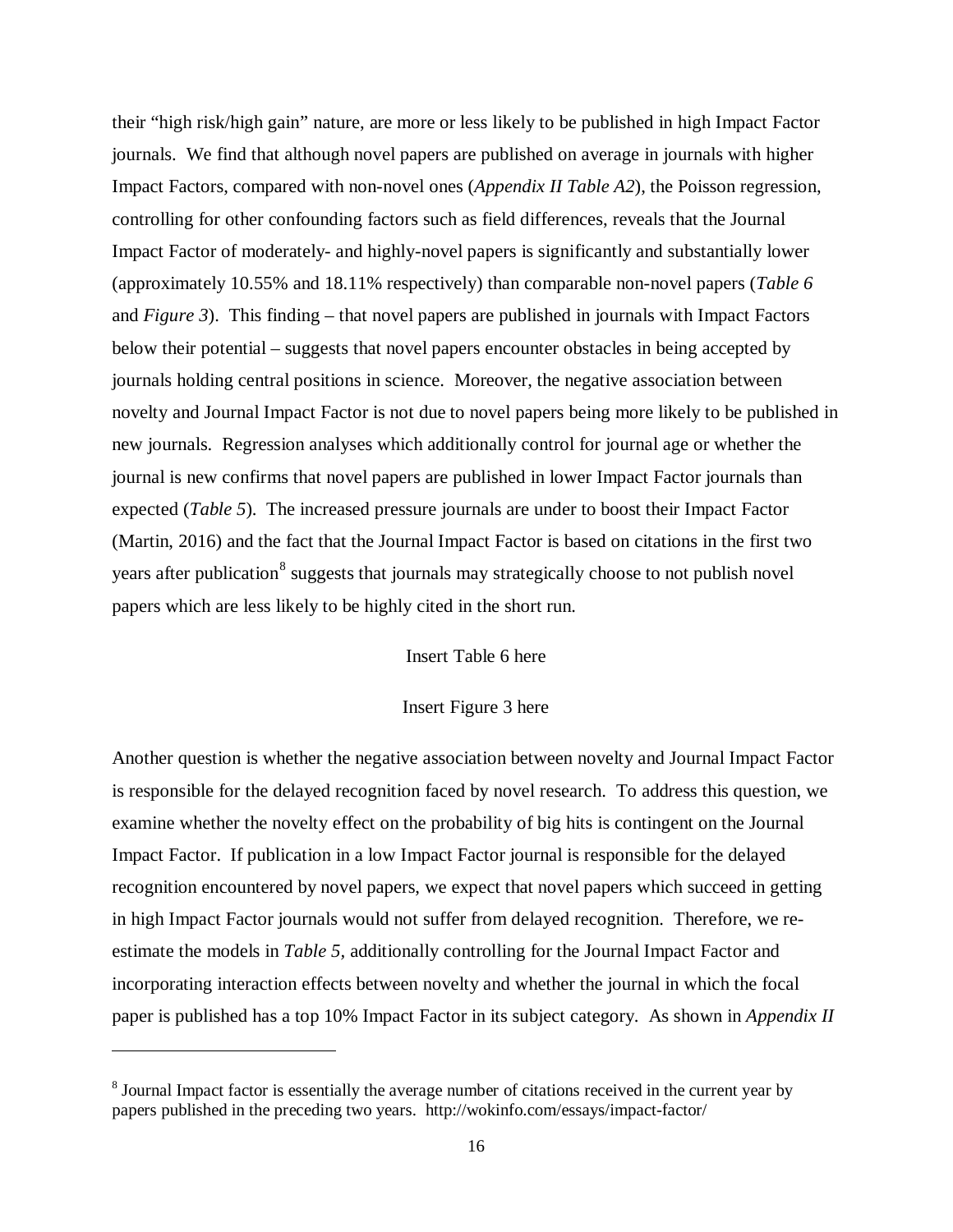*Table A7* and *Figure 4*, novel papers published in high Impact Factor journals still have a delayed citation accumulation process compared with non-novel papers in high Impact Factor journals. We conclude that delayed recognition is not entirely due to publication of novel works in journals with lower than expected Impact Factors.

#### Insert Figure 4 here

## **5.6.Novelty and quality**

Our research demonstrates that standard bibliometric indicators, especially short-term citation windows and the Journal Impact Factor, are biased against novel papers. One might argue that such "bias" simply reflects the low quality associated with novel research. This raises the potential issue concerning unobserved and uncontrolled heterogeneity in paper quality. If novel research is associated with low quality, this would indeed explain the observation that novel papers are less likely to be highly cited in the short run and are less likely to be published in high Impact Factor journals, but it cannot explain why novel papers are more likely to eventually become highly cited and be cited in broader fields. On the other hand, if novel research is associated with high quality, then it would explain its long-term big impact but not its delayed recognition, or its lower Journal Impact Factor, or the fact that novel papers which are published in high Impact Factor journals still display a delayed recognition. Although we cannot completely rule out the possible link between novelty and quality, due to the lack of a proper measure for the true *ex ante* quality of a paper, the citation patterns of novel research that we find in this paper suggest something different than a clear association between novelty and quality. Therefore, we can at least conclude that novelty affects *ex post* impact in a non-trivial fashion which is difficult to explain by *ex ante* quality.

#### **5.7.Robustness analysis**

We ran a set of robustness tests on our findings. Details are reported in *Appendix III*. First, we tested whether our findings are robust across scientific fields. All our findings are robust for hard sciences and engineering, but several findings are not robust for social sciences and humilities. Although this may suggest that our findings hold only for hard sciences, it is more likely due to the insufficient coverage of WoS for humanities and social sciences (Hicks, 2004).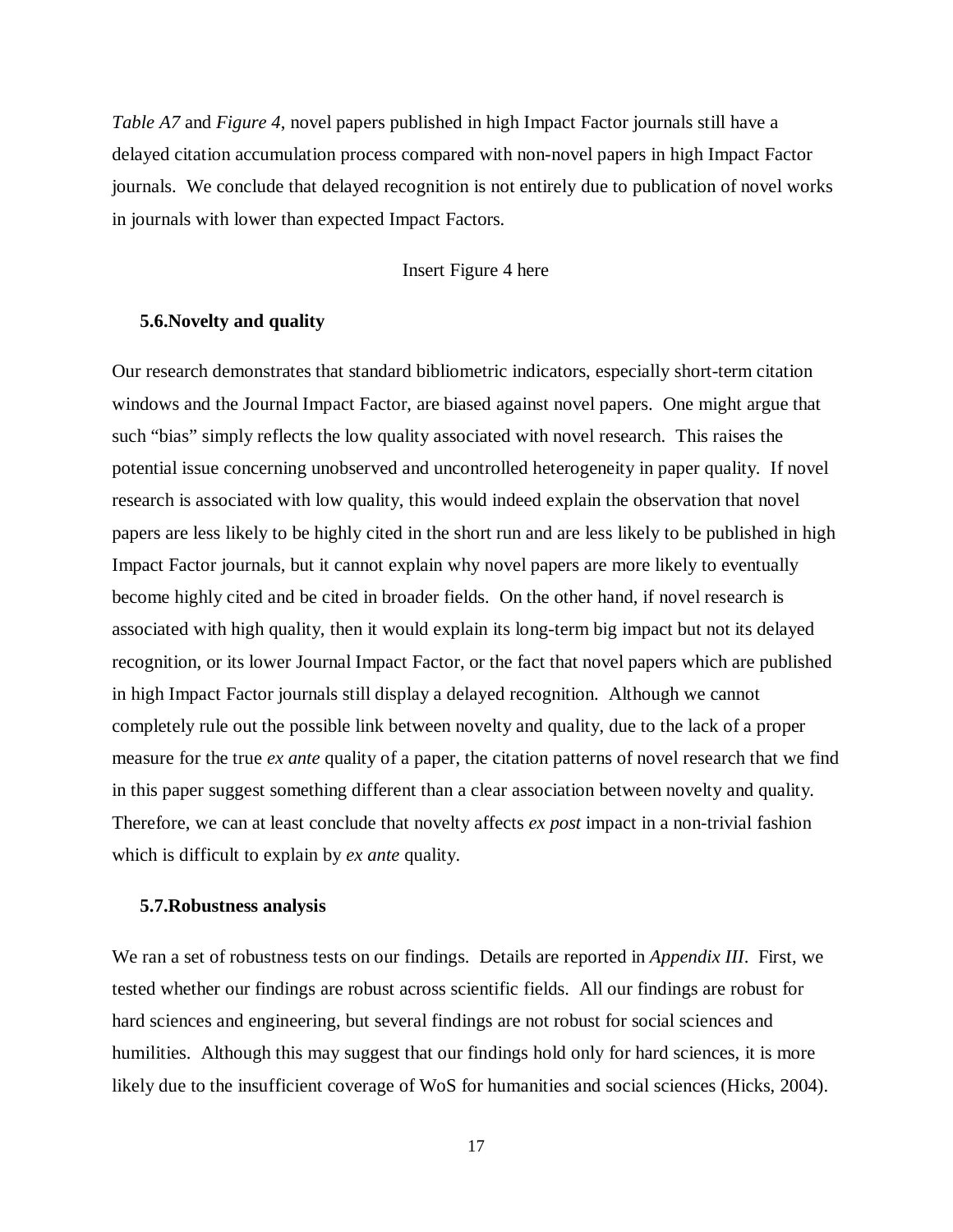Second, we examined whether our findings are sensitive to variations of our novelty measure. Our novelty measure is essentially a distance-weighted number of new combinations, and we tested two alterative formulations, i.e., the maximum novelty score which focuses exclusively on the novelty score of the most distant new journal pair and the weighted share of new journal pairs in all pairs, which is essentially a means of normalizing our novelty measure for the number of all journal pairs. Results are consistent when using these alterative formulas.

Our novelty measure excluded 50% of the least cited journals and required that the new combination of journals is reused in the next three years. Relaxing these constrains yielded robust results. Our results are also robust to additional constraints, such as excluding top 10% highly cited journals and multidisciplinary journals.

We used categorical novelty measures in our regression analysis (i.e., highly-, moderately-, and non-novel). We duplicated the results using the natural logarithm transformed continuous novelty score in the regression and obtained robust results. We classified papers with the highest 1% novelty score as highly novel. Using alterative thresholds, i.e., top 0.1% and 5%, also yielded consistent results.

Third, all our findings remain consistent and significant when we additionally control for the Uzzi et al. (2013) measure of *atypicality* in the regressions. More importantly, compared with Uzzi et al. (2013) measure of *atypicality*, our novelty measure behaves more reliably and captures more the "high risk" nature of novel research.

#### **6. Discussion**

We propose that a way to measure the potential an article has to advance the knowledge frontier is to examine the combinatorial novelty of its references. To this end, we apply a newly minted measure of novelty to all WoS research articles published in 2001 across all scientific disciplines. We find that novel papers, in particular highly novel papers, exhibit citation patterns consistent with the "high risk/high gain" profile associated with breakthrough research. Novel papers have a higher variance in citation performance than do non-novel papers, confirming their risky profile. At the same time, novel papers are associated with big hits. They have a much higher chance of being top 1% highly cited, and are more likely to lead to follow-up high impact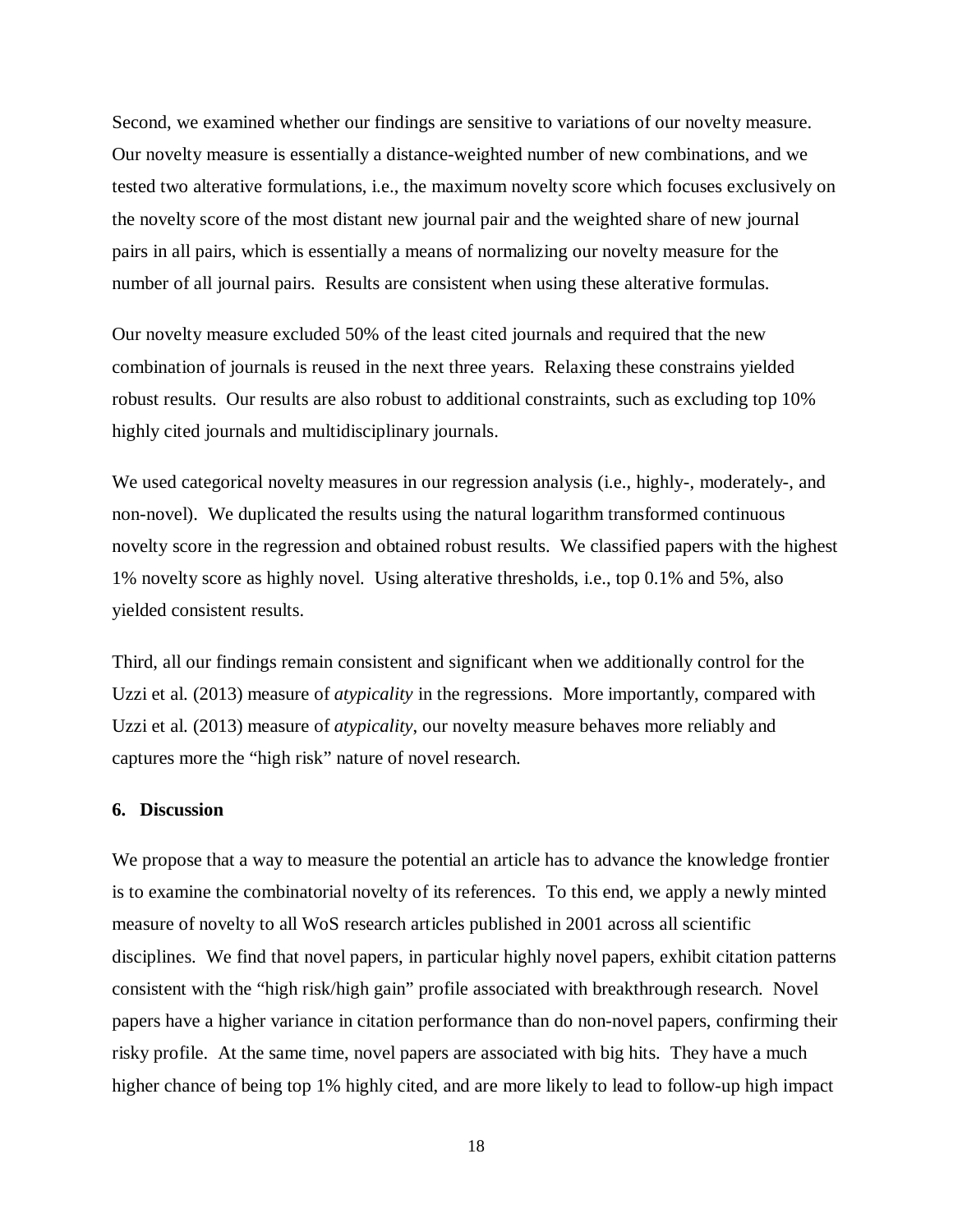research. Novel papers also have a broader impact across scientific fields, and are more likely to be highly cited in foreign fields compared with non-novel papers but not more likely to be highly cited in their home fields. Furthermore, novel papers require a sufficient period of time before their important contribution is recognized. This delayed recognition is suggestive of reluctance from incumbent scientific paradigms to recognize novel approaches and the longer time period needed to incorporate novel research into subsequent research. Part of the delayed recognition is due to the time it takes for novel research to diffuse to other fields, where they have their greatest impact.

Delayed recognition leads novel research to perform poorly on classic bibliometric measures which use short citation windows. Novel research is also published in journals with lower than expected Impact Factors, another classic bibliometric measure. Moreover, even if novel research succeeds in being published in high impact factor journals, it still suffers from delayed recognition.

Taken together, our results suggest that standard bibliometric measures are biased against novel research and thus may fail to identify papers and individuals doing novel research. This bias against novelty imperils scientific progress, because novel research, as we have shown, is much more likely to become a big hit in the long run in fields outside its own, as well as to stimulate follow-up big hits.

The bias against novelty is of particular concern given the increased reliance funding agencies place on classic bibliometric indicators in making funding and evaluation decisions. The bias against novel papers may also help explain why funding agencies which increasingly rely on bibliometric measures are widely perceived as being more and more risk-averse, choosing "safe" projects over those that involve a higher level of uncertainty with regard to possible outcomes. In this respect, our research is consistent with that of Boudreau et al. (forthcoming) who find that evaluators give lower scores to proposals that are highly novel where novelty is measured in terms of the proposal's use of novel combinations of MeSH terms relative to the underlying literature.

The bias against novelty applies not only to funding decisions but to science policy more generally. The prevailing use in various decisions (e.g., hiring and tenure of researchers) at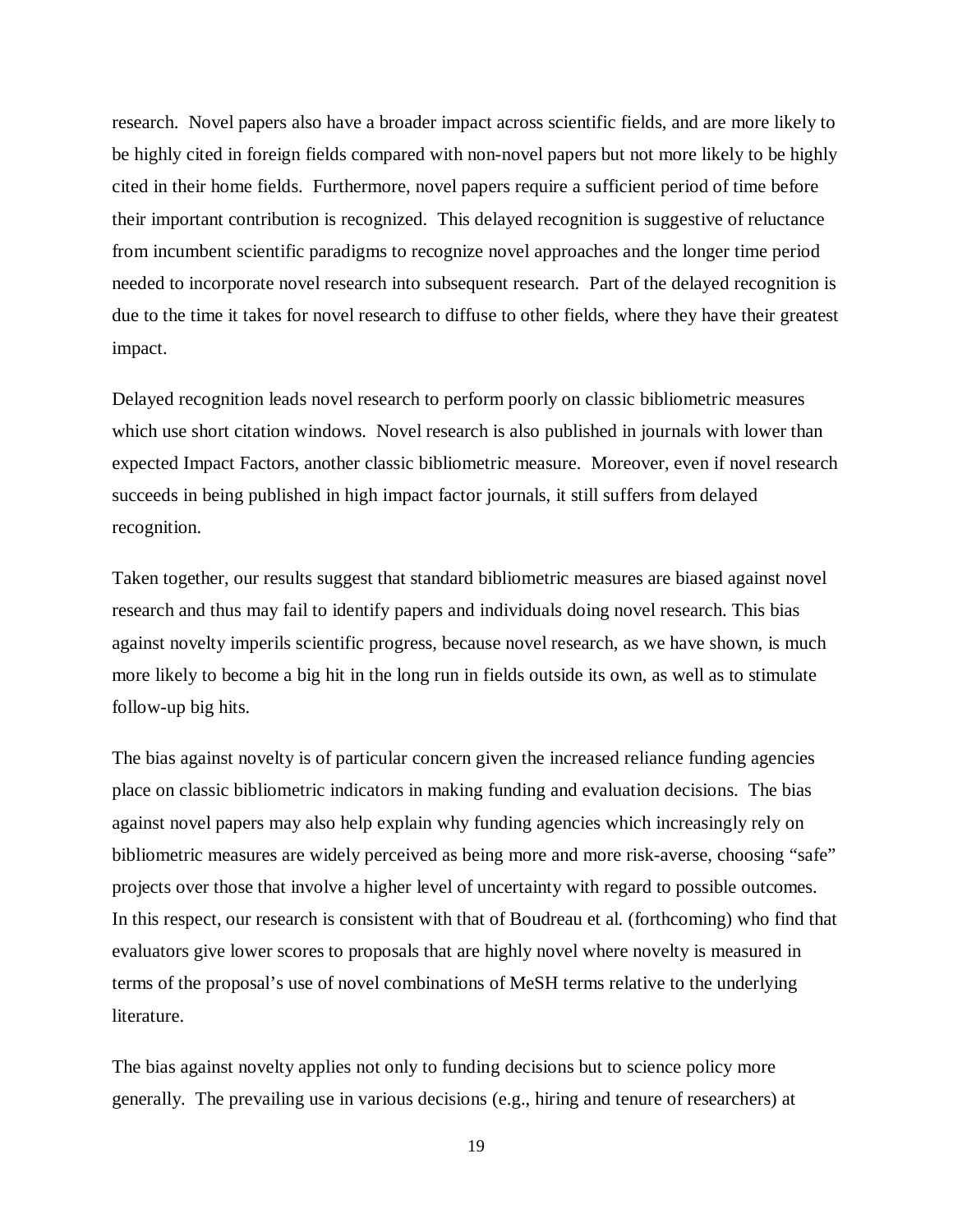various levels (i.e., department, university, and national) of standard bibliometric indicators which rely on short citation time windows and Journal Impact Factor is likely to disincentivize novel research. We advocate the awareness of such potential bias and suggest, when relying on bibliometric indicators, to use a wider portfolio of indicators and, when using standard measures, time windows beyond two or three years.

In addition, the finding that novel papers are highly cited in foreign fields but not in their home field highlights the importance of avoiding a monodisciplinary approach in peer review. Peer review is widely implemented in science decision-making. It is typically organized along disciplinary lines, with peers within the same discipline making a judgment on the value of the research that is being evaluated. Studies of interdisciplinary research demonstrate that a discipline-based science system is detrimental to the advancement and societal accountability of science (Gibbons, 1994; The National Academies, 2004). This paper contributes to this discussion, suggesting that peer review which is bounded by disciplinary boarders may fail to recognize the full value of novel research which typically lies outside its own field.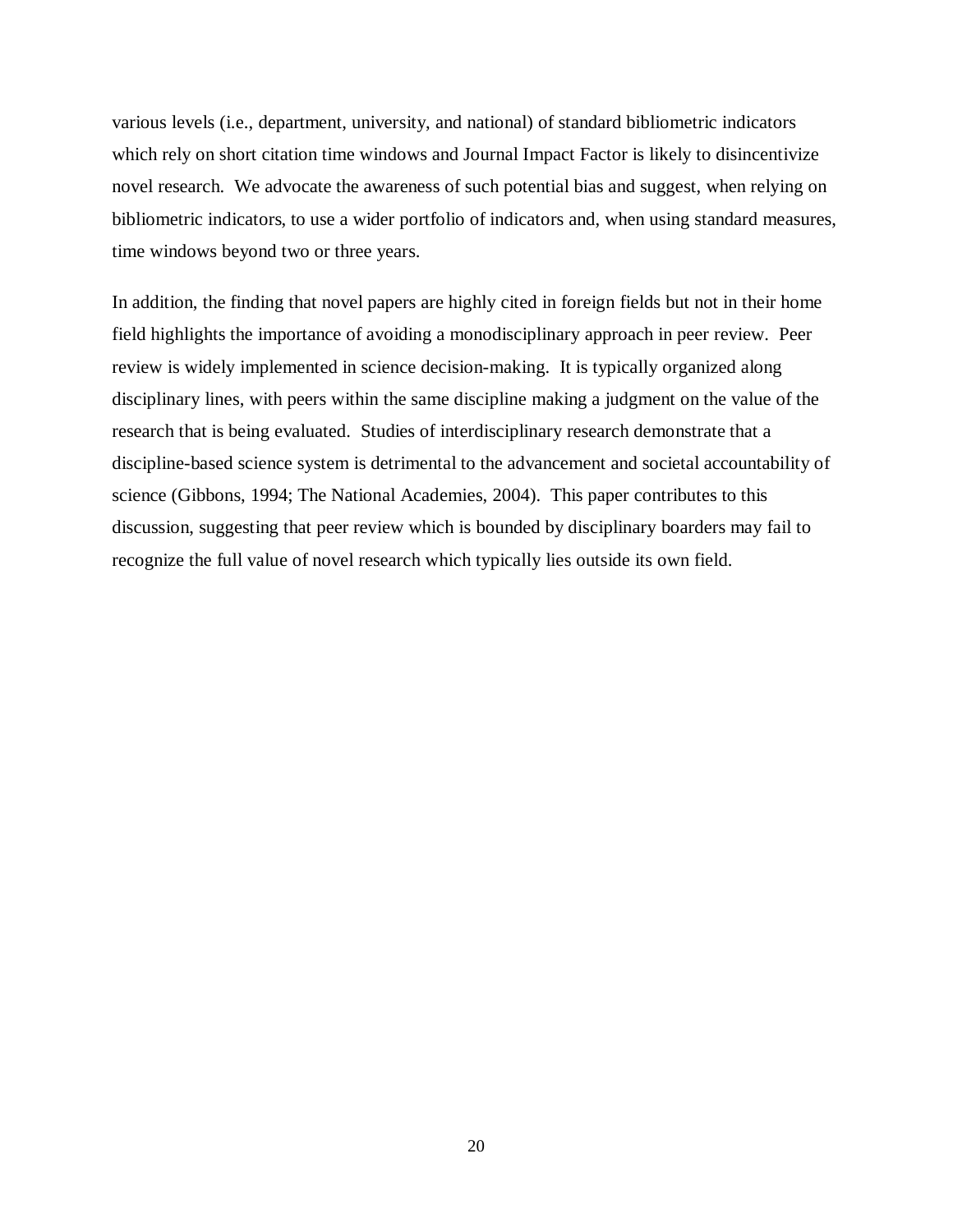

**Figure 1. Impact profile of novel research**. (**A**) Estimated dispersion of citations (14-year), based on the Generalized Negative Binomial model in *Table 2* column 3. (**B**) Estimated probability of being among the top 1% cited articles in the same WoS subject category and publication year, based on 14-year citations and the logit model in *Table 4* column 1. (**C**) Estimated probability of being cited by big hits, based on the logit model in *Table 4* column 2. (**D**) Estimated number of WoS subject categories citing the focal paper (14-year), based on the Poisson model in *Table 4* column 3. (**E**) Estimated probability of being among the top 1% cited articles in the same WoS subject category and publication year, based on 14-year home and foreign field citations separately. Estimations are based on two logit models in *Table 4* column 5 and 6. (**F**) Estimated probability of being among the top 1% cited articles in the same WoS subject category and publication year, based on 3-year and 14-year citations separately. Estimations are based on two logit models in *Table 5* column 3 and 14. All estimated values are for an average paper (i.e., in the biggest WoS subject category, not internationally coauthored, and with all other covariates at their means) in different novel classes. The vertical bars represent the 95% confidence interval. Data consist of 1,056,936 WoS articles published in 2001 and are sourced from Thomson Reuters Web of Science Core Collection.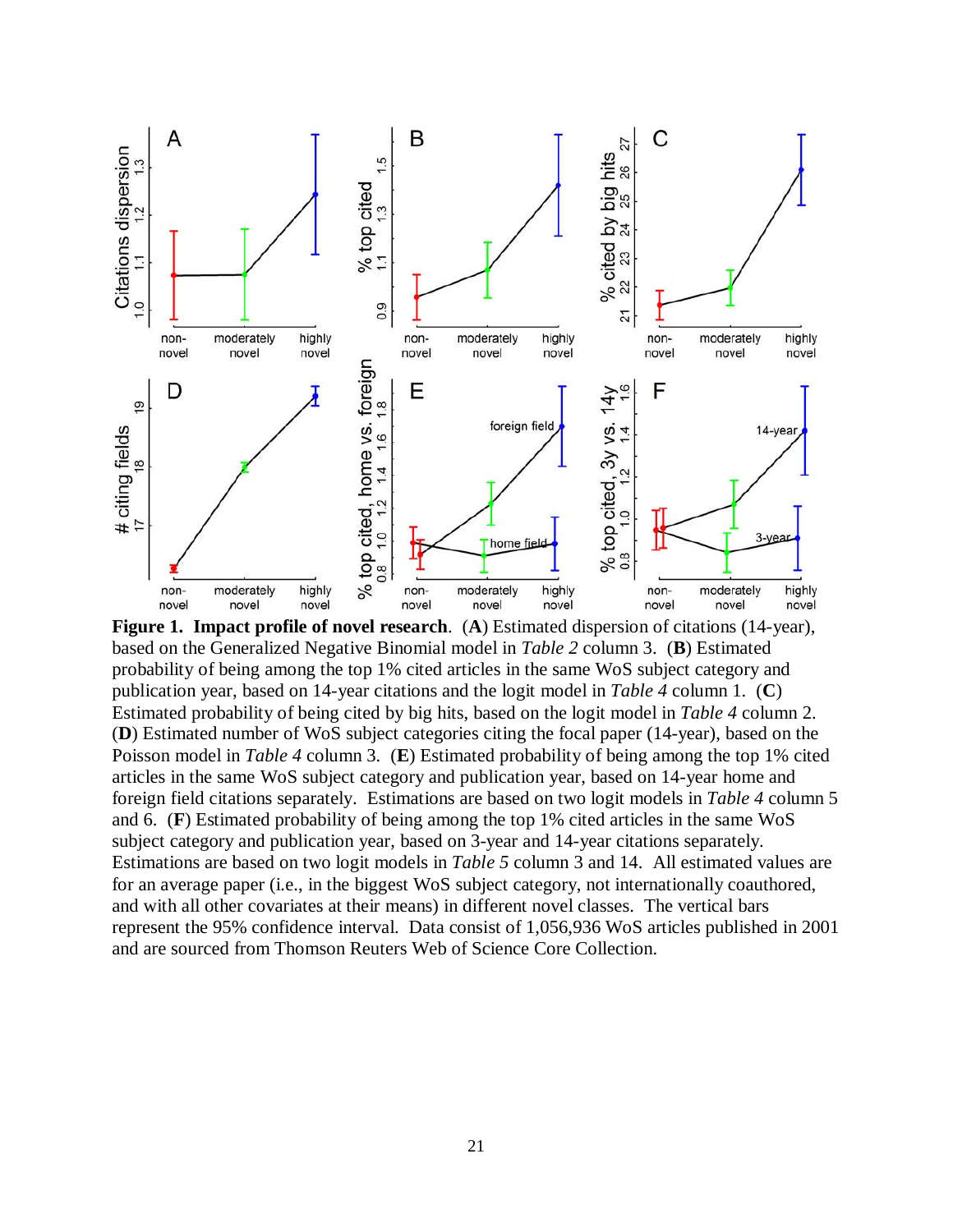

**Figure 2. Citation dynamics and novelty.** (A) Estimated probability of big hits, using 14 consecutive time windows to dynamically identify big hits. As an example, big hits in year 3 are identified as the top 1% highly cited papers based on their cumulative citations in a 3-year time window, i.e., from 2001 to 2003. Results are based on 14 logistic models reported in *Table 5.* **(B)** Estimated probability of big hits, based on home field citations, i.e., citations received from papers sharing at least one common WoS subject category with the focal cited paper. Results are based on 14 logistic models reported in *Table A5.* **(C)** Estimated probability of big hits, based on foreign field citations, i.e., citations received from papers sharing no common WoS subject categories with the focal cited paper. Results are based on 14 logistic models reported in *Table A6*. Data consist of 1,056,936 WoS articles published in 2001 and are sourced from Thomson Reuters Web of Science Core Collection.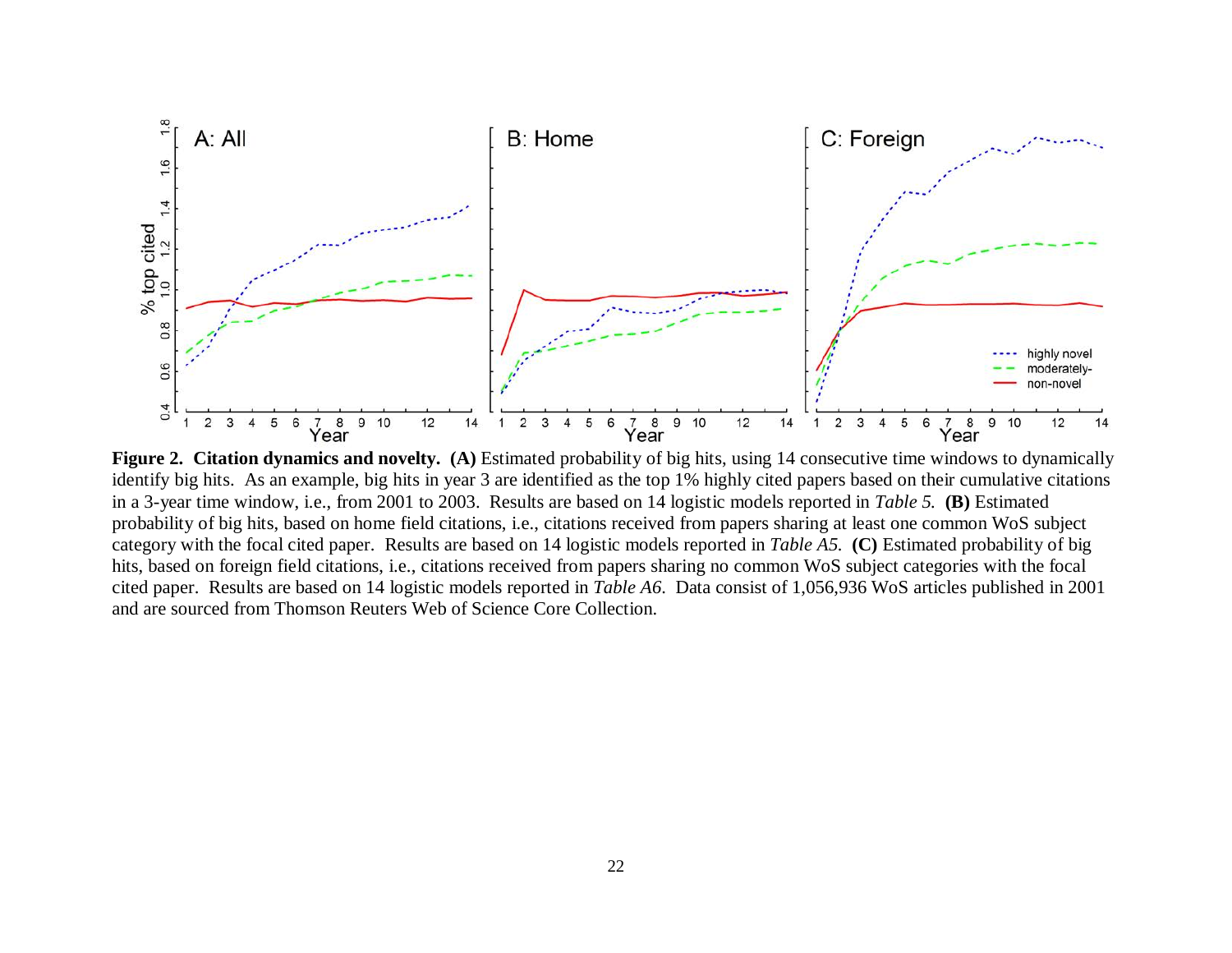

**Figure 3. Journal Impact Factor and novelty.** Estimated Journal Impact Factor for an average paper with different novelty classes, based on the Poisson model reported in *Table 6*  column 3. Data consist of 1,056,936 WoS articles published in 2001 and are sourced from Thomson Reuters Web of Science Core Collection.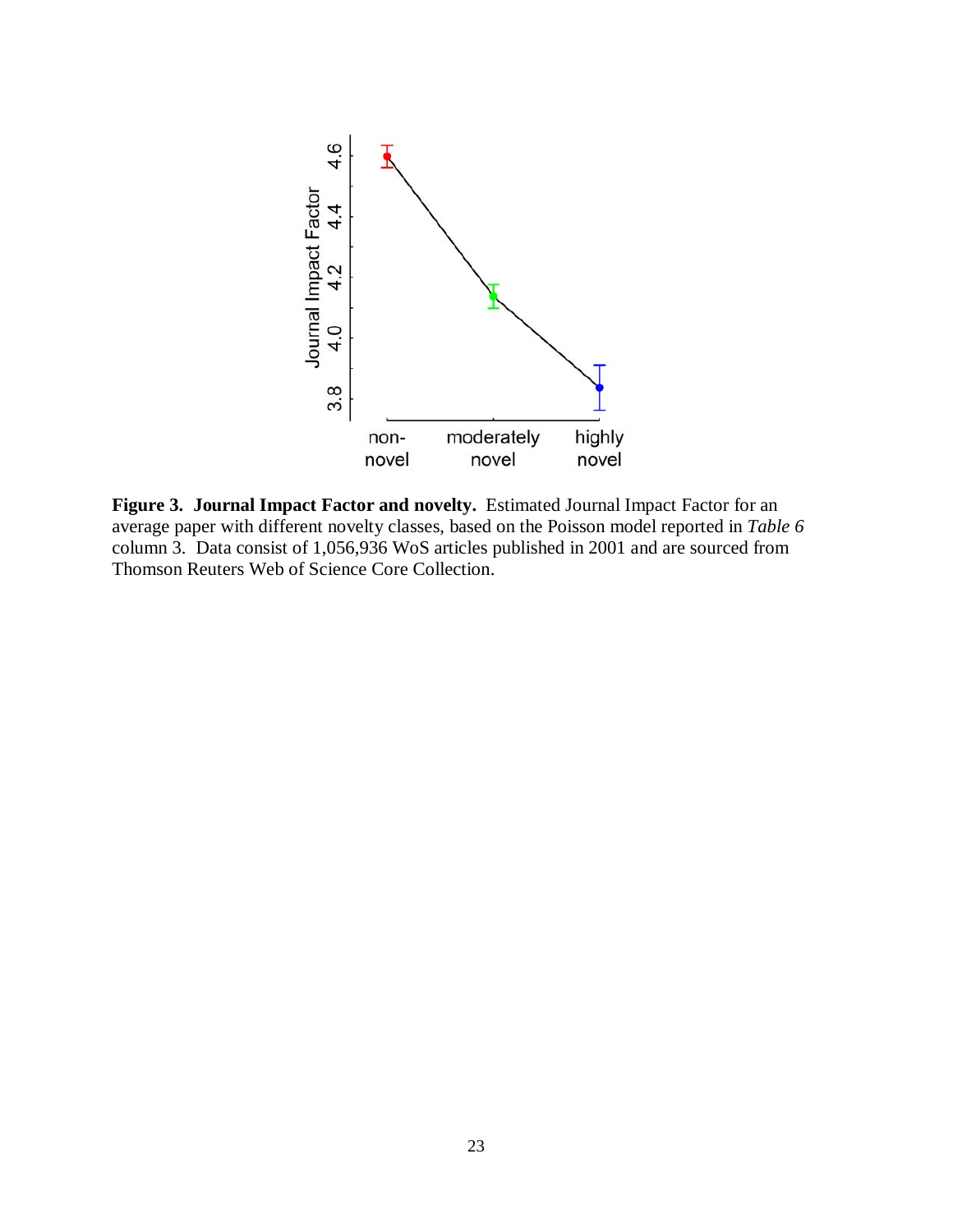

**Figure 4. Citation dynamics and novelty, by JIF groups.** Estimated probability of being a big hit by year, for papers in different novelty classes and Journal Impact Factor groups. Estimations are based on a set of logistic models additionally incorporating interaction effects between novelty classes and whether a journal has an Impact Factor among the top 10% in its field. Regression outputs are reported in *Appendix II Table A7.* Data consist of 1,056,936 WoS articles published in 2001 and are sourced from Thomson Reuters Web of Science Core Collection.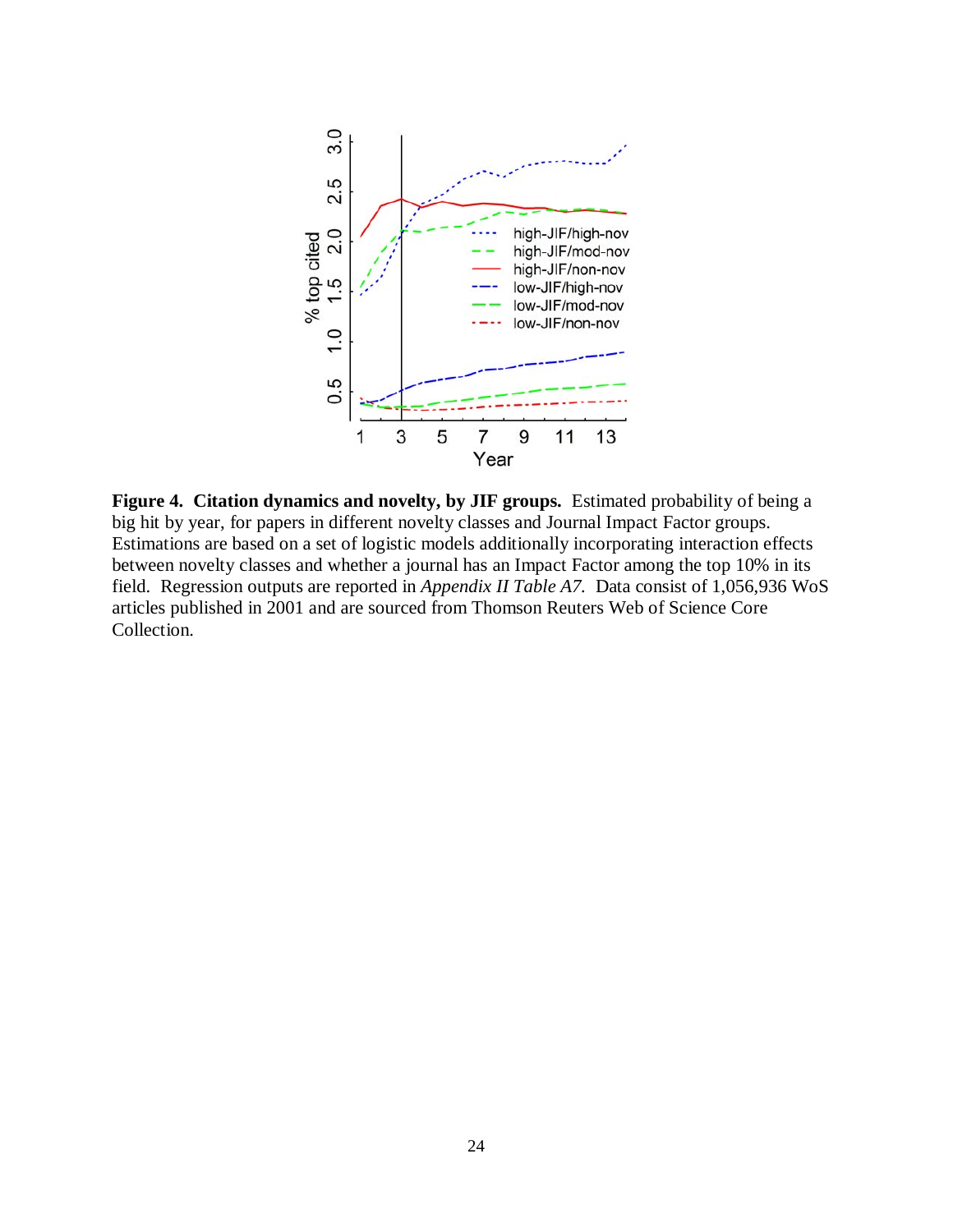## **Table 1. Occurrence of novelty**

|                  |           | ، سک     |          | 4        |              | (6)       |
|------------------|-----------|----------|----------|----------|--------------|-----------|
|                  | Number of | % of all | Avg (avg | Avg(min) | $Avg \# new$ | Median #  |
|                  | papers    | papers   | cos)     | cos)     | pairs        | new pairs |
| non-novel        | 942850    | 89%      |          |          |              |           |
| moderately novel | 103418    | 10%      | 0.0015   | 0.0013   | 1.7055       |           |
| highly novel     | 10668     | 1%       | 0.0009   | 0.0004   | 7.9499       |           |

Data sourced from Thomson Reuters Web of Science Core Collection.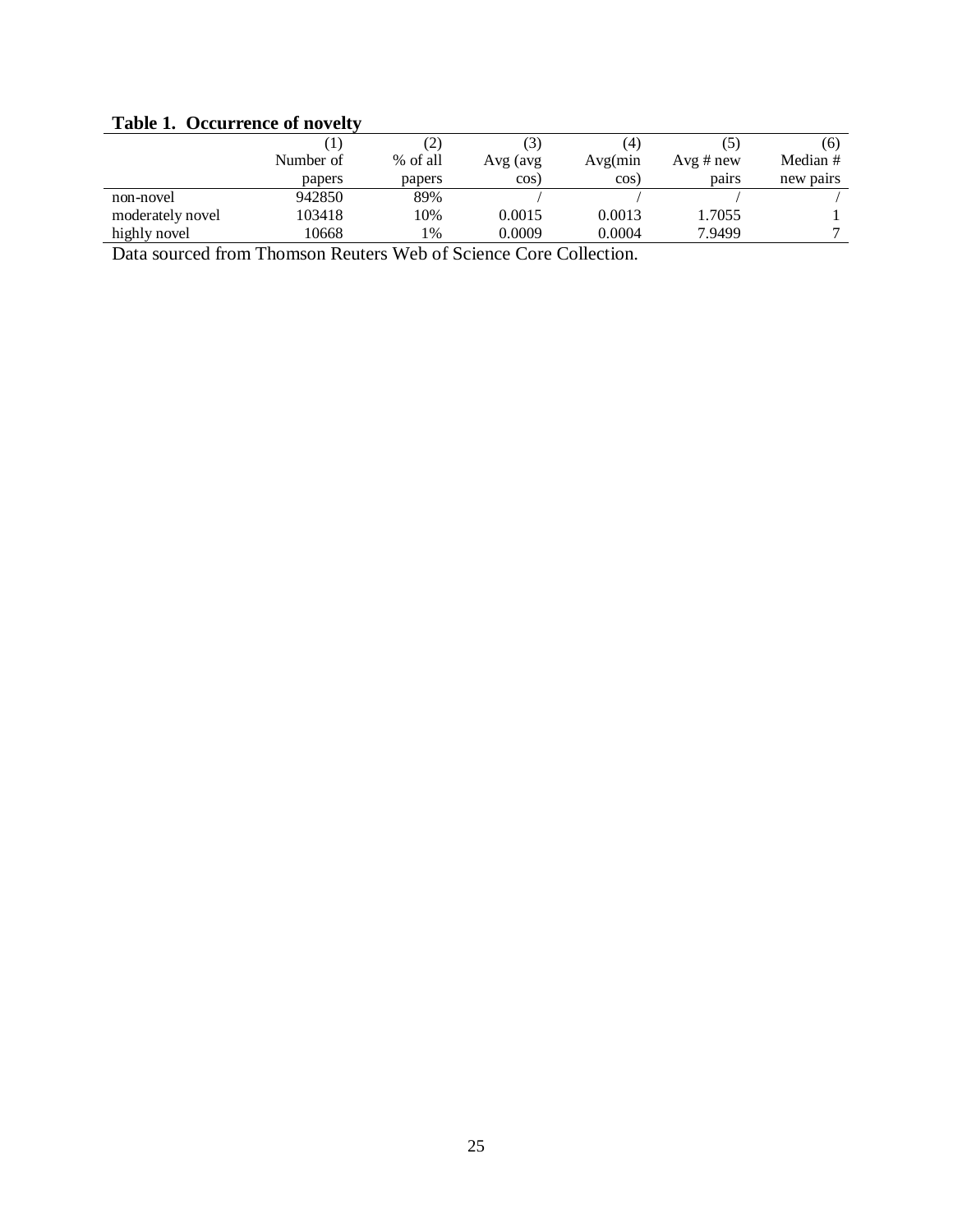|                    |              | Citations (14-year) |                  |
|--------------------|--------------|---------------------|------------------|
|                    |              | <b>GNB</b>          |                  |
|                    | (1)          | (2)                 | $\overline{(3)}$ |
| Mean               |              |                     |                  |
| Novelty            | $0.0376***$  |                     |                  |
|                    | (0.0050)     |                     |                  |
| Novel (dummy)      |              | $0.0407***$         |                  |
|                    |              | (0.0056)            |                  |
| <b>NOV CAT2</b>    |              |                     | $0.0310***$      |
|                    |              |                     | (0.0058)         |
| <b>NOV CAT3</b>    |              |                     | $0.1294***$      |
|                    |              |                     | (0.0179)         |
| International      | $0.0766***$  | $0.0765***$         | $0.0765***$      |
|                    | (0.0052)     | (0.0052)            | (0.0052)         |
| Authors (ln)       | $0.2714***$  | $0.2712***$         | $0.2713***$      |
|                    | (0.0046)     | (0.0046)            | (0.0046)         |
| Refs $(ln)$        | $0.6310***$  | $0.6319***$         | $0.6306***$      |
|                    | (0.0057)     | (0.0057)            | (0.0057)         |
| Dispersion         |              |                     |                  |
| Novelty            | $0.0381***$  |                     |                  |
|                    | (0.0065)     |                     |                  |
| Novel (dummy)      |              | $0.0164*$           |                  |
|                    |              | (0.0073)            |                  |
| <b>NOV CAT2</b>    |              |                     | 0.0016           |
|                    |              |                     | (0.0076)         |
| <b>NOV CAT3</b>    |              |                     | $0.1468***$      |
|                    |              |                     | (0.0218)         |
| International      | $-0.0670***$ | $-0.0672***$        | $-0.0670***$     |
|                    | (0.0072)     | (0.0072)            | (0.0072)         |
| Authors (ln)       | $-0.1468***$ | $-0.1468$ ***       | $-0.1468***$     |
|                    | (0.0056)     | (0.0057)            | (0.0056)         |
| $\text{Refs}$ (ln) | $-0.2515***$ | $-0.2476***$        | $-0.2495***$     |
|                    | (0.0068)     | (0.0068)            | (0.0068)         |
| N                  | 1056936      | 1056936             | 1056936          |
| Log lik            | -4310346     | -4310403            | -4310298         |
| Chi <sub>2</sub>   | 126125***    | 125932***           | 126118***        |

## **Table 2. Mean and dispersion of citations**

Data consist of all WoS articles published in 2001 and are sourced from Thomson Reuters Web of Science Core Collection. Field (WoS subject category) fixed effects incorporated. Robust standard errors in parentheses. \*\*\*  $p<.001$ , \*\*  $p<.01$ , \*  $p<.05$ , +  $p<.10$ .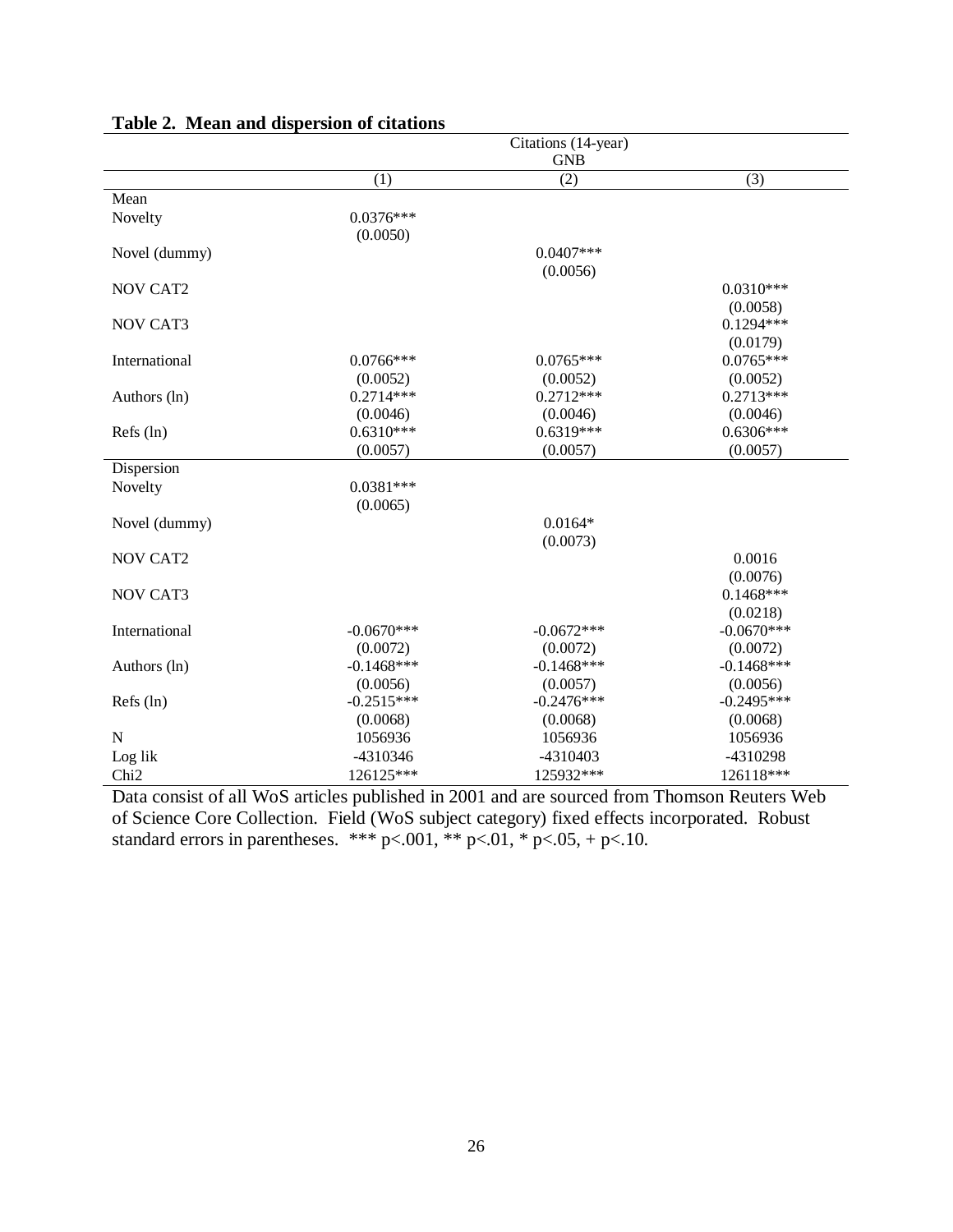|                              | Citation classes (14-year) |
|------------------------------|----------------------------|
|                              | Multinomial logit          |
| Top 10% vs. middle 80%       |                            |
| <b>NOV CAT2</b>              | $0.0567***$                |
|                              | (0.0103)                   |
| NOV CAT3                     | $0.1680***$                |
|                              | (0.0258)                   |
| International                | $0.0846***$                |
|                              | (0.0083)                   |
| Authors (ln)                 | $0.4607***$                |
|                              | (0.0063)                   |
| Refs (ln)                    | 1.0592***                  |
|                              | (0.0068)                   |
| Low $10\%$ vs. middle $80\%$ |                            |
| <b>NOV CAT2</b>              | $-0.0562**$                |
|                              | (0.0163)                   |
| <b>NOV CAT3</b>              | $0.1676**$                 |
|                              | (0.0557)                   |
| International                | $-0.2372***$               |
|                              | (0.0126)                   |
| Authors (ln)                 | $-0.5983***$               |
|                              | (0.0076)                   |
| $\text{Refs}$ (ln)           | $-1.0716***$               |
|                              | (0.0068)                   |
| N                            | 1056936                    |
| Log lik                      | -535824                    |
| Chi2                         | 18000000***                |

#### **Table 3. Citation classes**

Data consist of all WoS articles published in 2001 and are sourced from Thomson Reuters Web of Science Core Collection. We classify papers, within the same WoS subject category and publication year, into three classes based on their 14-year citations: low 10%, middle 80%, and top 10%. For the multinomial logit regression, the middle 80% is used as the reference group. Field (WoS subject category) fixed effects incorporated. Robust standard errors in parentheses. \*\*\* p<.001, \*\* p<.01, \* p<.05, + p<.10.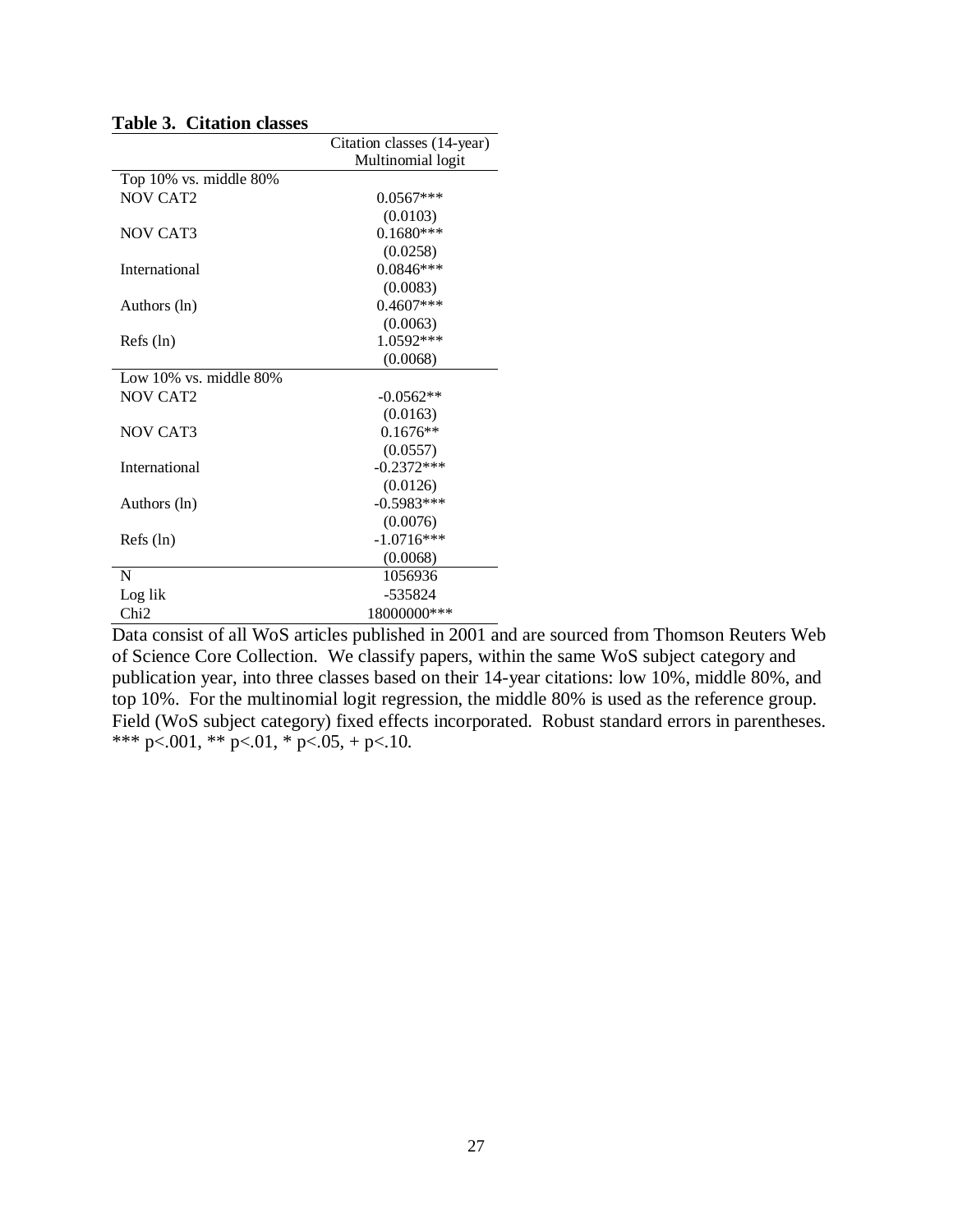|                    | (1)          | (2)          | (3)             | (4)             | (5)          | (6)           |
|--------------------|--------------|--------------|-----------------|-----------------|--------------|---------------|
|                    | Top 1% cited | Cited by big | # citing fields | Ratio foreign   | Top 1% cited | Top 1% cited  |
|                    | $(14$ -year) | hits         | $(14$ -year)    | field citations | home field   | foreign field |
|                    |              | $(9-year)$   |                 | $(14$ -year)    | $(14$ -year) | $(14$ -year)  |
|                    | logit        | logit        | Poisson         | <b>OLS</b>      | logit        | logit         |
| <b>NOV CAT2</b>    | $0.1122***$  | $0.0356**$   | $0.1005***$     | $0.0489***$     | $-0.0837**$  | $0.2939***$   |
|                    | (0.0287)     | (0.0110)     | (0.0013)        | (0.0009)        | (0.0307)     | (0.0279)      |
| NOV CAT3           | $0.3982***$  | $0.2620***$  | $0.1656***$     | $0.0821***$     | $-0.0052$    | $0.6237***$   |
|                    | (0.0593)     | (0.0292)     | (0.0039)        | (0.0025)        | (0.0706)     | (0.0563)      |
| 9-year             |              | $1.8363***$  |                 |                 |              |               |
| citations (ln)     |              | (0.0051)     |                 |                 |              |               |
| 14-year            |              |              | $0.5548***$     | $0.0030***$     |              |               |
| citations (ln)     |              |              | (0.0007)        | (0.0003)        |              |               |
| International      | $0.0681**$   | 0.0037       | $-0.0120***$    | $-0.0054***$    | $0.0801**$   | $0.0600*$     |
|                    | (0.0240)     | (0.0089)     | (0.0011)        | (0.0007)        | (0.0243)     | (0.0245)      |
| Authors (ln)       | $0.5539***$  | $-0.0648***$ | $0.0022*$       | $0.0122***$     | $0.5177***$  | $0.5436***$   |
|                    | (0.0182)     | (0.0066)     | (0.0009)        | (0.0005)        | (0.0183)     | (0.0184)      |
| $\text{Refs}$ (ln) | 1.2074***    | $-0.1143***$ | $0.0107$ ***    | $0.0062***$     | 1.2136***    | 1.1586***     |
|                    | (0.0206)     | (0.0071)     | (0.0010)        | (0.0005)        | (0.0206)     | (0.0208)      |
| N                  | 1056929      | 1056565      | 1056918         | 990479          | 1056146      | 1056146       |
| Log lik            | $-56424$     | $-266709$    | $-2635145$      |                 | $-55156$     | $-54878$      |
| Ch <sub>i</sub> 2  | 5445***      | 145503***    | 1746164***      |                 | 4823 ***     | 5518***       |
| R <sub>2</sub>     |              |              |                 | 0.1276          |              |               |

#### **Table 4. Impact profile of novel research**

Data consist of all WoS articles published in 2001 and are sourced from Thomson Reuters Web of Science Core Collection. Top 1% cited (column 1) means being among the top 1% highly cited within the same WoS subject category and publication year, based on the number of citations in a 14-year time window between 2001 and 2014. Cited by big hit (column 2) means cited by an article, which is published in between 2001 and 2009 and among the top 1% highly cited articles within the same WoS subject category and publication year, based on their cumulative citations up to 2014. Big hits published after 2009 are not analysed because their available time windows are too short to identify big hits reliably. # citing fields (column 3) is the number of WoS subject categories citing the focal paper. Ratio foreign field citations (column 4) is the proportion of all citations that are from papers sharing no common WoS subject categories with the focal cited paper. Top 1% cited home field (column 5) means being among the top 1% highly cited within the same WoS subject category and publication year, based on 14-year citation received from papers that share at least one common WoS subject category with the focal cited paper. Top 1% cited foreign field (column 6) means being among the top 1% highly cited within the same WoS subject category and publication year, based on 14-year citation received from papers that share no common WoS subject category with the focal cited paper. Field (WoS subject category) fixed effects incorporated. Robust standard errors in parentheses. \*\*\* p<.001, \*\* p<.01, \* p<.05, + p<.10.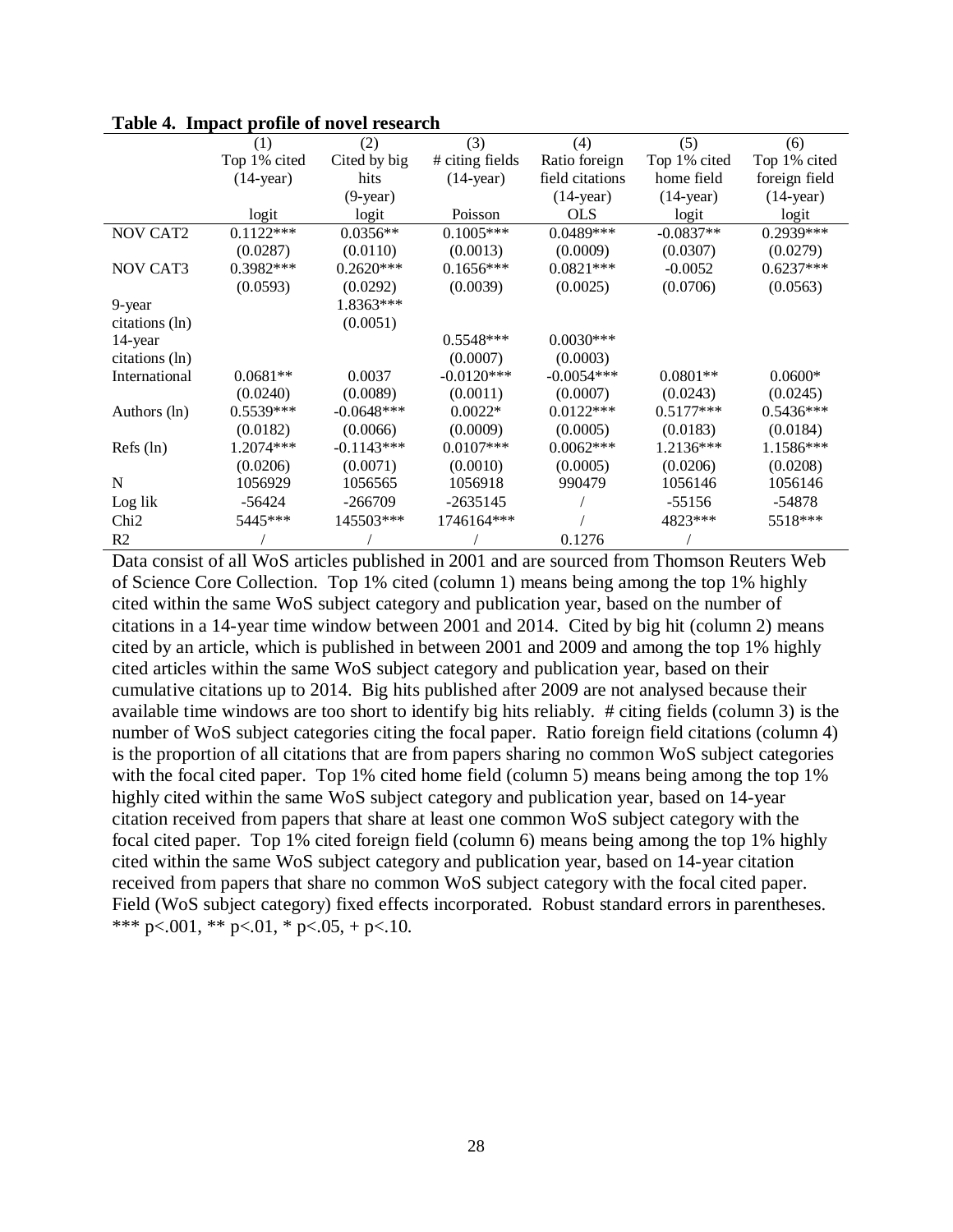|                    | Top 1%       | Top $1\%$    | Top $1\%$    | Top $1\%$   | Top $1\%$   | Top $1\%$   | Top $1\%$   | Top $1\%$   | Top $1\%$   | Top $1\%$   | Top $1\%$   | Top $1\%$      | Top $1\%$   | Top $1\%$               |  |
|--------------------|--------------|--------------|--------------|-------------|-------------|-------------|-------------|-------------|-------------|-------------|-------------|----------------|-------------|-------------------------|--|
|                    | cited        | cited        | cited        | cited       | cited       | cited       | cited       | cited       | cited       | cited       | cited       | cited<br>cited |             | cited                   |  |
|                    | (1y)         | (2y)         | (3y)         | (4y)        | (5y)        | (6y)        | (7y)        | (8y)        | (9y)        | (10y)       | (11y)       | (12y)          | (13y)       | (14y)                   |  |
|                    | logit        | Logit        | logit        | logit       | logit       | logit       | logit       | logit       | logit       | logit       | logit       | logit          | logit       | logit                   |  |
| <b>NOV</b>         | $-0.2754***$ | $-0.1919***$ | $-0.1196***$ | $-0.0790*$  | $-0.0412$   | $-0.0147$   | 0.0051      | 0.0358      | $0.0613*$   | $0.0916**$  | $0.1021***$ | $0.0908**$     | $0.1171***$ | $0.1122***$             |  |
| CAT <sub>2</sub>   | (0.0398)     | (0.0332)     | (0.0314)     | (0.0306)    | (0.0299)    | (0.0296)    | (0.0294)    | (0.0292)    | (0.0289)    | (0.0287)    | (0.0287)    | (0.0288)       | (0.0286)    | (0.0287)                |  |
| <b>NOV</b>         | $-0.3709***$ | $-0.2682**$  | $-0.0405$    | $0.1366*$   | $0.1607*$   | $0.2133**$  | $0.2572***$ | $0.2510***$ | $0.3048***$ | $0.3136***$ | $0.3315***$ | $0.3397***$    | $0.3557***$ | $0.3982***$<br>(0.0593) |  |
| CAT3               | (0.1043)     | (0.0828)     | (0.0715)     | (0.0655)    | (0.0641)    | (0.0626)    | (0.0619)    | (0.0623)    | (0.0609)    | (0.0610)    | (0.0606)    | (0.0604)       | (0.0602)    |                         |  |
| Internation        | $0.2324***$  | $0.1973***$  | $0.1400***$  | $0.1181***$ | $0.1002***$ | $0.1036***$ | $0.0992***$ | $0.0913***$ | $0.0927***$ | $0.0946***$ | $0.0877***$ | $0.0674**$     | $0.0593*$   | $0.0681**$              |  |
| al                 | (0.0280)     | (0.0245)     | (0.0240)     | (0.0239)    | (0.0237)    | (0.0237)    | (0.0237)    | (0.0238)    | (0.0238)    | (0.0238)    | (0.0238)    | (0.0240)       | (0.0240)    | (0.0240)                |  |
| Authors            | $0.6041***$  | $0.7648***$  | $0.8207***$  | $0.7973***$ | $0.7659***$ | $0.7485***$ | $0.7249***$ | $0.6932***$ | $0.6613***$ | $0.6363***$ | $0.6139***$ | $0.5877***$    | $0.5754***$ | $0.5539***$             |  |
| (ln)               | (0.0209)     | (0.0192)     | (0.0187)     | (0.0185)    | (0.0181)    | (0.0181)    | (0.0180)    | (0.0179)    | (0.0179)    | (0.0180)    | (0.0180)    | (0.0181)       | (0.0181)    | (0.0182)                |  |
| $\text{Refs}(\ln)$ | $0.9759***$  | 1.2277***    | 1.2835***    | $1.2977***$ | $.3013***$  | 1.2958***   | 1.2779***   | 1.2583***   | $.2491***$  | 1.2380***   | $.2282***$  | 1.2259***      | $.2209***$  | $1.2074***$             |  |
|                    | (0.0241)     | (0.0220)     | (0.0215)     | (0.0213)    | (0.0208)    | (0.0208)    | (0.0208)    | (0.0207)    | (0.0206)    | (0.0207)    | (0.0206)    | (0.0207)       | (0.0207)    | (0.0206)                |  |
| N                  | 1052801      | 1055915      | 1056516      | 1056757     | 1056778     | 1056574     | 1056703     | 1056803     | 1056895     | 1056781     | 1056813     | 1056902        | 1056895     | 1056929                 |  |
| Log lik            | $-41211$     | $-50133$     | $-52495$     | $-53555$    | $-54675$    | $-55026$    | $-55249$    | $-55582$    | $-55858$    | $-55849$    | $-56074$    | $-56209$       | $-56275$    | $-56424$                |  |
| Chi <sub>2</sub>   | 3753***      | 5871***      | 6745***      | 6815***     | 6919***     | 6858***     | 6604***     | 6300***     | 6195***     | 5967***     | 5780***     | 5613***        | 5543***     | 5445***                 |  |

## **Table 5. Big hits and novelty: Delayed recognition**

Data consist of all WoS articles published in 2001 and are sourced from Thomson Reuters Web of Science Core Collection. Big hits using a *t*-year time window means among the top 1% highly cited papers within the same WoS subject category and publication year, based on their citations in the *t*-year time window starting from 2001. Identifying big hits using annual citation counts instead of cumulative citation counts yields similar results. Field (WoS subject category) fixed effects incorporated. Robust standard errors in parentheses. \*\*\* p<.001, \*\* p<.01, \* p<.05, + p<.10.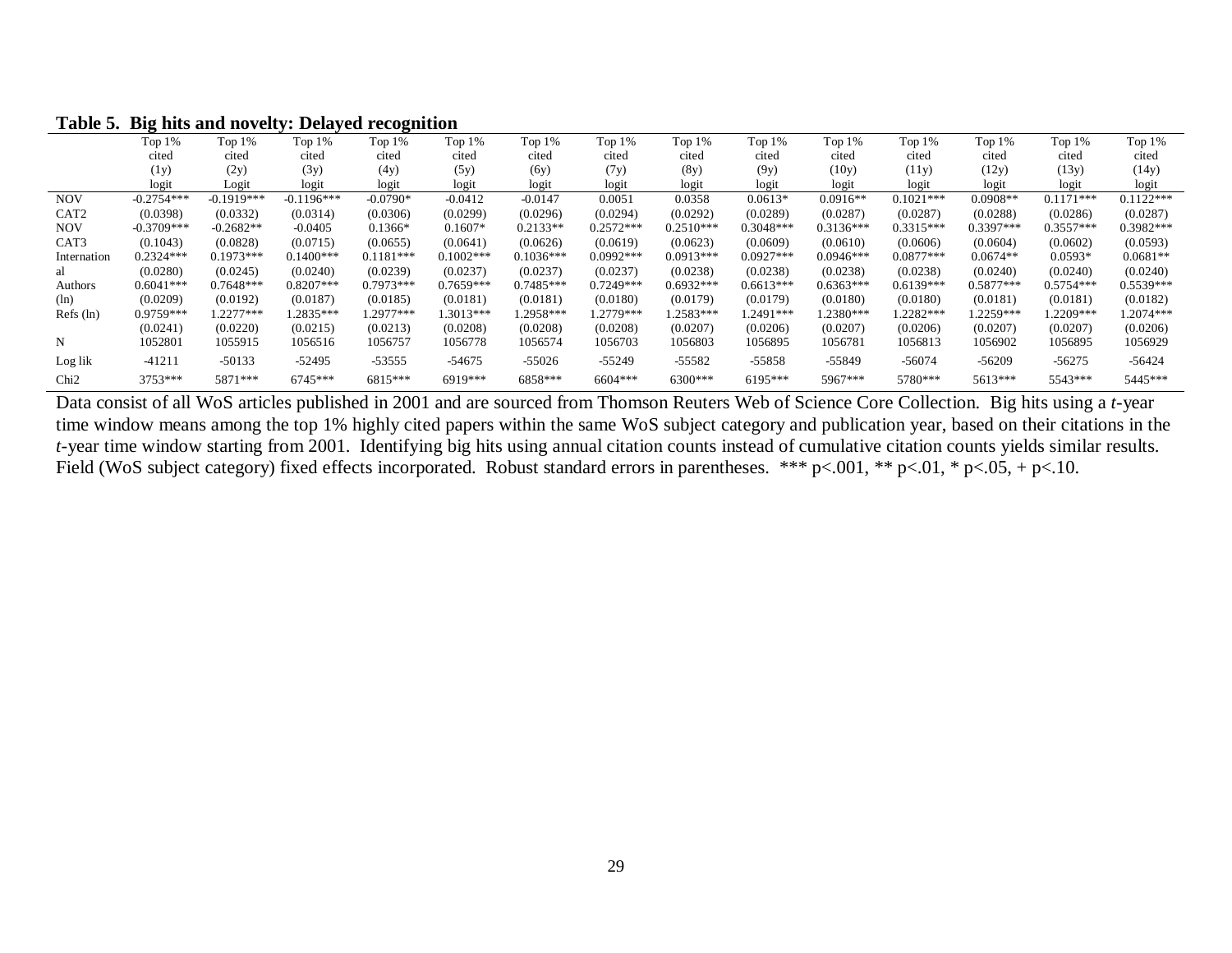|                      | $\left(1\right)$ | (2)           | (3)          | (4)          | (5)                          | (6)                | (7)                | (8)                |
|----------------------|------------------|---------------|--------------|--------------|------------------------------|--------------------|--------------------|--------------------|
|                      | Journal age      | Jnl Age $<$ 4 | JIF          | JIF          | JIF                          | <b>JIF TOP 10%</b> | <b>JIF TOP 10%</b> | <b>JIF TOP 10%</b> |
|                      | Poisson          | logit         | Poisson      | Poisson      | Poisson                      | logit              | logit              | logit              |
| NOV CAT <sub>2</sub> | $-0.0781***$     | $0.1119***$   | $-0.1055***$ | $-0.0839***$ | $-0.1033***$                 | $-0.2013***$       | $-0.1551***$       | $-0.1984***$       |
|                      | (0.0027)         | (0.0145)      | (0.0031)     | (0.0031)     | (0.0031)                     | (0.0093)           | (0.0094)           | (0.0093)           |
| NOV CAT3             | $-0.1673***$     | $0.3551***$   | $-0.1811***$ | $-0.1352***$ | $-0.1744***$<br>$-0.3897***$ |                    | $-0.2767***$       | $-0.3794***$       |
|                      | (0.0079)         | (0.0388)      | (0.0092)     | (0.0088)     | (0.0091)                     | (0.0268)           | (0.0273)           | (0.0269)           |
| Journal<br>age       |                  |               |              | $0.2211***$  |                              |                    | $0.6778***$        |                    |
| (ln)                 |                  |               |              | (0.0013)     |                              |                    | (0.0046)           |                    |
| Journal age $<$ 4    |                  |               |              |              | $-0.3421***$                 |                    |                    | $-0.5875***$       |
|                      |                  |               |              |              | (0.0048)                     |                    |                    | (0.0150)           |
| International        | $0.0357***$      | $-0.0835***$  | $0.0737***$  | $0.0651***$  | $0.0724***$                  | $0.1309***$        | $0.1122***$        | $0.1289***$        |
|                      | (0.0019)         | (0.0117)      | (0.0024)     | (0.0023)     | (0.0023)                     | (0.0069)           | (0.0070)           | (0.0069)           |
| Authors (ln)         | $0.0413***$      | $-0.1191***$  | $0.1735***$  | $0.1602$ *** | $0.1712***$                  | $0.4529***$        | $0.4366***$        | $0.4499***$        |
|                      | (0.0013)         | (0.0078)      | (0.0018)     | (0.0017)     | (0.0018)                     | (0.0051)           | (0.0052)           | (0.0051)           |
| $\text{Refs}$ (ln)   | $0.1091***$      | $-0.1366$ *** | $0.3519***$  | $0.3250***$  | $0.3496***$                  | $0.8863***$        | $0.8446***$        | 0.8836***          |
|                      | (0.0013)         | (0.0072)      | (0.0017)     | (0.0016)     | (0.0017)                     | (0.0053)           | (0.0054)           | (0.0053)           |
| N                    | 1056936          | 1029027       | 1056936      | 1056936      | 1056936                      | 1054940            | 1054940            | 1054940            |
| Log lik              | $-8153953$       | $-220326$     | -1716396     | -1680856     | $-1711208$                   | $-428264$          | -411420            | -427354            |
| Chi2                 | 191087***        | 23417***      | 942910***    | 1169732***   | 966429***                    | 78384***           | 92594***           | 78492***           |

## **Table 6. Journal Impact Factor and novelty**

Data consist of all WoS articles published in 2001 and are sourced from Thomson Reuters Web of Science Core Collection. Results of Poisson models are reported here, an alternative specification, using the OLS model and the log of journal age or JIF as the dependent variable yields consistent results. Field (WoS subject category) fixed effects incorporated. Robust standard errors in parentheses. \*\*\* p<.001, \*\* p<.01, \* p<.05, + p<.10.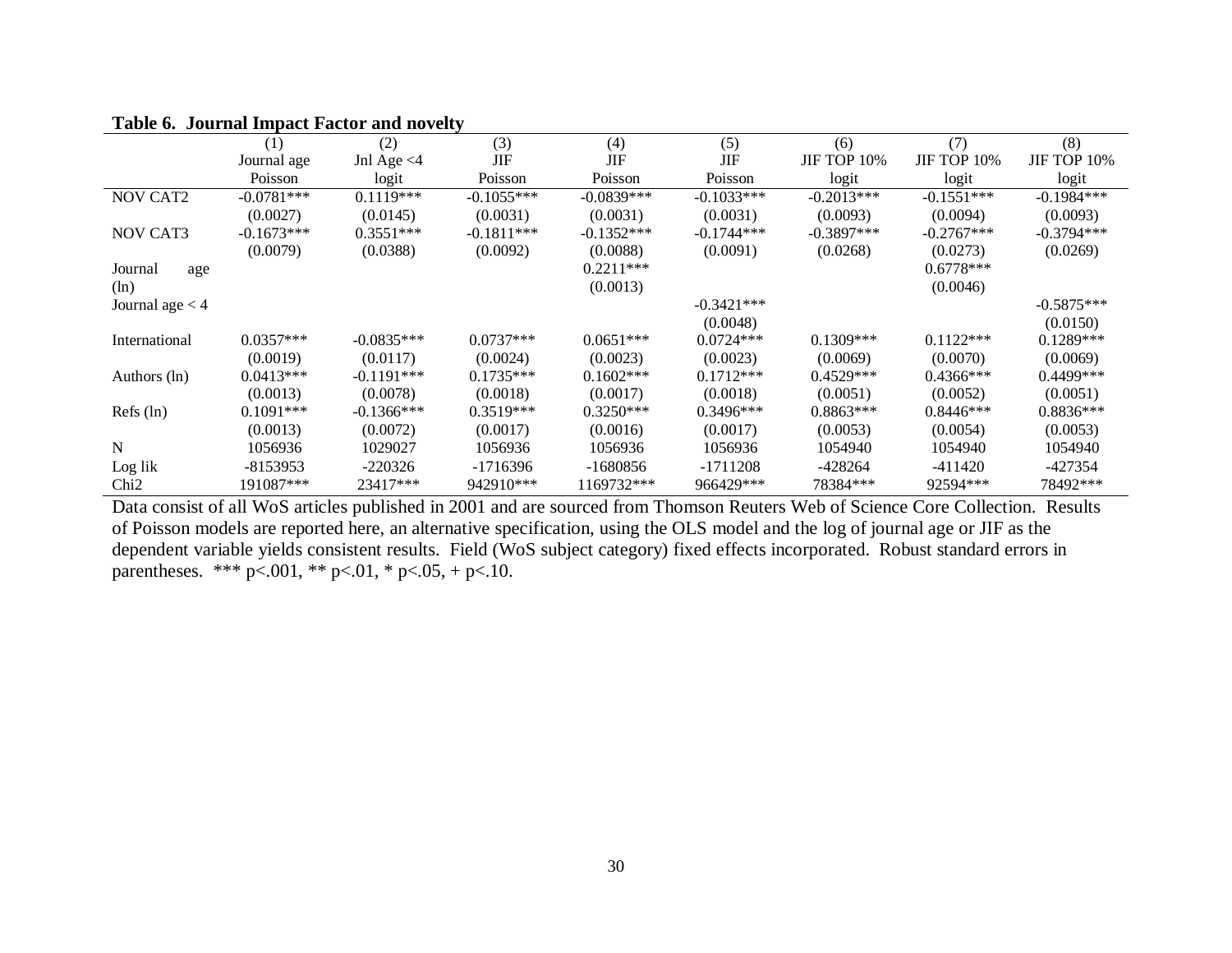#### **References**

- Adams, J. D., Black, G. C., Clemmons, J. R., & Stephan, P. E. (2005). Scientific teams and institutional collaborations: Evidence from US universities, 1981-1999. *Research Policy, 34*(3), 259-285. doi:10.1016/j.respol.2005.01.014
- Alberts, B. (2010). Overbuilding Research Capacity. *Science, 329*(5997), 1257-1257. doi:10.1126/science.1197077
- Arrow, K. (1962). Economic welfare and the allocation of resources for invention *The rate and direction of inventive activity: Economic and social factors* (pp. 609-626): Princeton University Press.
- Arthur, W. B. (2009). *The nature of technology : what it is and how it evolves*. New York: Free Press.
- Azoulay, P., Graff Zivin, J. S., & Manso, G. (2011). Incentives and creativity: evidence from the academic life sciences. *The RAND Journal of Economics, 42*(3), 527-554. doi:10.1111/j.1756- 2171.2011.00140.x
- Azoulay, P., Güler, I., Koçak, Ö., Murciano-Goroff, R., & Anttila-Hughes, J. (2012). *Are recombinant scientific articles more impactful?*
- Bornmann, L., Leydesdorff, L., & Wang, J. (2014). How to improve the prediction based on citation impact percentiles for years shortly after the publication date? *Journal of Informetrics, 8*(1), 175- 180. doi:10.1016/j.joi.2013.11.005
- Boudreau, K. J., Guinan, E. C., Lakhani, K. R., & Riedl, C. (forthcoming). Looking Across and Looking Beyond the Knowledge Frontier: Intellectual Distance, Novelty, and Resource Allocation in Science. *Management Science, 0*(0), null. doi:doi:10.1287/mnsc.2015.2285
- Boyack, K. W., & Klavans, R. (2014). Atypical combinations are confounded by disciplinary effects. *STI 2014 Leiden*, 64.
- Burt, R. S. (2004). Structural holes and good ideas. *American Journal of Sociology, 110*(2), 349-399. doi:10.1086/421787
- Butler, L. (2003). Explaining Australia's increased share of ISI publications—the effects of a funding formula based on publication counts. *Research Policy, 32*(1), 143-155. doi:10.1016/s0048- 7333(02)00007-0
- Carroll, S. B. (2013). *Brave genius : a scientist, a philosopher, and their daring adventures from the French resistance to the Nobel Prize* (First edition. ed.). New York: Crown Publishers.
- Cook, G. (2015, January 11). Sebastian Seung's Quest to Map the Human Brain. *The New York Times Magazine,* MM27.
- Denk, W., & Horstmann, H. (2004). Serial block-face scanning electron microscopy to reconstruct threedimensional tissue nanostructure. *Plos Biology, 2*(11), 1900-1909. doi:10.1371/journal.pbio.0020329
- Fleming, L. (2001). Recombinant uncertainty in technological search. *Management Science, 47*(1), 117- 132. doi:10.1287/mnsc.47.1.117.10671
- Fleming, L. (2007). Breakthroughs and the "Long tail" of innovation. *Mit Sloan Management Review, 49*(1), 69-74. Retrieved from <Go to ISI>://WOS:000250326600014
- Garfield, E. (1980). Premature discovery or delayed recognition–Why. *Current Contents, 21*, 5-10.
- Gibbons, M. (1994). *The new production of knowledge*: Sage Publ.
- Hicks, D. (2004). The Four Literatures of Social Science. In H. F. Moed, W. Glänzel, & U. Schmoch (Eds.), *Handbook of quantitative science and technology research*. New York: Springer.
- Hicks, D. (2012). Performance-based university research funding systems. *Research Policy, 41*(2), 251- 261. doi:10.1016/j.respol.2011.09.007
- Hicks, D., Wouters, P., Waltman, L., de Rijcke, S., & Rafols, I. (2015). The Leiden Manifesto for research metrics. *Nature, 520*, 429-431.
- Kaiser, D. (2009). *Drawing theories apart: The dispersion of Feynman diagrams in postwar physics*: University of Chicago Press.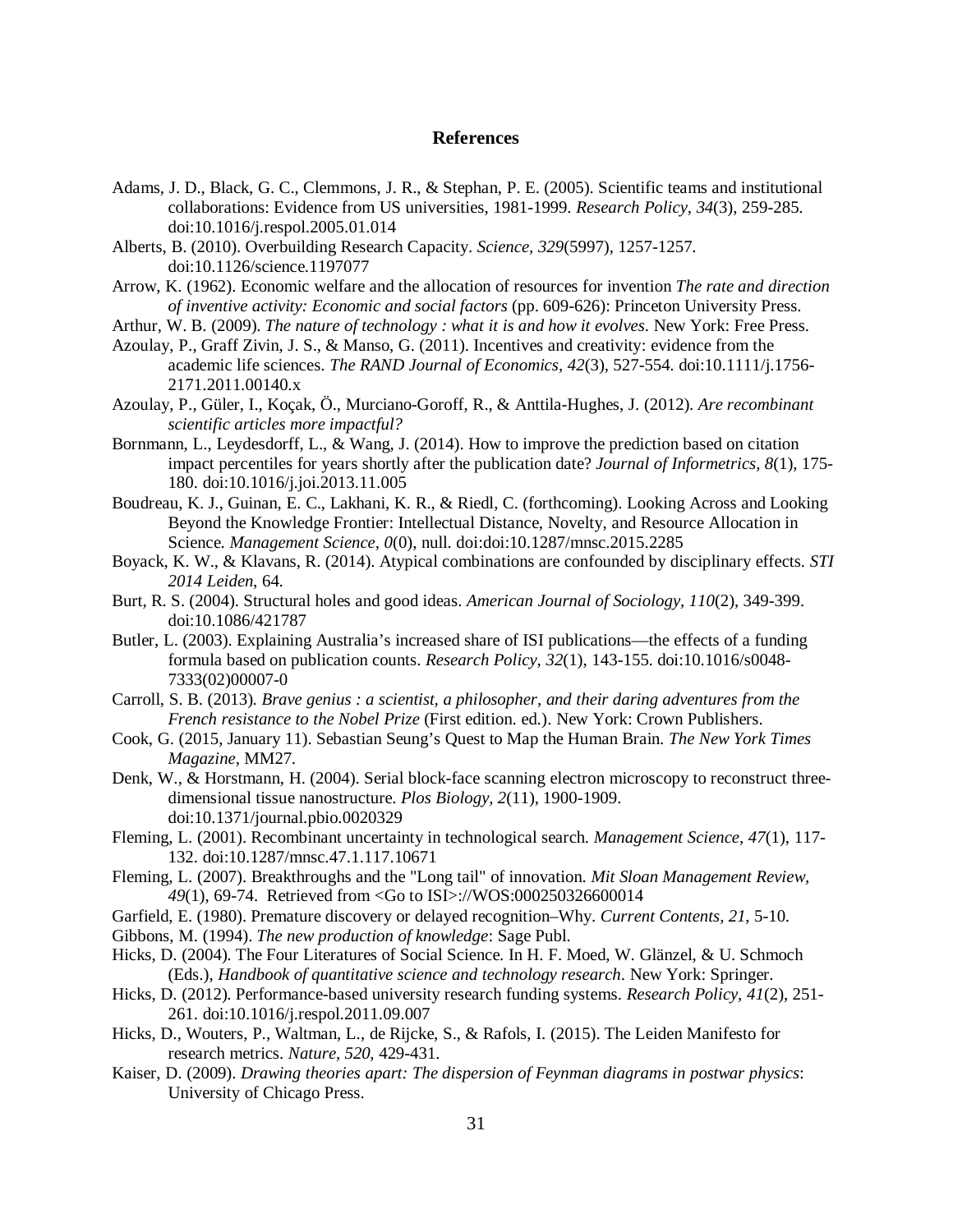Katz, J. S., & Hicks, D. (1997). How much is a collaboration worth? A calibrated bibliometric model. *Scientometrics, 40*(3), 541-554. Retrieved from <Go to ISI>://000071723600016

Kolata, G. (2009, June 27, 2009). Grant System Leads Cancer Researchers to Play It Safe. *New York Times*. Retrieved from<http://www.nytimes.com/2009/06/28/health/research/28cancer.html>

Kuhn, T. S. (1962). *The structure of scientific revolutions*. Chicago, IL: University of Chicago Press.

- Lee, Y.-N., Walsh, J. P., & Wang, J. (2015). Creativity in scientific teams: Unpacking novelty and impact. *Research Policy, 44*(3), 684-697. doi[:http://dx.doi.org/10.1016/j.respol.2014.10.007](http://dx.doi.org/10.1016/j.respol.2014.10.007)
- March, J. G. (1991). Exploration and exploitation in organizational learning. *Organization Science, 2*(1), 71-87. doi:10.1287/orsc.2.1.71
- Martin, B. R. (2016). Editors' JIF-boosting stratagems Which are appropriate and which not? *Research Policy, 45*(1), 1-7. doi[:http://dx.doi.org/10.1016/j.respol.2015.09.001](http://dx.doi.org/10.1016/j.respol.2015.09.001)
- Mednick, S. A. (1962). The associative basis of the creative process. *Psychological Review, 69*(3), 220- 232. doi:10.1037/h0048850
- Merton, R. K. (1973). *The sociology of science*. Chicago, IL: University of Chicago Press.
- Monastersky, R. (2005). The number that's devouring science. *Chronicle of Higher Education, 52*(8), 14.
- Nelson, R. R., & Winter, S. G. (1982). *An Evolutionary Theory of Economic Change*. Cambridge, MA: Belknap Press of Harvard University Press.
- NPR. (2013). Scientists win Nobel for work on how cells communicate. Retrieved from <http://www.npr.org/templates/story/story.php?storyId=230192033>
- Petsko, G. A. (2012). Goodbye, Columbus. *Genome Biology, 13*(5). doi:10.1186/gb-2012-13-5-155
- Planck, M. (1950). *Scientific autobiography, and other papers*. London,: Williams & Norgate.
- Rinia, E., Van Leeuwen, T., Bruins, E., Van Vuren, H., & Van Raan, A. (2002). Measuring knowledge transfer between fields of science. *Scientometrics, 54*(3), 347-362. doi:10.1023/A:1016078331752
- Romer, P. M. (1994). The Origins of Endogenous Growth. *The Journal of Economic Perspectives, 8*(1), 3-22. Retrieved from<http://www.jstor.org/stable/2138148>
- Schumpeter, J. A. (1939). *Business Cycles; A Theoretical, Historical, and Statistical Analysis of the Capitalist Process* (1st ed.). New York, London,: McGraw-Hill Book Company, inc.
- Simonton, D. K. (2004). *Creativity in Science: Chance, Logic, Genius, and Zeitgeist*. Cambridge, UK; New York, NY: Cambridge University Press.
- StataCorp. (2016). nbreg. Retrieved from<http://www.stata.com/manuals13/rnbreg.pdf>
- The National Academies. (2004). *Facilitating interdisciplinary research*. Washington DC: The National Academies Press.
- Uzzi, B., Mukherjee, S., Stringer, M., & Jones, B. (2013). Atypical combinations and scientific impact. *Science, 342*(6157), 468-472. doi:10.1126/science.1240474
- Varian, H. R. (2009). The Economics of Combinatorial Innovation. *Guglielmo Marconi Lecture, Lisbon Council.* Retrieved fro[m http://www.](http://www/) youtube. com/watch

Verhoeven, D., Bakker, J., & Veugelers, R. (2016). Measuring technological novelty with patent-based indicators. *Research Policy, 45*(3), 707-723. doi[:http://dx.doi.org/10.1016/j.respol.2015.11.010](http://dx.doi.org/10.1016/j.respol.2015.11.010)

- Walsh, D. (2013). Not Safe for Funding: The N.S.F. and the Economics of Science. *The New Yorker.* Retrieved from [http://www.newyorker.com/tech/elements/not-safe-for-funding-the-n-s-f-and-the](http://www.newyorker.com/tech/elements/not-safe-for-funding-the-n-s-f-and-the-economics-of-science)[economics-of-science](http://www.newyorker.com/tech/elements/not-safe-for-funding-the-n-s-f-and-the-economics-of-science)
- Wang, J. (2013). Citation time window choice for research impact evaluation. *Scientometrics, 94*(3), 851- 872. doi:10.1007/s11192-012-0775-9
- Wang, J., Thijs, B., & Glänzel, W. (2015). Interdisciplinarity and impact: Distinct effects of variety, balance and disparity. *Plos One, in press*.
- Weitzman, M. L. (1998). Recombinant Growth. *The Quarterly Journal of Economics, 113*(2), 331-360. Retrieved from<http://www.jstor.org/stable/2586906>
- Wyatt, H. (1975). Knowledge and prematurity: the journey from transformation to DNA. *Perspectives in Biology and Medicine, 18*(2), 149-156.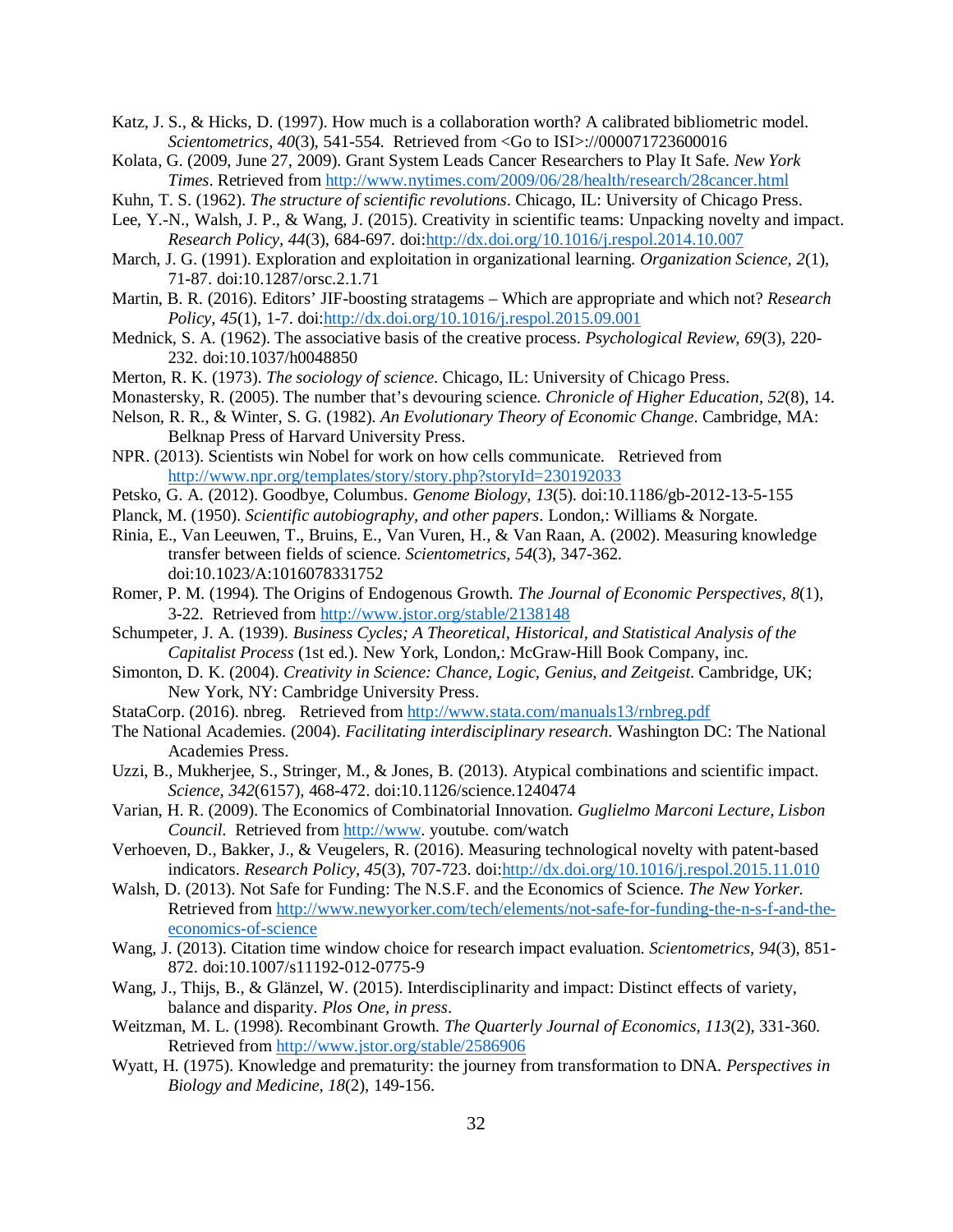## **Appendix I: Indicator illustration**

We use the paper coauthored by Denk and Horstmann (2004), "Serial Block-Face Scanning Electron Microscopy to Reconstruct Three-Dimensional Tissue Nanostructure" published in *PLOS Biology* to illustrate our novelty measure. This paper cites 19 WoS-indexed journals. Of all possible journal pairs (171), 9 journal pairs are new, using the procedure described supra.

| Pair           | Journal 1               | Journal 2                                                                                            | Novelty |
|----------------|-------------------------|------------------------------------------------------------------------------------------------------|---------|
|                | <b>NATURE MATERIALS</b> | <b>CURRENT OPINION IN NEUROBIOLOGY</b>                                                               | 0.9992  |
| 2              | <b>NATURE MATERIALS</b> | DEVELOPMENTAL DYNAMICS                                                                               | 0.9991  |
| 3              | <b>NATURE MATERIALS</b> | PHILOSOPHICAL TRANSACTIONS OF THE<br>ROYAL SOCIETY OF LONDON SERIES B-<br><b>BIOLOGICAL SCIENCES</b> | 0.9984  |
| $\overline{4}$ | <b>NATURE MATERIALS</b> | EUROPEAN JOURNAL OF NEUROSCIENCE                                                                     | 0.9992  |
| 5              | <b>NATURE MATERIALS</b> | JOURNAL OF HISTOTECHNOLOGY                                                                           | 0.9986  |
| 6              | <b>NATURE MATERIALS</b> | <b>SCANNING</b>                                                                                      | 0.9980  |
| 7              | <b>NATURE MATERIALS</b> | <b>BRAIN RESEARCH REVIEWS</b>                                                                        | 0.9994  |
| 8              | <b>NATURE MATERIALS</b> | ANNUAL REVIEW OF BIOPHYSICS AND<br><b>BIOENGINEERING</b>                                             | 0.9978  |
| 9              | <b>NATURE MATERIALS</b> | PFLUGERS ARCHIV-EUROPEAN JOURNAL OF<br>PHYSIOLOGY                                                    | 0.9992  |

Each of these new journal pairs involves an article from *Nature Materials* (subject categories: Chemistry, Physical; Materials Science, Multidisciplinary; Physics, Applied; and Physics, Condensed Matter), being combined with articles from journals in subject categories of Neurosciences; Cell Biology; and Physiology. In the next step we calculate the *cosine similarity* for each journal pair, based on their profile of co-cited journals in the preceding three years (i.e., 2001-2003).

The co-citation matrix between all journals in the database is reported in the following table, based on the co-citation information in the preceding three years, i.e., 2001-2003. One entry represents the number of times that two corresponding journals are co-cited in the preceding three years. For example, *NATURE MATERIALS* has not been cited together with *CURRENT OPINION IN NEUROBIOLOGY* by any papers published between 2001 and 2003, but has been cited together with *SCIENCE* by 331 papers.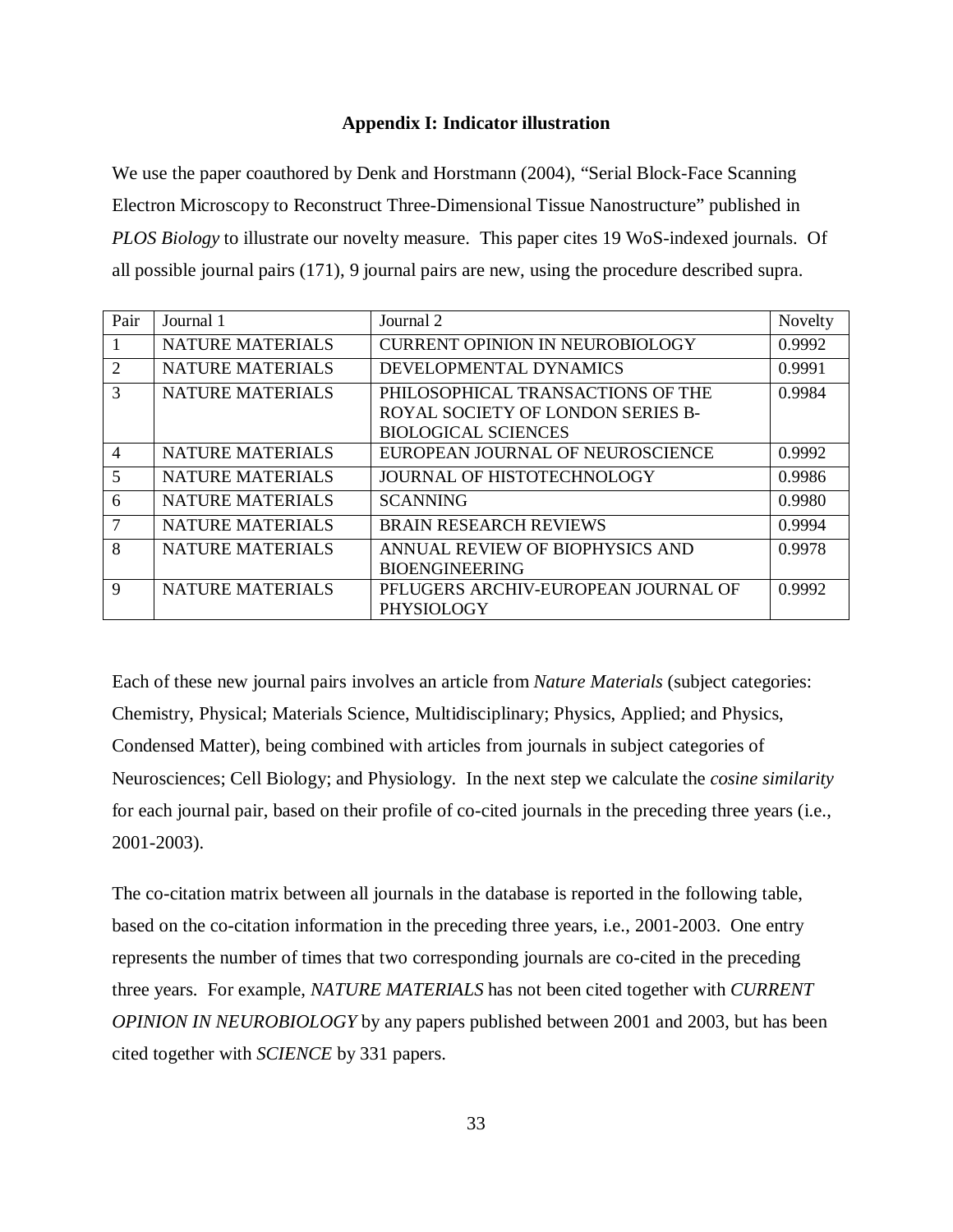|                                                     | J        | J <sub>2</sub> | J٩       | J 4      | J5.      | $\cdots$ | $J_N$    |
|-----------------------------------------------------|----------|----------------|----------|----------|----------|----------|----------|
| $J_1$ NATURE MATERIALS                              |          |                | 331      | .10      |          | $\cdots$ | $\cdots$ |
| <b>J<sub>2</sub>CURRENT OPINION IN NEUROBIOLOGY</b> |          |                | 9691     |          | 9959     | $\cdots$ | $\cdots$ |
| $J3$ SCIENCE                                        | 331      | 9691           |          | $\cdots$ | $\cdots$ | $\cdots$ | $\cdots$ |
| <b>J<sub>4</sub>NANO LETTERS</b>                    | 110      |                | $\cdots$ |          | $\cdots$ | $\cdots$ | $\cdots$ |
| <b>J<sub>5</sub>JOURNAL OF NEUROSCIENCE</b>         |          | 9959           | $\cdots$ | $\cdots$ |          | $\cdots$ | $\cdots$ |
| $\cdots$                                            | $\cdots$ | $\cdots$       | $\cdots$ | $\cdots$ | $\cdots$ |          | $\cdots$ |
| JN                                                  | $\cdots$ | $\cdots$       | $\cdots$ | $\cdots$ | $\cdots$ | $\cdots$ |          |

Using the *cosine similarity* score, the ease of combining *NATURE MATERIALS* and *CURRENT OPINION IN NEUROBIOLOGY* is:

$$
COS_{1,2} = \frac{J_1 \cdot J_2}{\|J_1\| \|J_2\|} = \frac{\sum J_{1,i} \times J_{2,i}}{\sqrt{\sum J_{1,i}^2 \times \sum J_{2,i}^2}}
$$
  
= 
$$
\frac{331 \times 9691 + 110 \times 0 + 0 \times 9959 + \cdots}{\sqrt{(0^2 + 331^2 + 110^2 + 0^2 + \cdots)} \times (0^2 + 9691^2 + 0^2 + 9959^2 + \cdots)}}
$$
  
= 0.0008

Correspondingly, the difficulty of making this combination is:  $1 - COS_{1,2} = 0.9992$ . We calculate the difficulty of all the other journal combinations following the same procedure. At the paper level, we sum up these difficulty scores and get a novelty measure, novelty = 8.9891, which places the paper in the top 1% of novel papers in its field.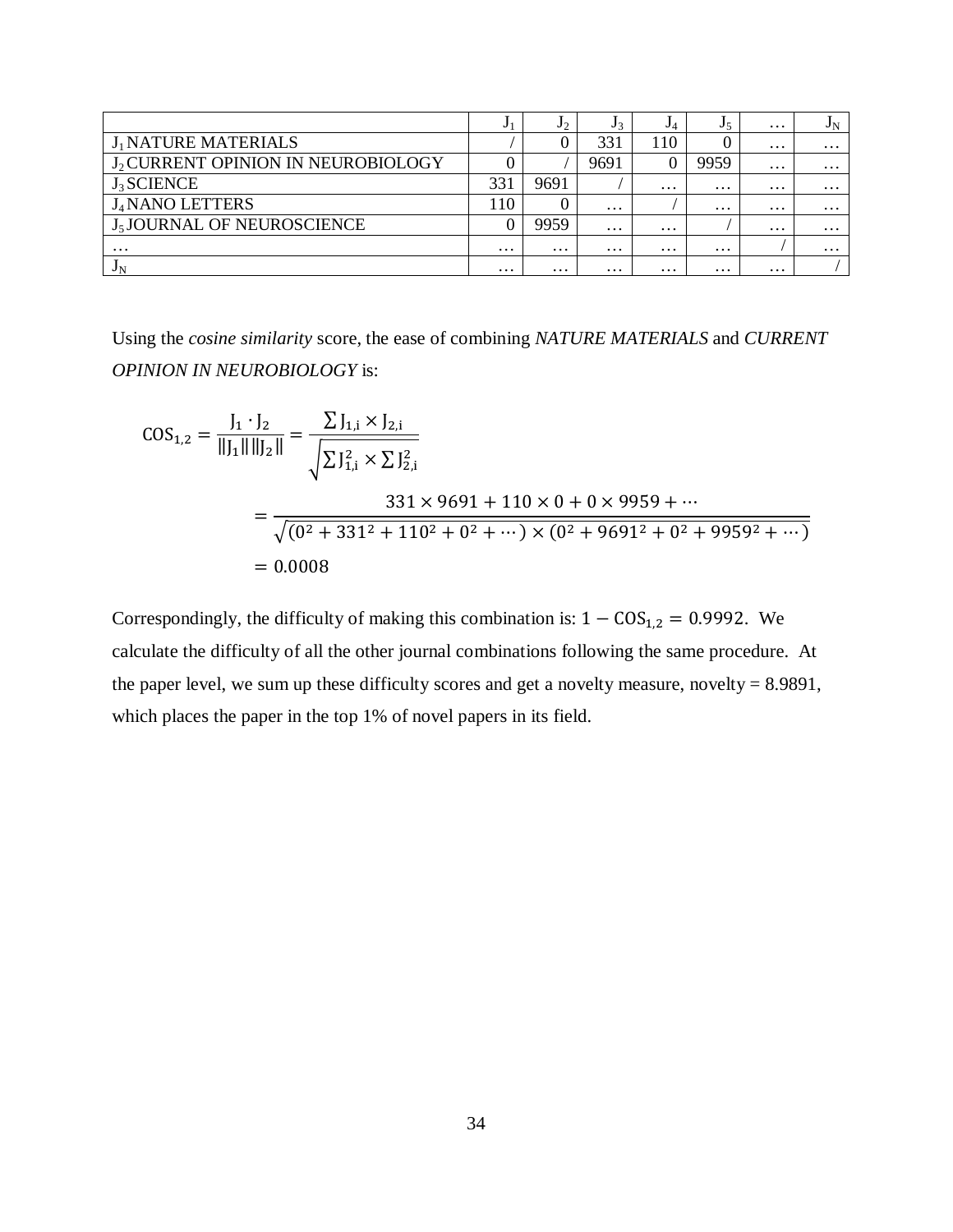# **Appendix II: Variables, descriptive statistics, and additional regressions**

|                | $111.$ LEGG OF TRETROICS<br>Variable | Description                                                                                                                                                                                                                                                                                                                                                                                                                                                       |
|----------------|--------------------------------------|-------------------------------------------------------------------------------------------------------------------------------------------------------------------------------------------------------------------------------------------------------------------------------------------------------------------------------------------------------------------------------------------------------------------------------------------------------------------|
| 1              | Novelty                              | Continuous combinatorial novelty score.                                                                                                                                                                                                                                                                                                                                                                                                                           |
| $\overline{2}$ | <b>NOV CAT1</b>                      | Novelty class dummy: 1 if non-novel, i.e., if a paper has no new<br>journal combinations, and 0 otherwise.                                                                                                                                                                                                                                                                                                                                                        |
| 3              | <b>NOV CAT2</b>                      | Novelty class dummy: 1 if moderately novel, i.e., if a paper makes at<br>least one new combination but has a novelty score lower than the top<br>1% of its subject category, and 0 otherwise.                                                                                                                                                                                                                                                                     |
| 4              | <b>NOV CAT3</b>                      | Novelty class dummy: 1 if highly novel, i.e., if a paper has a novelty<br>score among the top 1% of its subject category, and 0 otherwise.                                                                                                                                                                                                                                                                                                                        |
| 5              | Citations (14y)                      | Cumulative number of citations in a 14-year tine window, i.e., 2001-<br>2014.                                                                                                                                                                                                                                                                                                                                                                                     |
| 6              | Top 1% cited (14y)                   | Dummy, 1 if among the top 1% cited in the same subject category,<br>based on 14-year citations.                                                                                                                                                                                                                                                                                                                                                                   |
| 7              | Top $1\%$ cited $(3y)$               | Dummy, 1 if among the top 1% cited in the same subject category,<br>based on 3-year citations.                                                                                                                                                                                                                                                                                                                                                                    |
| 8              | Citing fields                        | The number of WoS subject categories citing the focal paper.                                                                                                                                                                                                                                                                                                                                                                                                      |
| 9              | Ratio of foreign field citations     | The proportion of citations that are from papers sharing no common<br>WoS subject categories, using a 14-year citation time window.                                                                                                                                                                                                                                                                                                                               |
| 10             | Top 1% cited in home fields (14y)    | Dummy, 1 if among the top 1% cited in the same subject category,<br>based on 14-year home field citations, i.e., citations received from<br>subsequent papers sharing at least one common WoS subject<br>categories.                                                                                                                                                                                                                                              |
| 11             | Top 1% cited in foreign fields (14y) | Dummy, 1 if among the top 1% cited in the same subject category,<br>based on 14-year foreign field citations, i.e., citations received from<br>subsequent papers sharing no common WoS subject categories.                                                                                                                                                                                                                                                        |
| 12             | Cited by big hits (9y)               | Dummy: 1 if cited by a big hit published between 2001 and 2009. The<br>citing big hits are identified as the top 1% highly cited article in the<br>same WoS subject category and publication year, based on their<br>cumulative citations till 2014. Only big hits published between 2001<br>and 2009 are identified, so that each citing article has at least six years<br>to accumulate citations, for a reliable identification of citing big hit<br>articles. |
| 13             | <b>JIF</b>                           | The Impact Factor of the journal where the focal paper is published in.                                                                                                                                                                                                                                                                                                                                                                                           |
| 14             | International                        | Dummy: 1 if internationally co-authored, and 0 otherwise.                                                                                                                                                                                                                                                                                                                                                                                                         |
| 15             | Authors                              | The number of authors.                                                                                                                                                                                                                                                                                                                                                                                                                                            |
| 16             | References                           | The number of references.                                                                                                                                                                                                                                                                                                                                                                                                                                         |

## **Table A1. List of variables**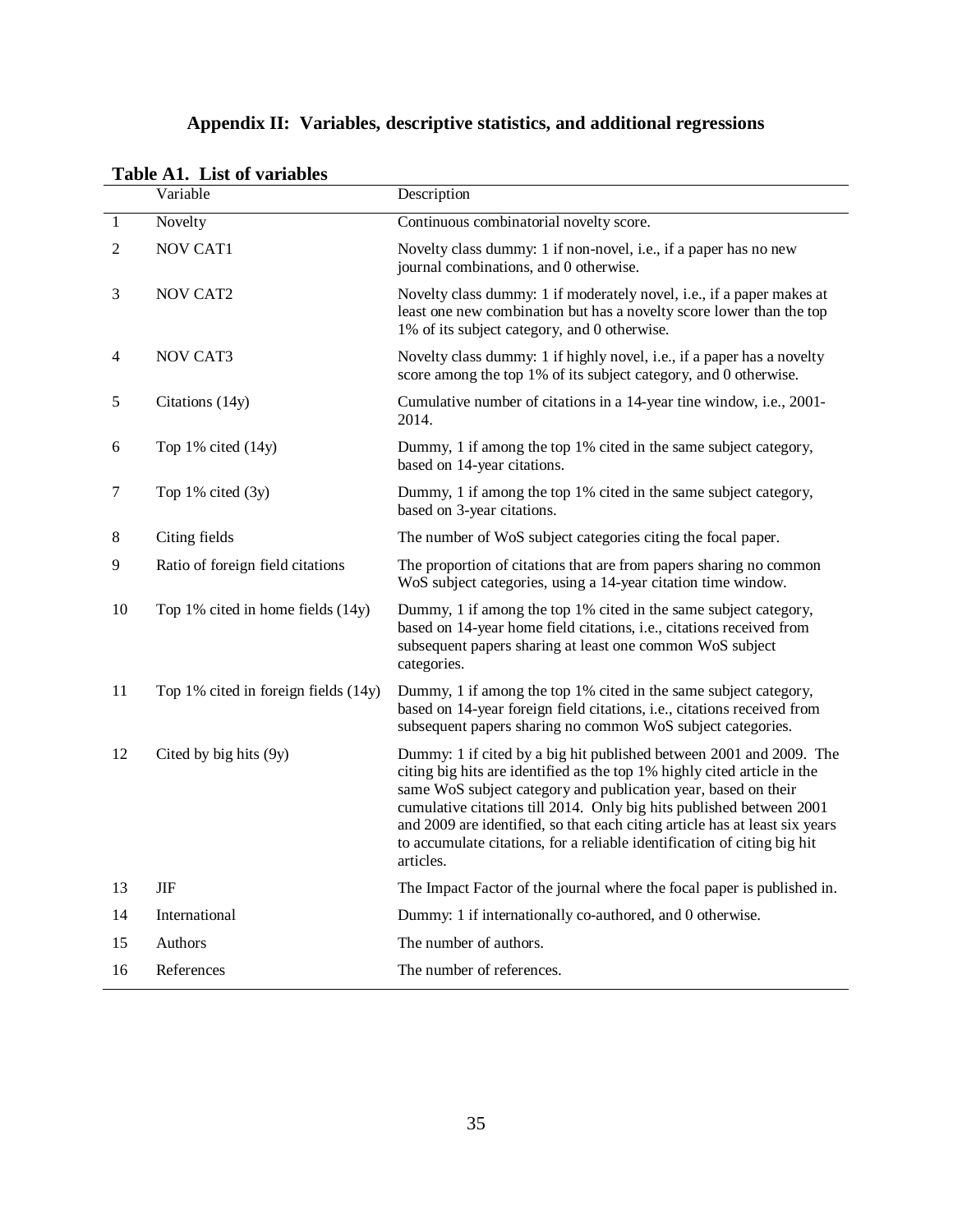|          | Variable                               | Mean  | Std. Dev. | Min            | Max   |         | $\overline{c}$ | 3      | 4   | 5   | 6   |     | 8   | 9      | 10  | 11  | 12  | 13  | 14  | 15  |
|----------|----------------------------------------|-------|-----------|----------------|-------|---------|----------------|--------|-----|-----|-----|-----|-----|--------|-----|-----|-----|-----|-----|-----|
|          | <b>Novelty</b>                         | 0.25  | 1.26      | $\Omega$       | 249   |         |                |        |     |     |     |     |     |        |     |     |     |     |     |     |
|          | <b>NOV CAT1</b>                        | 0.89  | 0.31      | $\Omega$       |       | $-1.00$ |                |        |     |     |     |     |     |        |     |     |     |     |     |     |
| 3.       | <b>NOV CAT2</b>                        | 0.10  | 0.30      | $\Omega$       |       | .93     | $-.95$         |        |     |     |     |     |     |        |     |     |     |     |     |     |
|          | <b>NOV CAT3</b>                        | 0.01  | 0.10      | $\overline{0}$ |       | .32     | $-.29$         | $-.03$ |     |     |     |     |     |        |     |     |     |     |     |     |
| 5        | Citations (14y)                        | 26.28 | 72.99     | $\theta$       | 30068 | .11     | $-.11$         | .10    | .04 |     |     |     |     |        |     |     |     |     |     |     |
| $\sigma$ | Top $1\%$ cited $(14y)$                | 0.01  | 0.10      | $\Omega$       |       | .02     | $-.02$         | .02    | .02 | .17 |     |     |     |        |     |     |     |     |     |     |
|          | Top $1\%$ cited $(3y)$                 | 0.01  | 0.10      | $\Omega$       | 1     | .01     | $-.01$         | .01    | .01 | .16 | .46 |     |     |        |     |     |     |     |     |     |
| 8        | Citing fields                          | 9.30  | 8.10      | $\Omega$       | 189   | .15     | $-.15$         | .14    | .06 | .86 | .15 | .13 |     |        |     |     |     |     |     |     |
| 9.       | Ratio of foreign field citations       | 0.46  | 0.30      | $\Omega$       | 1     | .08     | $-.08$         | .07    | .03 | .07 | .02 | .01 | .26 |        |     |     |     |     |     |     |
| 10       | Top 1% cited in home fields $(14y)$    | 0.01  | 0.10      | $\Omega$       | 1     | .01     | $-.01$         | .01    | .01 | .17 | .66 | .40 | .14 | $-.04$ |     |     |     |     |     |     |
| 11       | Top 1% cited in foreign fields $(14y)$ | 0.01  | 0.10      | $\Omega$       |       | .03     | $-.03$         | .02    | .03 | .17 | .67 | .38 | .15 | .07    | .35 |     |     |     |     |     |
|          | Cited by big hits (9y)                 | 0.13  | 0.33      | $\Omega$       |       | .05     | $-.05$         | .04    | .03 | .43 | .24 | .20 | .38 | .04    | .23 | .22 |     |     |     |     |
| 13       | JIF                                    | 2.05  | 2.42      | $\Omega$       | 33    | .04     | $-.04$         | .04    | .01 | .53 | .08 | .09 | .47 | .07    | .08 | .07 | .24 |     |     |     |
| 14       | International                          | 0.19  | 0.39      | $\Omega$       |       | .01     | $-.01$         | .01    | .01 | .09 | .02 | .02 | .06 | .00    | .02 | .01 | .04 | .10 |     |     |
| 15       | Authors                                | 4.10  | 6.18      |                | 743   | .02     | $-.02$         | .02    | .00 | .21 | .02 | .04 | .21 | .08    | .02 | .02 | .08 | .28 | .20 |     |
| 16       | References                             | 28.47 | 18.04     |                | 631   | .24     | $-.24$         | .21    | .10 | .39 | .06 | .06 | .35 | .07    | .05 | .06 | .16 | .32 | .06 | .02 |

**Table A2. Descriptive statistics and Spearman correlations**

Data consist of all WoS articles published in 2001 and are sourced from Thomson Reuters Web of Science Core Collection.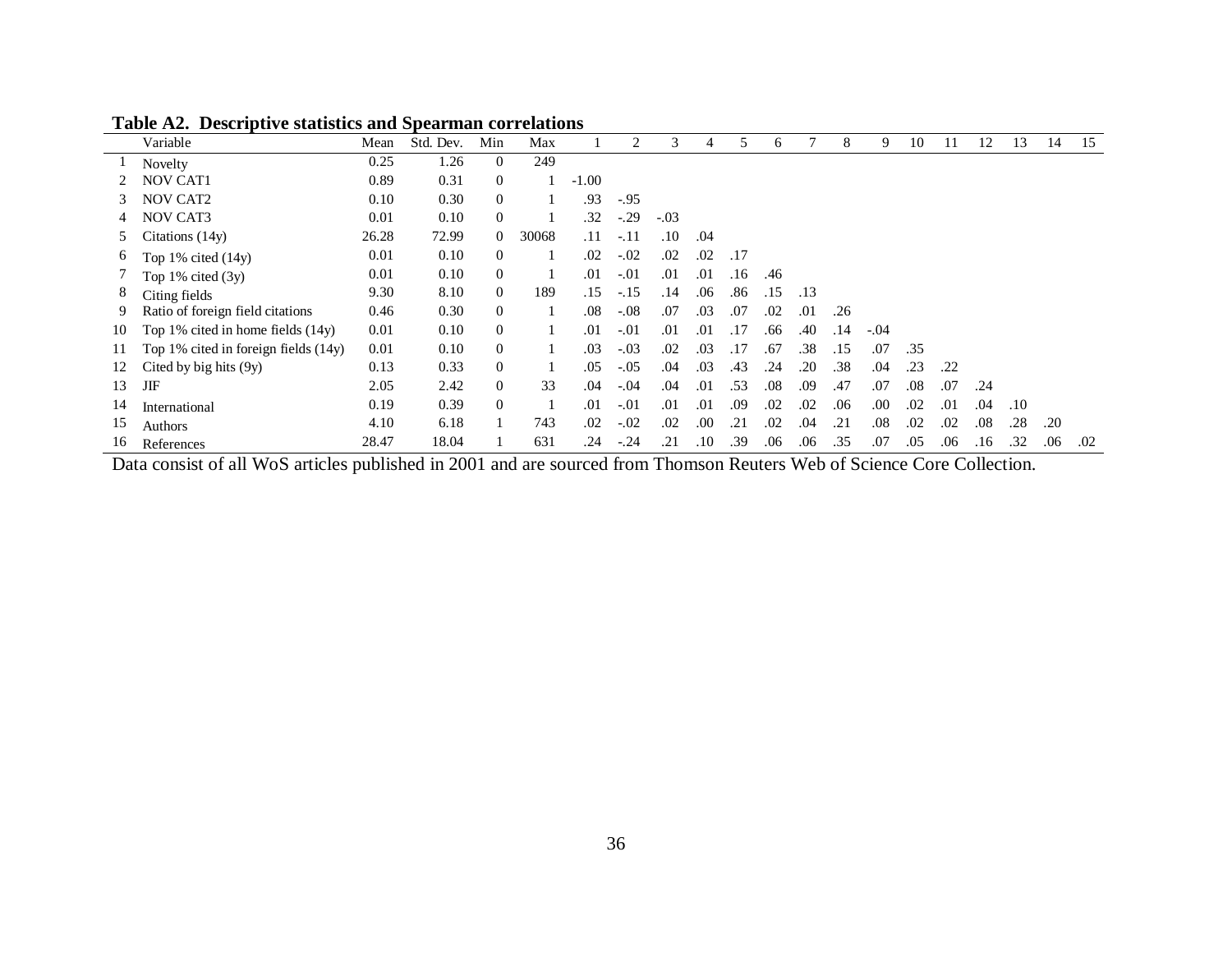|                                                                              | NOV CAT <sub>1</sub> | NOV CAT <sub>2</sub> | NOV CAT3 |
|------------------------------------------------------------------------------|----------------------|----------------------|----------|
| % being top 1% cited (14-year)                                               | 0.92%                | 1.52%                | 3.07%    |
| Average citations of citing papers                                           | 1.10                 | 1.94                 | 2.54     |
| Average JIF of citing papers                                                 | 0.15                 | 0.25                 | 0.31     |
| Probability of citing paper to be a top 1%<br>paper (average annual '01-'09) | 2.27%                | 3.22%                | 4.37%    |
| Cited by big hits (9-year)                                                   | 12.03%               | 16.63%               | 22.08%   |

# **Table A3. Direct and direct impact of novel research**

Data consist of all WoS articles published in 2001 and are sourced from Thomson Reuters Web of Science Core Collection.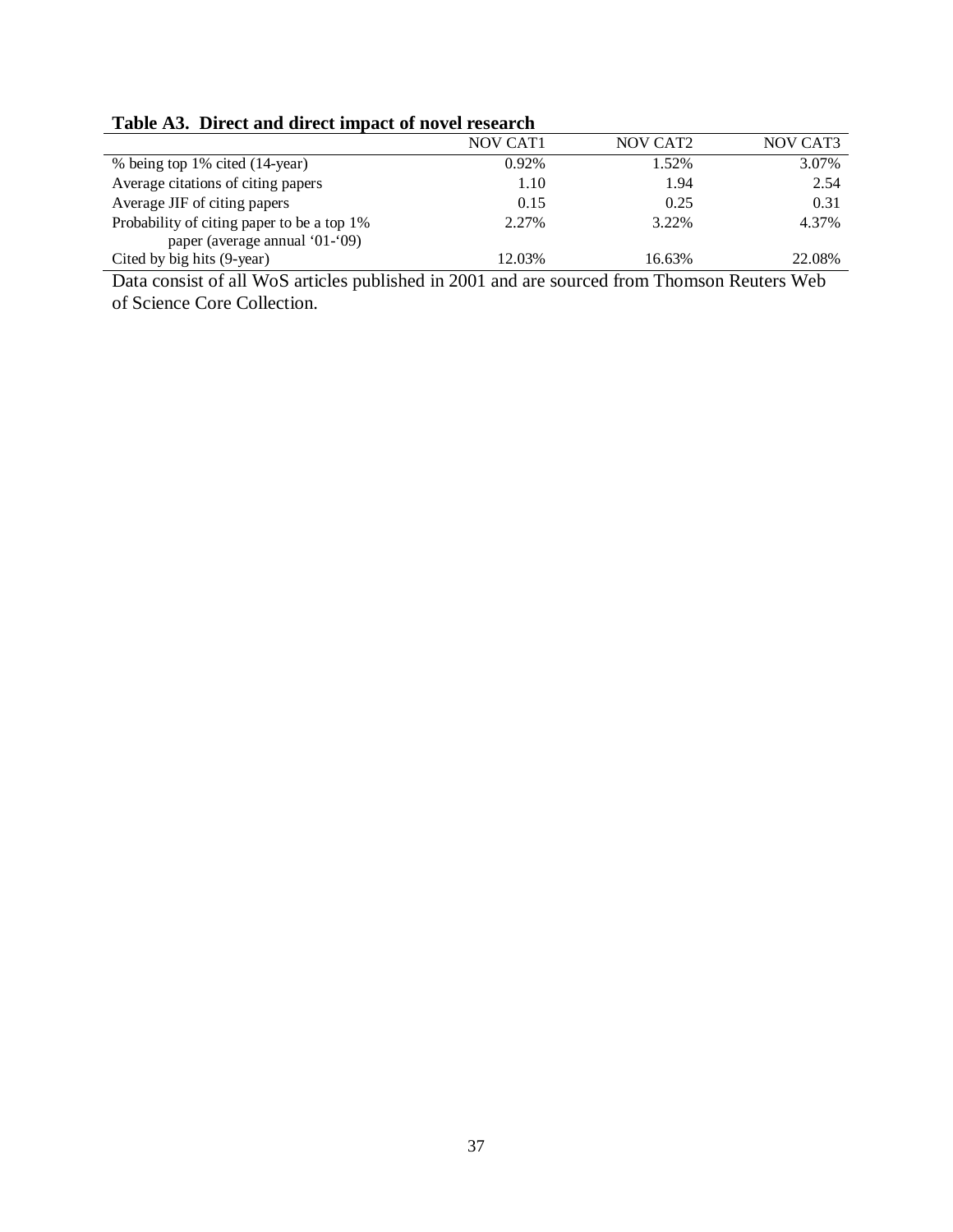|                    | (1)             | (2)             | (3)             | (4)             | (5)             | (6)             |
|--------------------|-----------------|-----------------|-----------------|-----------------|-----------------|-----------------|
|                    | # citing fields | # citing fields | # citing fields | Ratio foreign   | Ratio foreign   | Ratio foreign   |
|                    | $(14$ -year)    | $(14$ -year)    | $(14$ -year)    | field citations | field citations | field citations |
|                    |                 |                 |                 | $(14$ -year)    | $(14$ -year)    | $(14-year)$     |
|                    | Poisson         | Poisson         | Poisson         | <b>OLS</b>      | <b>OLS</b>      | <b>OLS</b>      |
| <b>NOV CAT2</b>    | $0.1005***$     | $0.0963***$     | $0.0979***$     | $0.0489***$     | $0.0530***$     | $0.0521***$     |
|                    | (0.0013)        | (0.0013)        | (0.0013)        | (0.0009)        | (0.0009)        | (0.0009)        |
| NOV CAT3           | $0.1656***$     | $0.1581***$     | $0.1611***$     | $0.0821***$     | $0.0902$ ***    | $0.0882***$     |
|                    | (0.0039)        | (0.0039)        | (0.0039)        | (0.0025)        | (0.0025)        | (0.0025)        |
| 14-year            | $0.5548***$     | $0.5544***$     | $0.5550***$     | $0.0030***$     | $0.0038***$     | $0.0033***$     |
| citations (ln)     | (0.0007)        | (0.0007)        | (0.0007)        | (0.0003)        | (0.0003)        | (0.0003)        |
| # own fields       |                 | $0.1075***$     |                 |                 | $-0.1082***$    |                 |
| (ln)               |                 | (0.0010)        |                 |                 | (0.0006)        |                 |
| # own fields $>$   |                 |                 | $0.0805***$     |                 |                 | $-0.0982***$    |
|                    |                 |                 | (0.0010)        |                 |                 | (0.0006)        |
| International      | $-0.0120***$    | $-0.0118***$    | $-0.0119***$    | $-0.0054***$    | $-0.0055***$    | $-0.0055***$    |
|                    | (0.0011)        | (0.0011)        | (0.0011)        | (0.0007)        | (0.0007)        | (0.0007)        |
| Authors (ln)       | $0.0022*$       | 0.0010          | $0.0017+$       | $0.0122***$     | $0.0144***$     | $0.0135***$     |
|                    | (0.0009)        | (0.0009)        | (0.0009)        | (0.0005)        | (0.0005)        | (0.0005)        |
| $\text{Refs}$ (ln) | $0.0107***$     | $0.0147***$     | $0.0126***$     | $0.0062***$     | $0.0022***$     | $0.0038***$     |
|                    | (0.0010)        | (0.0010)        | (0.0010)        | (0.0005)        | (0.0005)        | (0.0005)        |
| N                  | 1056918         | 1056918         | 1056918         | 990479          | 990479          | 990479          |
| Log lik            | $-2635145$      | $-2624447$      | $-2629356$      |                 |                 |                 |
| Chi <sub>2</sub>   | 1746164***      | 1757538***      | 1742435***      |                 |                 |                 |
| R <sub>2</sub>     |                 |                 |                 | 0.1276          | 0.1525          | 0.1481          |

**Table A4. Transdisciplinary impact of novel research**

Data consist of all WoS articles published in 2001 and are sourced from Thomson Reuters Web of Science Core Collection. # citing fields (column 1-3) is the number of WoS subject categories citing the focal paper. Ratio foreign field citations (column 4-6) is the proportion of all citations that are from papers sharing no common WoS subject categories with the focal cited paper. # own fields is the number of WoS subject categories that the focal paper itself is affiliated with. # own fields  $> 1$  is a dummy variable, which takes 1 if the focal paper has more than 1 WoS subject categories and 0 if only one subject category. Field (WoS subject category) fixed effects incorporated. Robust standard errors in parentheses. \*\*\* p<.001, \*\* p<.01, \* p<.05, + p<.10.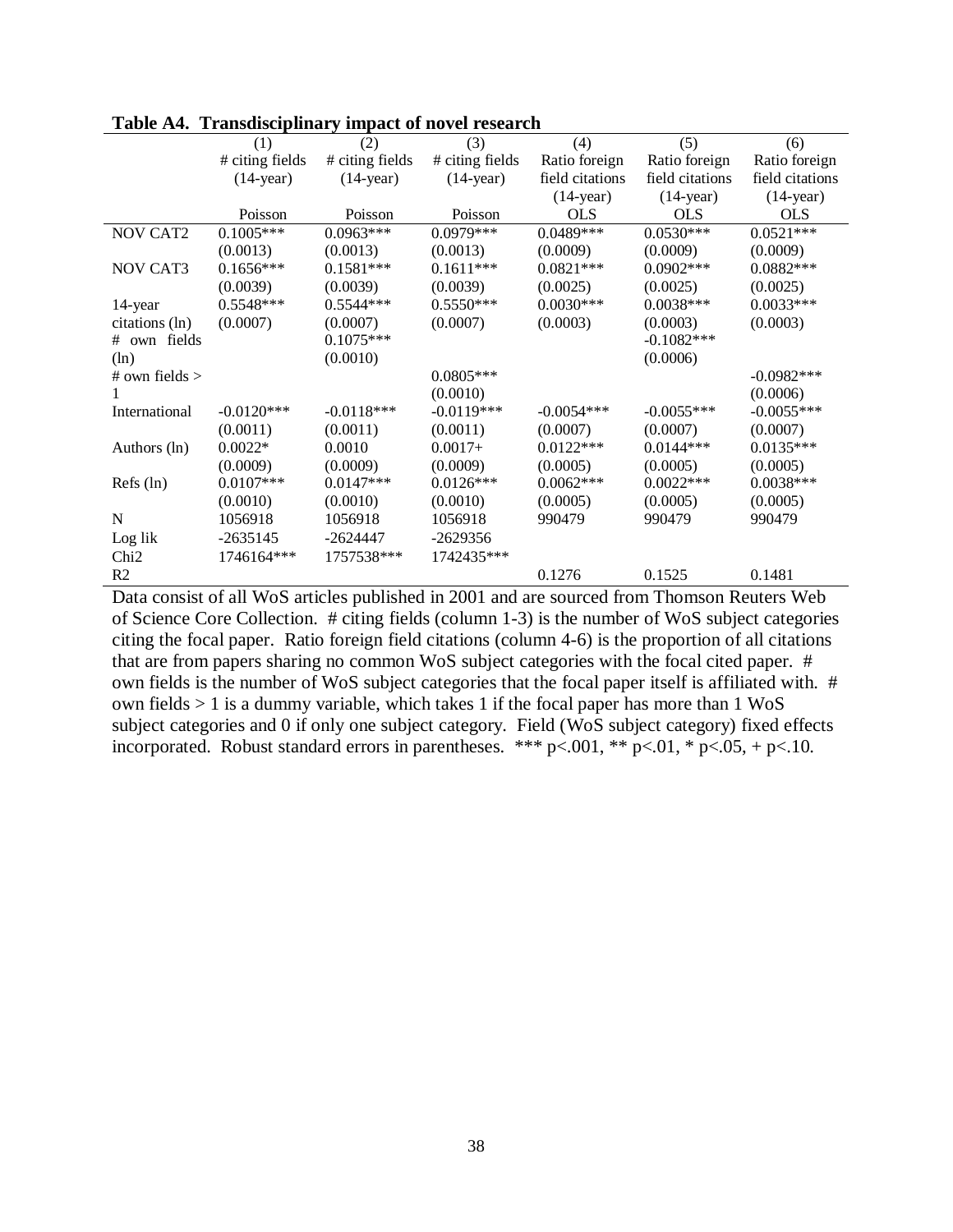|  | Table A5. Big hits in home fields |  |
|--|-----------------------------------|--|
|--|-----------------------------------|--|

|                    | Top 1%       | Top $1\%$    | Top $1\%$    | Top $1\%$    | Top $1\%$    | Top $1\%$    | Top $1\%$    | Top $1\%$    | Top $1\%$    | Top $1\%$    | Top $1\%$   | Top $1\%$   | Top $1\%$   | Top $1\%$   |
|--------------------|--------------|--------------|--------------|--------------|--------------|--------------|--------------|--------------|--------------|--------------|-------------|-------------|-------------|-------------|
|                    | cited        | cited        | cited        | cited        | cited        | cited        | cited        | cited        | cited        | cited        | cited       | cited       | cited       | cited       |
|                    | (1y)         | (2y)         | (3y)         | (4y)         | (5y)         | (6y)         | (7y)         | (8y)         | (9y)         | (10y)        | (11y)       | (12y)       | (13y)       | (14y)       |
|                    | logit        | Logit        | logit        | Logit        | logit        | logit        | logit        | logit        | logit        | logit        | logit       | logit       | logit       | logit       |
| <b>NOV</b>         | $-0.3063***$ | $-0.3728***$ | $-0.3080***$ | $-0.2689***$ | $-0.2383***$ | $-0.2224***$ | $-0.2145***$ | $-0.1917***$ | $-0.1473***$ | $-0.1152***$ | $-0.1016**$ | $-0.0879**$ | $-0.0878**$ | $-0.0837**$ |
| CAT <sub>2</sub>   | (0.0423)     | (0.0369)     | (0.0343)     | (0.0333)     | (0.0327)     | (0.0325)     | (0.0321)     | (0.0318)     | (0.0314)     | (0.0311)     | (0.0309)    | (0.0308)    | (0.0308)    | (0.0307)    |
| <b>NOV</b>         | $-0.3301**$  | $-0.4322***$ | $-0.2748**$  | $-0.1773*$   | $-0.1592*$   | $-0.0613$    | $-0.0834$    | $-0.0859$    | $-0.0729$    | $-0.0325$    | $-0.0018$   | 0.0230      | 0.0208      | $-0.0052$   |
| CAT3               | (0.1105)     | (0.0933)     | (0.0811)     | (0.0764)     | (0.0751)     | (0.0723)     | (0.0725)     | (0.0722)     | (0.0720)     | (0.0713)     | (0.0705)    | (0.0699)    | (0.0700)    | (0.0706)    |
| Internation        | $0.1933***$  | $0.1796***$  | $0.1521***$  | $0.1317***$  | $0.1231***$  | $0.1154***$  | $0.1163***$  | $0.1130***$  | $0.1057***$  | $0.1016***$  | 0.0899***   | $0.0946***$ | $0.0833**$  | $0.0801**$  |
| al                 | (0.0294)     | (0.0258)     | (0.0246)     | (0.0244)     | (0.0242)     | (0.0242)     | (0.0241)     | (0.0241)     | (0.0241)     | (0.0241)     | (0.0242)    | (0.0242)    | (0.0242)    | (0.0243)    |
| Authors            | $0.4512***$  | $0.6870***$  | $0.7303***$  | $0.7095***$  | $0.6964***$  | $0.6754***$  | $0.6531***$  | $0.6208***$  | $0.6045***$  | $0.5913***$  | $0.5793***$ | $0.5598***$ | $0.5354***$ | $0.5177***$ |
| (ln)               | (0.0235)     | (0.0200)     | (0.0189)     | (0.0186)     | (0.0183)     | (0.0182)     | (0.0182)     | (0.0182)     | (0.0181)     | (0.0181)     | (0.0181)    | (0.0182)    | (0.0182)    | (0.0183)    |
| $\text{Refs}$ (ln) | $0.8235***$  | $.1614***$   | $1.2466***$  | 1.2647***    | 1.2622***    | 1.2557***    | 1.2537***    | 1.2653***    | $1.2546***$  | 1.2308***    | 1.2164***   | $1.2151***$ | $.2081***$  | $1.2136***$ |
|                    | (0.0246)     | (0.0224)     | (0.0216)     | (0.0213)     | (0.0210)     | (0.0210)     | (0.0208)     | (0.0208)     | (0.0207)     | (0.0207)     | (0.0207)    | (0.0206)    | (0.0206)    | (0.0206)    |
| N                  | 1051487      | 1055028      | 1054548      | 1055870      | 1055870      | 1055765      | 1055768      | 1055875      | 1056146      | 1056146      | 1056041     | 1056041     | 1055980     | 1056146     |
| Log lik            | $-39236$     | $-47113$     | $-50681$     | $-51997$     | $-52999$     | $-53156$     | $-53944$     | $-54270$     | $-54546$     | $-54745$     | $-54970$    | $-55024$    | $-55191$    | $-55156$    |
| Chi2               | 2446***      | $4763***$    | 5684***      | 5808***      | 5872***      | 5691***      | 5601***      | 5527***      | 5415***      | 5235***      | 5085***     | 5051***     | 4872***     | 4823***     |

Data consist of all WoS articles published in 2001 and are sourced from Thomson Reuters Web of Science Core Collection. Big hits are identified exclusively by home field citations, i.e., citations received from subsequent publications that share at least one common WoS subject category with the focal paper. Being a big hit in home fields using a *t*-year time window means among the top 1% highly cited papers within the same WoS subject category, based on their home field citations in the *t*-year time window starting from 2001. Field (WoS subject category) fixed effects incorporated. Robust standard errors in parentheses. \*\*\* p<.001, \*\* p<.01, \* p<.05, + p<.10.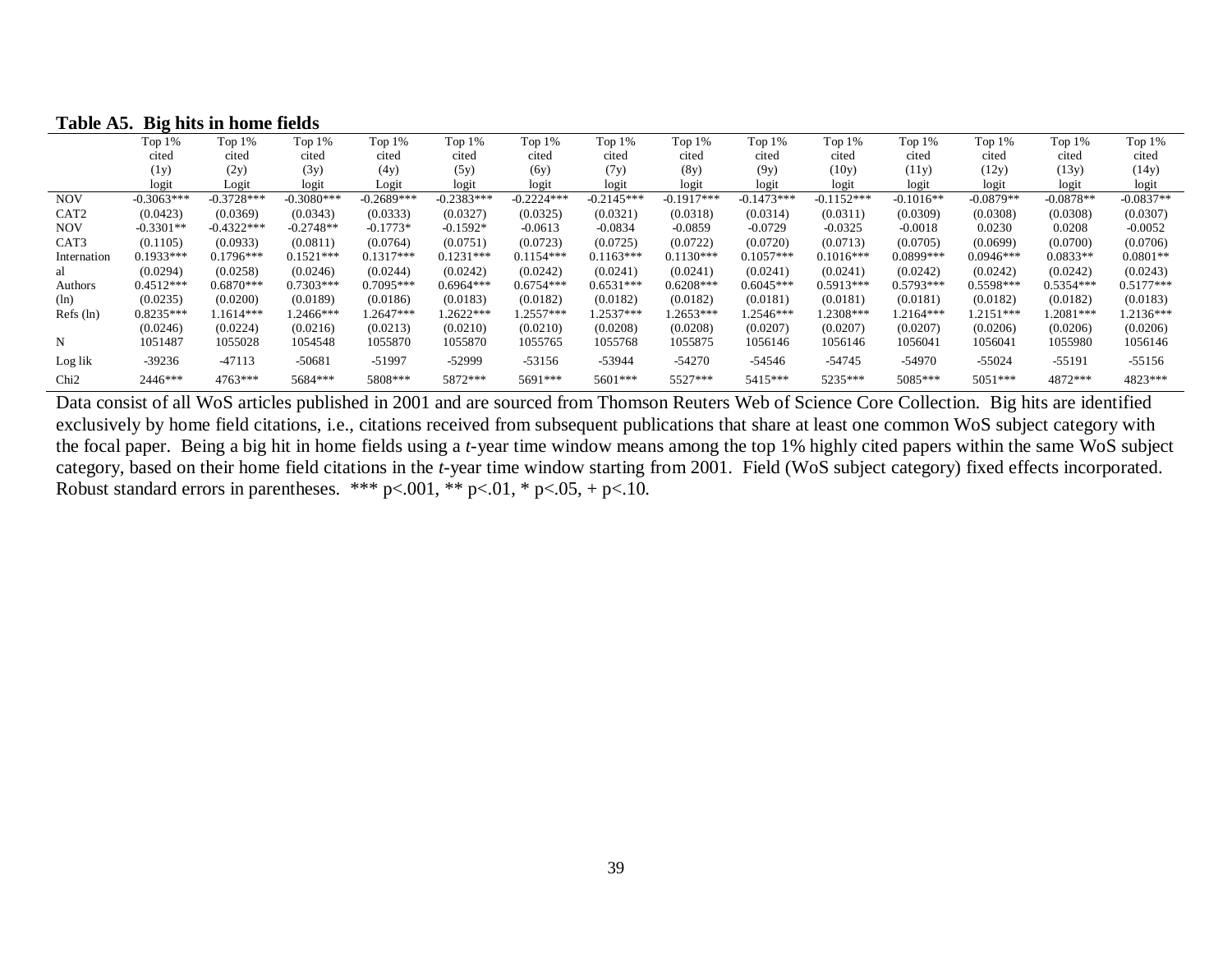|                    | $\overline{\phantom{a}}$ | $\overline{\phantom{a}}$ |             |             |             |             |             |             |             |             |             |             |             |             |
|--------------------|--------------------------|--------------------------|-------------|-------------|-------------|-------------|-------------|-------------|-------------|-------------|-------------|-------------|-------------|-------------|
|                    | Top $1\%$                | Top $1\%$                | Top $1\%$   | Top $1\%$   | Top $1\%$   | Top $1\%$   | Top $1\%$   | Top $1\%$   | Top $1\%$   | Top $1\%$   | Top $1\%$   | Top $1\%$   | Top $1\%$   | Top $1\%$   |
|                    | cited                    | cited                    | cited       | cited       | cited       | cited       | cited       | cited       | cited       | cited       | cited       | cited       | cited       | cited       |
|                    | (1y)                     | (2y)                     | (3y)        | (4y)        | (5y)        | (6y)        | (7y)        | (8y)        | (9y)        | (10y)       | (11y)       | (12y)       | (13y)       | (14y)       |
|                    | logit                    | Logit                    | Logit       | logit       | logit       | logit       | logit       | logit       | logit       | logit       | logit       | logit       | logit       | logit       |
| <b>NOV</b>         | $-0.1280**$              | $-0.0072$                | 0.0453      | $0.1482***$ | $0.1808***$ | $0.2162***$ | $0.1967***$ | $0.2387***$ | $0.2554***$ | $0.2703***$ | $0.2853***$ | $0.2779***$ | $0.2766***$ | $0.2939***$ |
| CAT <sub>2</sub>   | (0.0417)                 | (0.0335)                 | (0.0311)    | (0.0298)    | (0.0289)    | (0.0287)    | (0.0288)    | (0.0285)    | (0.0282)    | (0.0281)    | (0.0280)    | (0.0280)    | (0.0280)    | (0.0279)    |
| <b>NOV</b>         | $-0.2961**$              | $-0.0252$                | $0.2839***$ | $0.3919***$ | $0.4671***$ | $0.4672***$ | $0.5384***$ | $0.5722***$ | $0.6074***$ | $0.5884***$ | $0.6444***$ | $0.6316***$ | $0.6269***$ | $0.6237***$ |
| CAT <sub>3</sub>   | (0.1125)                 | (0.0820)                 | (0.0666)    | (0.0634)    | (0.0599)    | (0.0603)    | (0.0582)    | (0.0576)    | (0.0565)    | (0.0570)    | (0.0559)    | (0.0560)    | (0.0560)    | (0.0563)    |
| Internation        | $0.2633***$              | $0.2157***$              | $0.1424***$ | $0.0963***$ | $0.0634**$  | $0.0547*$   | $0.0479 +$  | 0.0403      | 0.0309      | 0.0336      | 0.0379      | 0.0335      | $0.0467 +$  | $0.0600*$   |
| al                 | (0.0308)                 | (0.0261)                 | (0.0247)    | (0.0247)    | (0.0244)    | (0.0245)    | (0.0245)    | (0.0245)    | (0.0245)    | (0.0245)    | (0.0245)    | (0.0245)    | (0.0245)    | (0.0245)    |
| Authors            | $0.6596***$              | $0.7648***$              | $0.7878***$ | $0.7672***$ | $0.7483***$ | $0.7383***$ | $0.7086***$ | $0.6729***$ | $0.6529***$ | $0.6181***$ | $0.5926***$ | $0.5794***$ | $0.5597***$ | $0.5436***$ |
| (ln)               | (0.0220)                 | (0.0196)                 | (0.0187)    | (0.0185)    | (0.0182)    | (0.0181)    | (0.0181)    | (0.0181)    | (0.0180)    | (0.0181)    | (0.0181)    | (0.0182)    | (0.0183)    | (0.0184)    |
| $\text{Refs}(\ln)$ | $0.9855***$              | $.1254***$               | 1.1885***   | $.1847***$  | !.2192***   | $.1892***$  | $.1909***$  | 1.1750***   | !.1895***   | $1.1811***$ | $1.1712***$ | 1.1730***   | $1.1632***$ | 1.1586***   |
|                    | (0.0260)                 | (0.0231)                 | (0.0216)    | (0.0213)    | (0.0212)    | (0.0211)    | (0.0211)    | (0.0211)    | (0.0210)    | (0.0209)    | (0.0207)    | (0.0207)    | (0.0207)    | (0.0208)    |
| N                  | 1044889                  | 1054466                  | 1055590     | 1055734     | 1055734     | 1056146     | 1056146     | 1055951     | 1056146     | 1056146     | 1056146     | 1055739     | 1056146     | 1056146     |
| Log lik            | $-34166$                 | $-45431$                 | -50380      | $-51412$    | $-52954$    | $-53222$    | $-53781$    | $-54143$    | -54439      | $-54548$    | $-54819$    | $-54783$    | $-55003$    | -54878      |
| Chi <sub>2</sub>   | 4099***                  | 5415***                  | 6332***     | 6468***     | 6669***     | 6430***     | 6371***     | $6140***$   | 6185***     | 5945***     | 5887***     | 5732***     | 5615***     | 5518***     |
|                    |                          |                          |             |             |             |             |             |             |             |             |             |             |             |             |

#### **Table A6. Big hits in foreign fields**

Data consist of all WoS articles published in 2001 and are sourced from Thomson Reuters Web of Science Core Collection. Big hits are identified exclusively by foreign field citations, i.e., citations received from subsequent publications that share no common WoS subject categories with the focal paper. Being a big hit in foreign fields using a *t*-year time window means among the top 1% highly cited papers within the same WoS subject category, based on their foreign field citations in the *t*-year time window starting from 2001. Field (WoS subject category) fixed effects incorporated. Robust standard errors in parentheses. \*\*\* p<.001, \*\* p<.01, \* p<.05, + p<.10.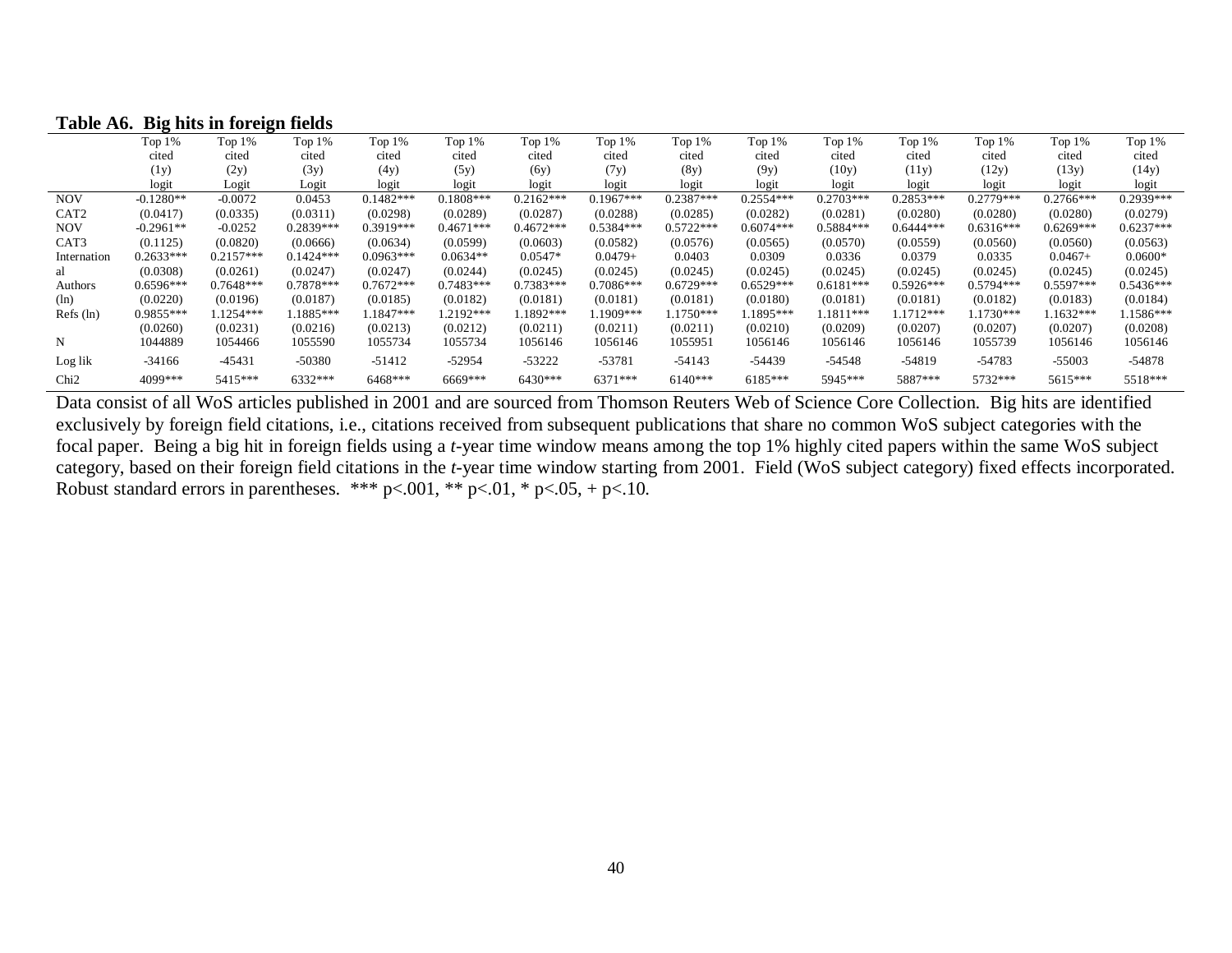|                    | Top $1\%$   | Top $1\%$   | Top $1\%$    | Top $1\%$    | Top $1\%$    | Top $1\%$    | Top 1%       | Top $1\%$    | Top $1\%$    | Top $1\%$    | Top $1\%$    | Top $1\%$    | Top $1\%$    | Top $1\%$    |
|--------------------|-------------|-------------|--------------|--------------|--------------|--------------|--------------|--------------|--------------|--------------|--------------|--------------|--------------|--------------|
|                    | cited       | cited       | cited        | cited        | cited        | cited        | cited        | cited        | cited        | cited        | cited        | cited        | cited        | cited        |
|                    | (1y)        | (2y)        | (3y)         | (4y)         | (5y)         | (6y)         | (7y)         | (8y)         | (9y)         | (10y)        | (11y)        | (12y)        | (13y)        | (14y)        |
|                    | logit       | Logit       | logit        | logit        | logit        | Logit        | logit        | logit        | logit        | logit        | logit        | Logit        | logit        | logit        |
| <b>NOV</b>         | $-0.1436**$ | 0.0021      | 0.0765       | $0.1255**$   | $0.2129***$  | 0.2310***    | $0.2382***$  | $0.2540***$  | 0.2993***    | 0.3354***    | $0.3315***$  | 0.3068***    | $0.3502***$  | $0.3417***$  |
| CAT <sub>2</sub>   | (0.0550)    | (0.0495)    | (0.0479)     | (0.0463)     | (0.0443)     | (0.0435)     | (0.0429)     | (0.0423)     | (0.0412)     | (0.0406)     | (0.0403)     | (0.0403)     | (0.0396)     | (0.0394)     |
| <b>NOV</b>         | $-0.1364$   | $0.1931+$   | $0.4661***$  | $0.6375***$  | $0.6671***$  | $0.6769***$  | $0.7210***$  | $0.7068***$  | $0.7489***$  | $0.7463***$  | $0.7449***$  | $0.7654***$  | $0.7781***$  | $0.7867***$  |
| CAT3               | (0.1438)    | (0.1138)    | (0.0989)     | (0.0899)     | (0.0877)     | (0.0859)     | (0.0837)     | (0.0836)     | (0.0814)     | (0.0814)     | (0.0807)     | (0.0793)     | (0.0787)     | (0.0779)     |
| JIF                | .5661***    | 1.9481***   | $2.0416***$  | $2.0346***$  | 2.0388***    | 1.9851***    | 1.9432***    | 1.9035***    | 1.8743***    | 1.8537***    | 1.8140***    | 1.7846***    | 1.7683***    | 1.7338***    |
| <b>TOP10%</b>      | (0.0274)    | (0.0252)    | (0.0249)     | (0.0247)     | (0.0245)     | (0.0243)     | (0.0242)     | (0.0241)     | (0.0240)     | (0.0240)     | (0.0239)     | (0.0238)     | (0.0239)     | (0.0238)     |
| JIF                | $-0.1441+$  | $-0.2263**$ | $-0.2189***$ | $-0.2386***$ | $-0.3294***$ | $-0.3228***$ | $-0.3052***$ | $-0.2834***$ | $-0.3278***$ | $-0.3437***$ | $-0.3232***$ | $-0.3016***$ | $-0.3411***$ | $-0.3414***$ |
| TOP10% *           | (0.0780)    | (0.0658)    | (0.0626)     | (0.0609)     | (0.0592)     | (0.0584)     | (0.0579)     | (0.0573)     | (0.0568)     | (0.0563)     | (0.0561)     | (0.0563)     | (0.0558)     | (0.0560)     |
| <b>NOV</b>         |             |             |              |              |              |              |              |              |              |              |              |              |              |              |
| CAT <sub>2</sub>   |             |             |              |              |              |              |              |              |              |              |              |              |              |              |
| <b>JIF</b>         | $-0.2052$   | $-0.5628**$ | $-0.6241***$ | $-0.6226***$ | $-0.6392***$ | $-0.5684***$ | $-0.5894***$ | $-0.5909***$ | $-0.5779***$ | $-0.5627***$ | $-0.5374***$ | $-0.5791***$ | $-0.5816***$ | $-0.5169***$ |
| TOP10% *           | (0.2072)    | (0.1631)    | (0.1409)     | (0.1288)     | (0.1262)     | (0.1233)     | (0.1219)     | (0.1228)     | (0.1203)     | (0.1204)     | (0.1197)     | (0.1196)     | (0.1193)     | (0.1172)     |
| <b>NOV</b>         |             |             |              |              |              |              |              |              |              |              |              |              |              |              |
| CAT3               |             |             |              |              |              |              |              |              |              |              |              |              |              |              |
| Internation        | $0.1901***$ | $0.1488***$ | $0.0907***$  | $0.0707**$   | $0.0535*$    | $0.0586*$    | $0.0554*$    | $0.0489*$    | $0.0515*$    | $0.0543*$    | $0.0484*$    | 0.0289       | 0.0216       | 0.0312       |
| al                 | (0.0280)    | (0.0246)    | (0.0241)     | (0.0240)     | (0.0238)     | (0.0238)     | (0.0239)     | (0.0239)     | (0.0239)     | (0.0239)     | (0.0240)     | (0.0241)     | (0.0241)     | (0.0241)     |
| Authors            | $0.4802***$ | $0.6222***$ | $0.6751***$  | $0.6507***$  | $0.6193***$  | $0.6033***$  | $0.5813***$  | $0.5501***$  | $0.5190***$  | $0.4942***$  | $0.4737***$  | $0.4481***$  | $0.4366***$  | $0.4167***$  |
| (ln)               | (0.0216)    | (0.0199)    | (0.0195)     | (0.0193)     | (0.0190)     | (0.0189)     | (0.0188)     | (0.0188)     | (0.0188)     | (0.0188)     | (0.0189)     | (0.0189)     | (0.0189)     | (0.0190)     |
| $\text{Refs}$ (ln) | $0.7393***$ | $0.9478***$ | $0.9939***$  | 1.0154***    | $1.0211***$  | $1.0235***$  | 1.0117***    | $0.9960***$  | $0.9924***$  | $0.9846***$  | $0.9803***$  | $0.9821***$  | 0.9806***    | $0.9715***$  |
|                    | (0.0257)    | (0.0242)    | (0.0239)     | (0.0237)     | (0.0232)     | (0.0231)     | (0.0230)     | (0.0229)     | (0.0228)     | (0.0228)     | (0.0227)     | (0.0227)     | (0.0227)     | (0.0225)     |
| N                  | 1052801     | 1055915     | 1056516      | 1056757      | 1056778      | 1056574      | 1056703      | 1056803      | 1056895      | 1056781      | 1056813      | 1056902      | 1056895      | 1056929      |
| Log lik            | $-39508$    | $-46753$    | -48568       | -49580       | $-50638$     | $-51165$     | $-51537$     | $-51998$     | $-52395$     | $-52481$     | $-52831$     | $-53062$     | $-53209$     | $-53472$     |
| Chi <sub>2</sub>   | 8514***     | 14380***    | 16198***     | 16406***     | 16649***     | 16089***     | 15574 ***    | 15093***     | 14746***     | 14305***     | 13933***     | 13624***     | 13310***     | 12999***     |
|                    |             |             |              |              |              |              |              |              |              |              |              |              |              |              |

**Table A7. Big hits: novelty interact with JIF**

Data consist of all WoS articles published in 2001 and are sourced from Thomson Reuters Web of Science Core Collection. Big hits are identified based on all citations (i.e., both home and foreign field citations). Being a big hit in a *t*-year time window means among the top 1% highly cited papers within the same WoS subject category and publication year, based on their citations in the *t*-year time window starting from 2001. Field (WoS subject category) fixed effects incorporated. Robust standard errors in parentheses. \*\*\* p<.001, \*\* p<.01, \* p<.05, + p<.10.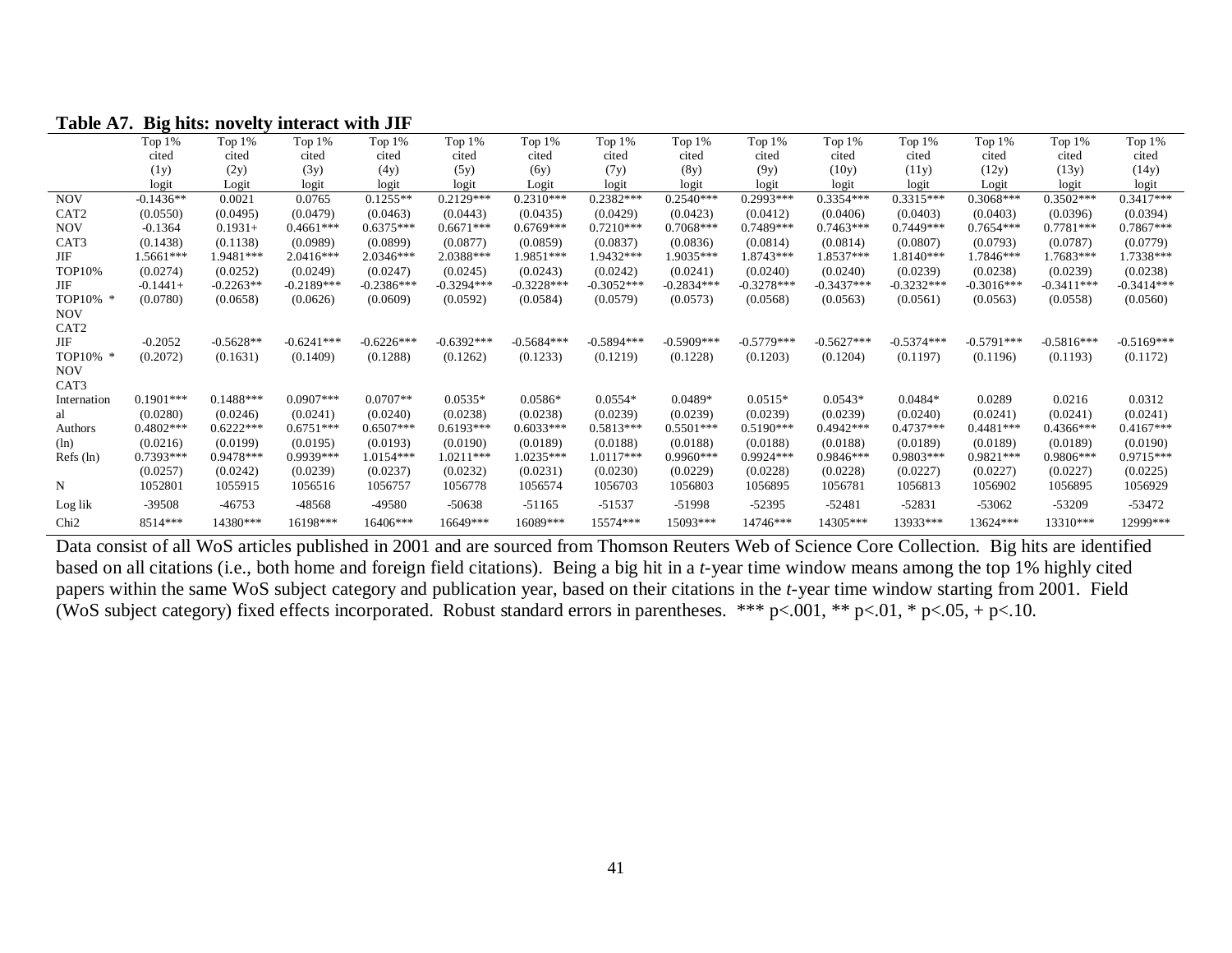

**Figure A1. Average annual citations.** The average number of annual citations over time, separating home and foreign fields.Data consist of 1,056,936 WoS articles published in 2001 and are sourced from Thomson Reuters Web of Science Core Collection.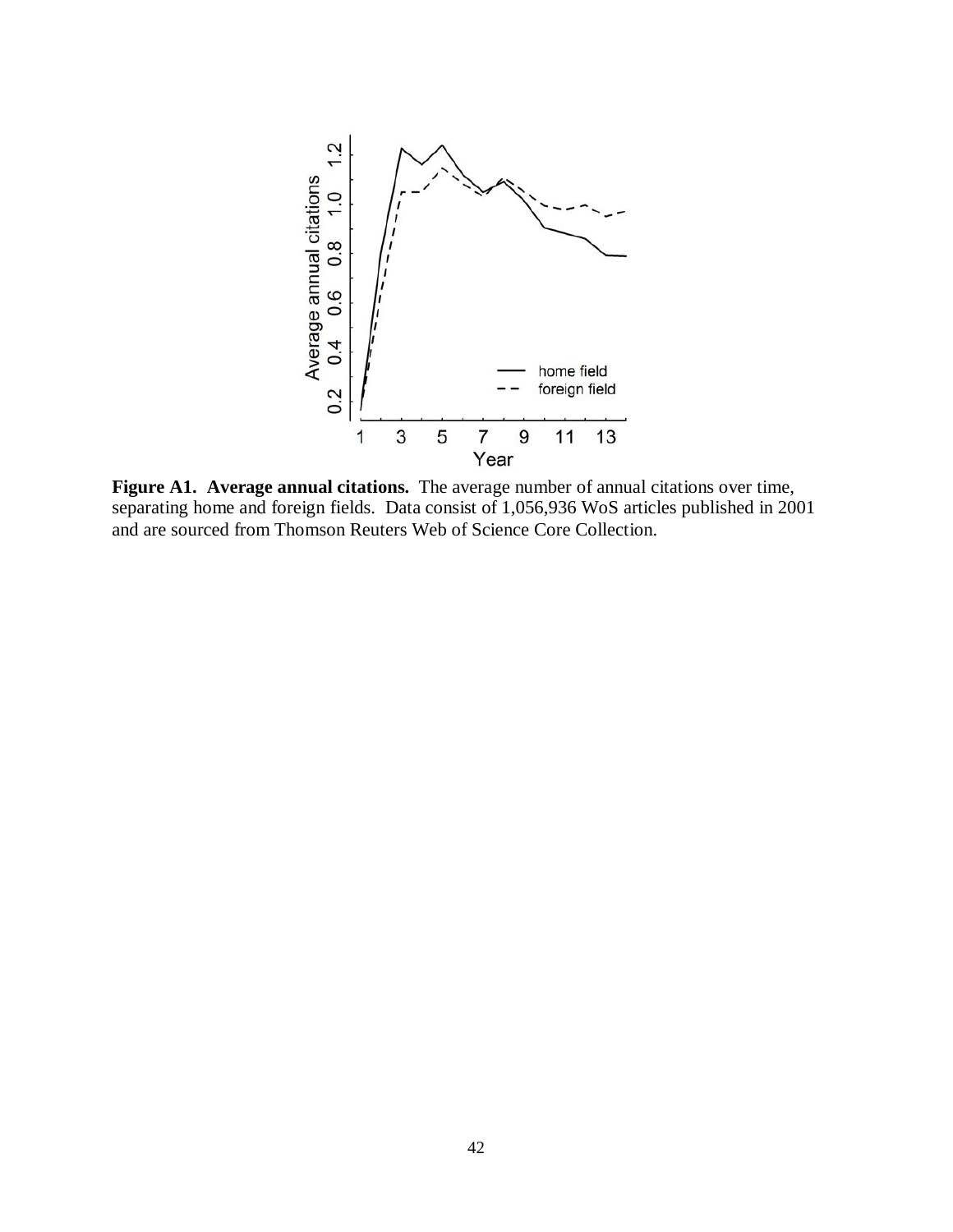

**Figure A2. Estimated cumulative number of citations by novelty classes and time windows, separating home and foreign field citations.** Estimates are based on a set of Poisson regressions. Using negative binomial models yields similar results. Data consist of 1,056,936 WoS articles published in 2001 and are sourced from Thomson Reuters Web of Science Core Collection.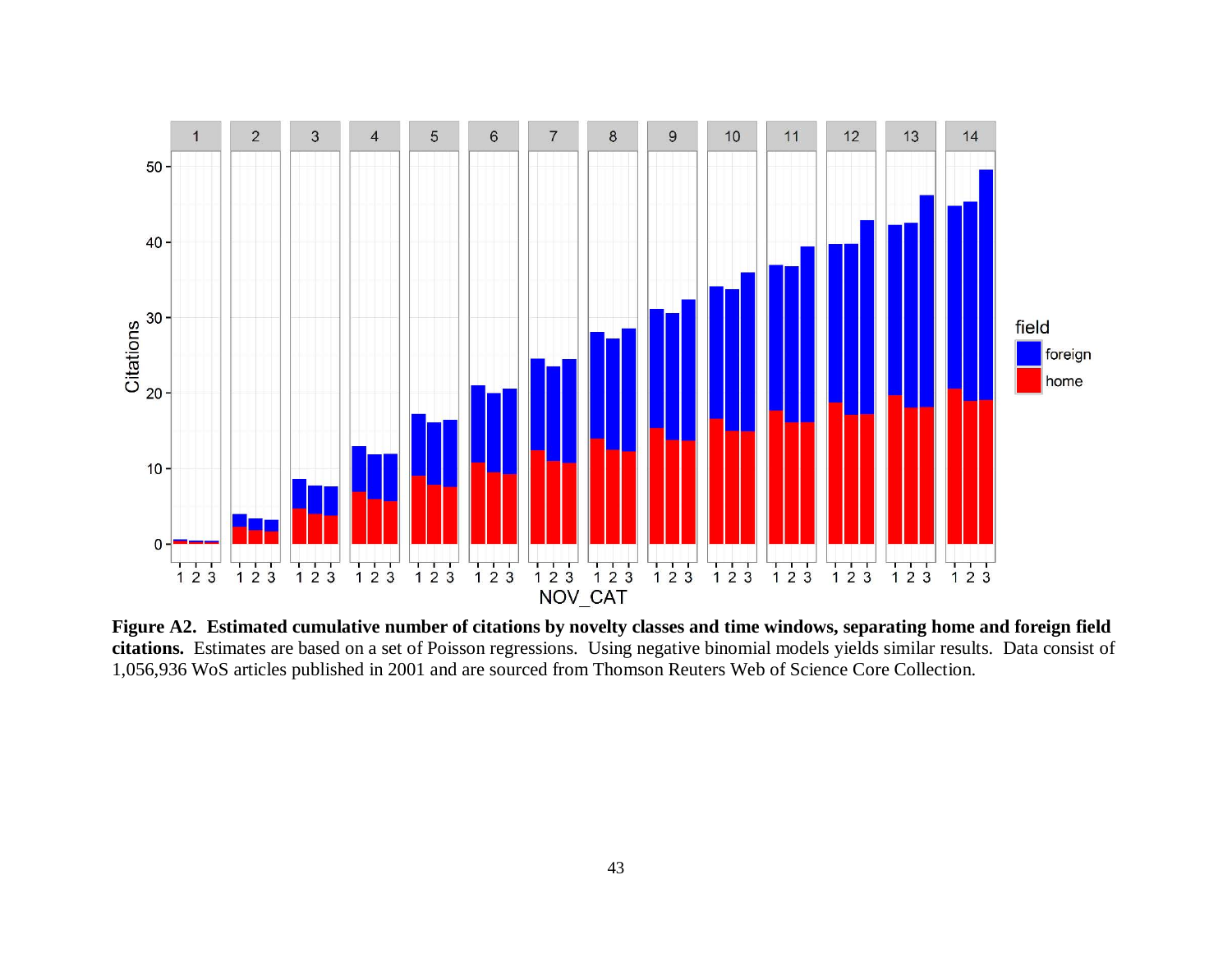#### **Appendix III: Robustness analysis**

In summary, we find that novel papers have (1) a higher dispersion in citations, (2) a higher chance of being a big hit in the long term, (3) a higher chance of being cited by big hits, (4) a broader impact across scientific fields, (5) a larger share of citations from foreign fields, (6) not a higher chance of being highly cited in home field, (7) a higher chance of being highly cited in foreign field, (8) a lower chance of being a big hit in the short term, and (9) are published in journals with lower Impact Factors. In this section we test the robustness of these nine findings.

#### **III.1. Scientific field heterogeneity**

Although we control for scientific field effects, and some of our measures for novelty (i.e., highly novel) and impact (e.g., big hits) are field specific, it is nevertheless possible that the relationship between novelty and impact is field specific. To test this possibility, we examine whether our main findings are robust across scientific fields, replicating the whole set of analyses separately by field. We use four groups: AH (Arts and Humanities), LS (Life Sciences), PSE (Physical Sciences and Engineering), and SS (Social Sciences). We also distinguish between LS2 (Medicine) and the rest (LS1) within LS and distinguish between PSE2 (Computer Sciences; Engineering) and the rest (PSE1) within PSE. Both LS2 and PSE2 are the more applied counterparts of LS1 and PSE1. In total, we run separate regressions for the following eight groups: AH, LS, LS1, LS2, PSE, PSE1, PSE2, and SS. While our findings are robust for LS and PSE fields, they are less robust for AH and SS fields. Specifically, findings, (1) higher dispersion, (8) fewer short-term big hits, and (9) lower JIF for novel papers, are not robust for AH, and finding (1) higher dispersion is not robust for SS. This may suggest that the relationship between novelty and impact varies across fields and our findings hold most specifically for hard sciences and engineering. However, it may also be an artifact of data limitations. The WoS coverage for humanities and social sciences is much smaller than hard sciences, so we have much fewer observations for AH and SS than for the hard sciences. More importantly, because of this coverage issue, using the WoS data does not capture sufficiently all the publishing and referencing transactions in humanities and social sciences (Hicks, 2004), which is required for constructing measures of novelty and impact.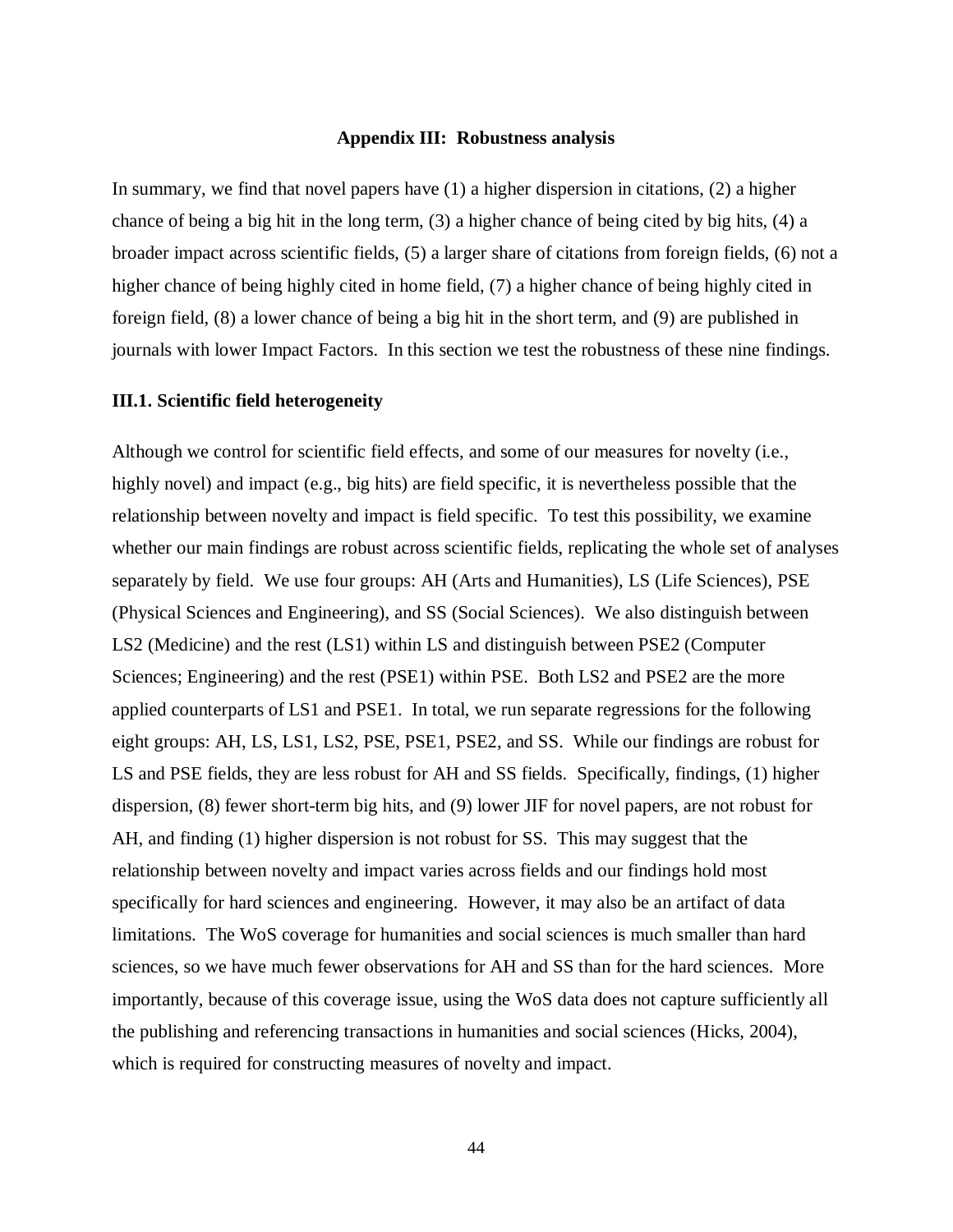#### **III.2. Novelty measure variations**

First, we test whether our findings hold when we use alternative formulas for our novelty measure. As explained in section 3.1, our novelty measure is essentially the number of new referenced journal pairs, weighted by the distance between the newly paired journals (i.e., *weighted sum*). Alternatively we can use the novelty score of the most distinct pair among all the new pairs (i.e., *max score*) or the proportion of all journal pairs that are new, weighted by the distance (i.e., *weighted share*).

The maximum novelty score,

$$
Novelty_{\max score} = \max_{J_i - J_j \text{ pair is new}} (1 - COS_{i,j})
$$

focuses exclusively on the novelty score of the most distant new journal pair instead of mixing both the number and the difficulty of new journal pairs. We find using the *max score* approach that all our findings hold, except finding 6, specifically, while *max score CAT2* also has a significantly negative effect on being highly cited in the home field, *max score CAT3* has a small but significantly ( $p = 0.09$ ) positive effect. One possible explanation is that papers with a small number of very distant new combinations but at same time a large number of conventional combinations within the home field are likely to score high on the *max score* measure, and the large number of home field combinations makes the paper more likely to be accepted by the home field. For a further assessment we compare the size of the effect. Highly novel defined by *max score,* compared with defined by *weighted sum*, has a larger effect on the likelihood of being a long-term big hit (i.e., finding 2) but smaller effects for all other findings, i.e., all nine findings except 2 and 6. We conclude that our *weighted sum* approach captures at least more of the "high risk", if not also the "high gain," nature of novel research.

Because of the concern that our *weighted sum* measure of novelty might be over-dependent on the number of references in the focal paper, which including the number of references in the regression analysis may not sufficiently control for, we also inspect the *weighted share* approach, which essentially normalizes our novelty measure for the number of journal pairs. It can also be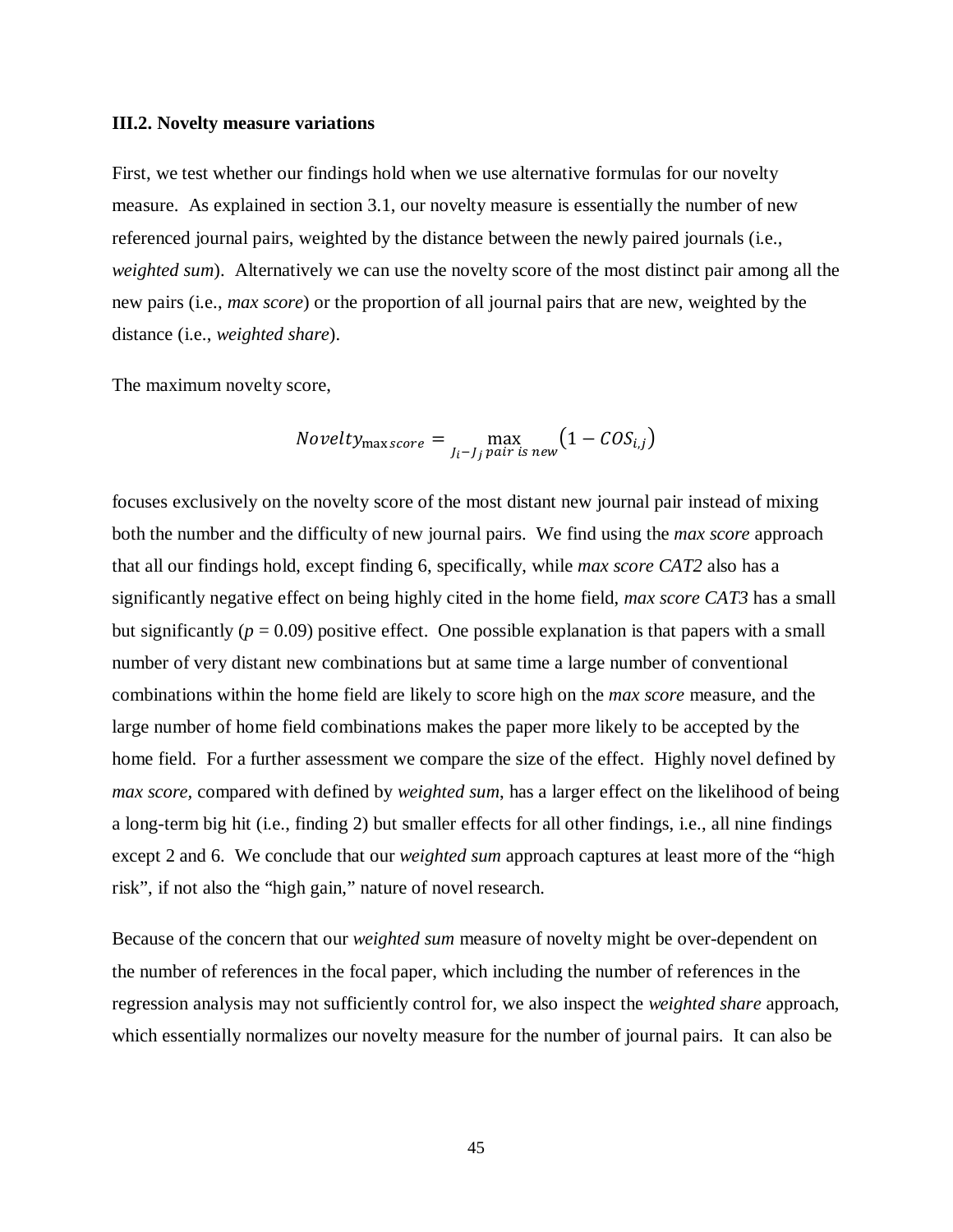viewed as a reversed and weighted *network density[9](#page-47-0)* measure with the number of missing ties (i.e., new ties which did not exist in previous years, weighted by the distance) in the numerator and the size of the network (i.e., the number of all journal pairs regardless new or not) in the denominator. Specifically,

*Novelty<sub>weighted share</sub>* = 
$$
\frac{1}{n} \sum_{J_i-J_j pair is new} (1 - COS_{i,j})
$$

where *n* is the number of all co-cited journal pairs. All findings hold using this *weighted share* approach. In terms of the size of the effect, highly novel defined by *weighted share,* compared with defined by *weighted sum*, has larger effects on finding 8 (i.e., fewer short-term big hits) and on finding 9 (i.e., lower JIF) but smaller effects for all other findings. The *weighted share* measure imposes a penalty on papers with a large number of referenced journals, in other words, papers with a larger network of referenced journals. We believe that network size is also an important aspect of combinatorial novelty and therefore should not be eliminated from the analysis. Specifically, a larger network making the same number of new connections should not be evaluated as less novel than a smaller network. Furthermore, the *weighted share* measure is very sensitive when a paper has very limited number of referenced journals. Therefore, we prefer our *weight sum* measure to the *weighted share* approach.

Second, our novelty indicator used in the analysis excluded the 50% least cited journals and required reuse of the new combination in the next three years. To check the sensitivity of the analysis to these choices, we replicate the analysis without these restrictions. In addition, although most new journals are already excluded in the analysis because they are typically among the lower cited journals, we also checked the results excluding new journals from the calculation of *novelty*. Moreover, Boyack and Klavans (2014) warned that the *atypicality* measure in Uzzi et al. (2013) is confounded with citing star journals, such as *Science* and *Nature*. Our novelty measure is unlikely to be confounded with citing star journals, which are so highly cited that combining them with any other journals is very unlikely to be new. Nevertheless, we check results excluding the top 10% highly cited journals, as well as

 $\overline{a}$ 

<span id="page-47-0"></span><sup>&</sup>lt;sup>9</sup> Network density is the proportion of all possible ties that are actually present in the network.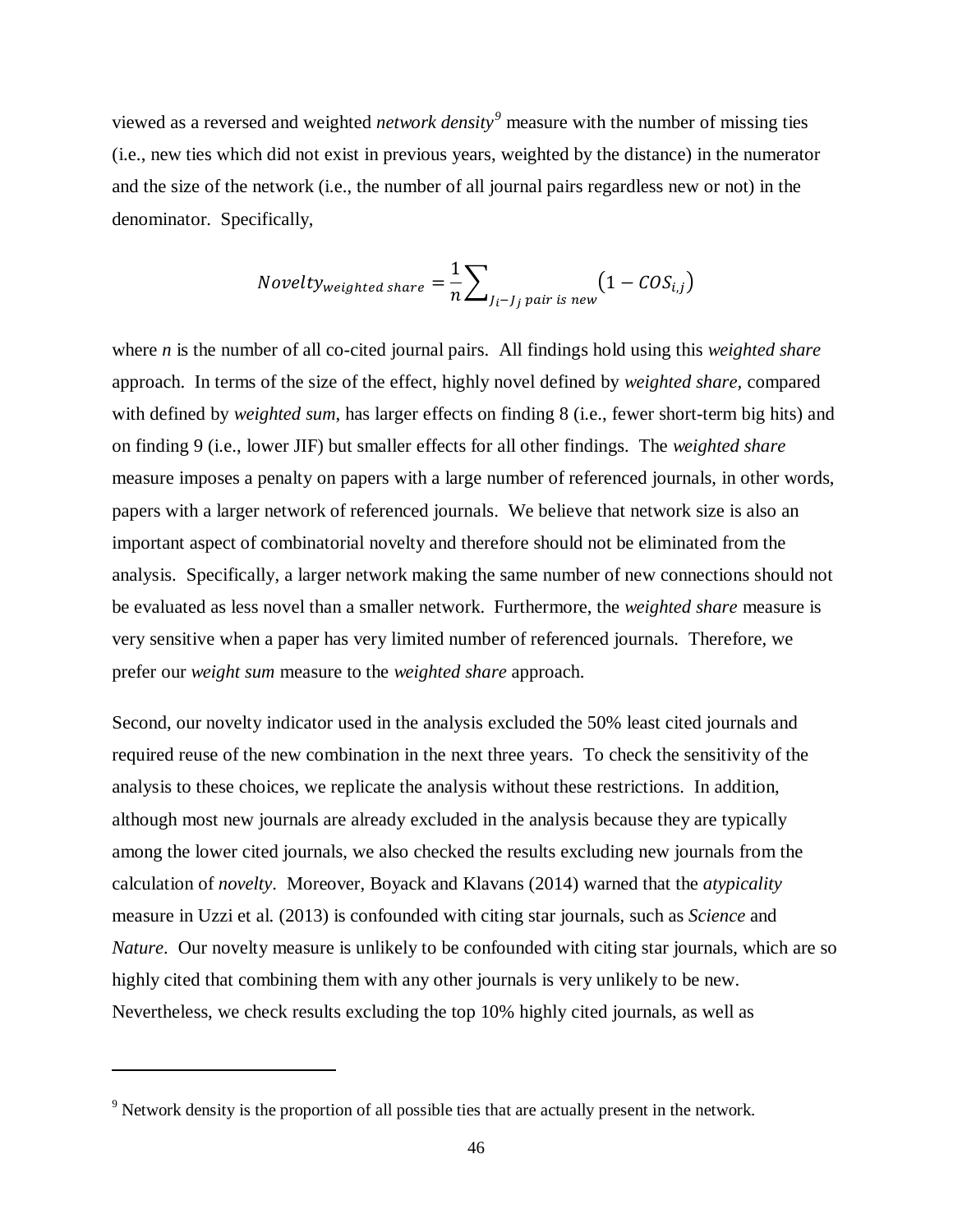multidisciplinary journals. In summary, we test robustness of our findings using the following variations of the *novelty* measure: (a) no restrictions, (b) only exclude the 50% least cited journals, (c) only require reuse in 3 years, (d) only exclude new journals, (e) exclude the 50% least cited journals, require reuse in 3 years, and exclude the 10% top cited journals, and (f) exclude the 50% least cited journals, require reuse in 3 years, and exclude the 10% top cited and multidisciplinary journals. Our findings are robust using all these alternative specifications.

Third, to accommodate the skewness of the indicator, we created three novelty categories. When we duplicate the results using the natural logarithm transformed continuous novelty score in the regression, all results are robust.

Fourth, we classified highly novel papers as the top 1% novel papers in the same subject category. We also use different thresholds for the categorization, specifically, classifying the top 5% or 0.1% papers as highly novel. All results are robust, and the changes in effect size are consistent with what we would expect from comparing the coefficients on highly and moderately novel classes in our reported results. For example, compared with our reported results for classifying the top 1% papers as highly novel, highly novel would have a larger effect on the likelihood of big hits when classifying top 0.1% papers as highly novel but a smaller effect when classifying top 5% papers as highly novel.

## **III.3. Novelty versus atypicality**

We compare our novelty indicator with the Uzzi et al. (2013) measure of *atypicality*. For a scientific publication, Uzzi et al. (2013) calculated the commonness score for all its referenced journal pairs, where the commonness score is a *z*-score, (i.e. the number of observed co-citations between the pair – the number of expected co-citations) / standard deviation of the co-citations) and labelled the lowest  $10<sup>th</sup>$  percentile of this series of commonness scores as their indicator of novelty. To distinguish it from our measure of novelty, we label their indicator as *atypicality*. Lee et al. (2015) used an adapted version in their study. Specifically, they used the ratio between the number of observed co-citations and the number of expected co-citations as the commonness score of a journal pair, instead of the *z*-score. In addition, they take the natural logarithm of the commonness score and add a negative sign, obtaining a roughly normally distributed variable positively associated with *atypicality*, while the commonness score is negatively associated with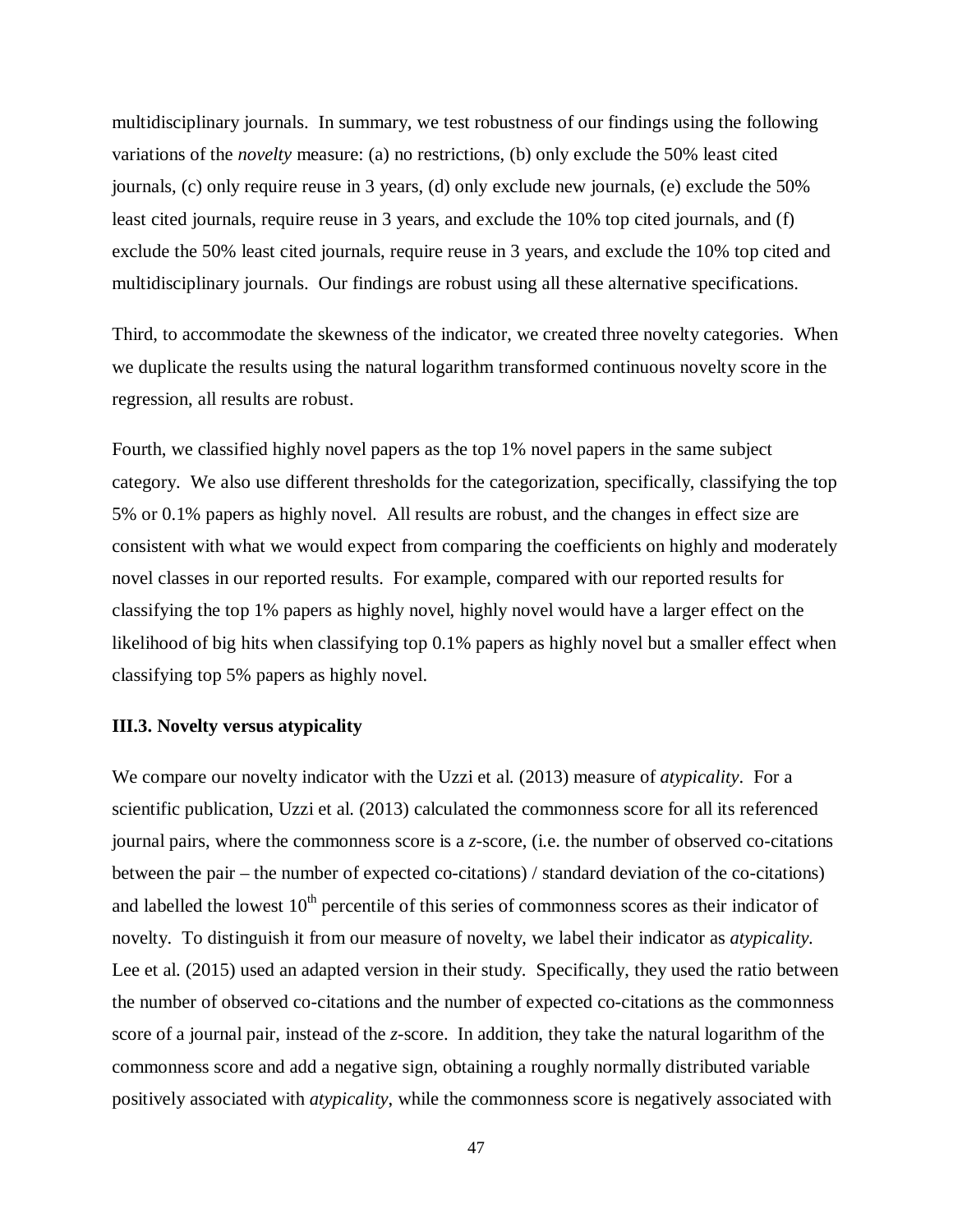*atypicality*. Here we follow this adapted version to calculate the Uzzi et al. (2013) indicator for our sampled papers. To make the comparison, we categorize the continuous *atypicality* indicator into three classes with the same proportion of papers in each of the three classes, specifically, *ATP CAT* = 3 if top 1% in the same WoS subject category and publication year, 2 if below top 1% but above top 10%, and 1 for all others. In addition, we also compare the continuous versions of both *atypicality* and our *novelty* scores. Specifically, we assess results of six sets of regressions using the following independent variables: (a) *novelty* categories (*NOV CAT*), i.e., main results reported in the text, (b) *atypicality* categories (*ATP CAT*), (c) *NOV CAT* and *ATP CAT* together, (d) *novelty* score, (e) *atypicality* score*,* (f) *novelty* and *atypicality* scores together.

We focus on two criteria for assessing the results: the size of the effect and the consistency of the results across these six settings. When both categorical *novelty* and *atypicality* are in the regression, i.e., in setting (c), all effects of *novelty* (i.e., *NOV CAT2* and *NOV CAT3* on findings 1-9) remain consistent. *Atypicality* classes, compared with *novelty* classes, have smaller and insignificant effects on (1) higher dispersion and (8) fewer short-term big hits; smaller but significant effect on (3) higher indirect impact; larger effect on (2) more long-term big hits and (4) broader impact, (5) higher share of foreign field citations, (6) fewer big hits in home field, and (7) more big hits in foreign field; and reversed effect on (9) low  $JIF^{10}$  $JIF^{10}$  $JIF^{10}$ . When having both continuous *novelty* and *atypicality* scores in the regressions, i.e., in setting (f), again all the effects of *novelty* remain consistent, while the *atypicality* score, compared with the *novelty* score, has reversed but insignificant effect on (1) higher dispersion; reversed and significant effect on (8) fewer short-term big hits and (9) lower JIF; smaller and insignificant effect on (6) fewer big hits in home field; smaller and significant effect on (3) higher indirect impact; and larger effect on (2) more long-term big hits, (4) broader impact, (5) higher share of foreign field citations, and (7) more big hits in foreign field. Based on the comparison of effect size, it seems that our *novelty* indicator better captures the "high risk" nature of novel research than does the *atypicality score*. In terms of "high gain," *atypicalty* better captures the higher direct impact and broader impact, while *novelty* better captures the indirect impact of stimulating follow-on breakthroughs.

 $\overline{a}$ 

<span id="page-49-0"></span><sup>&</sup>lt;sup>10</sup> Specifically, *ATP CAT2* has a positive and significant effect, while *ATP CAT3* has a positive but insignificant effect on JIF.